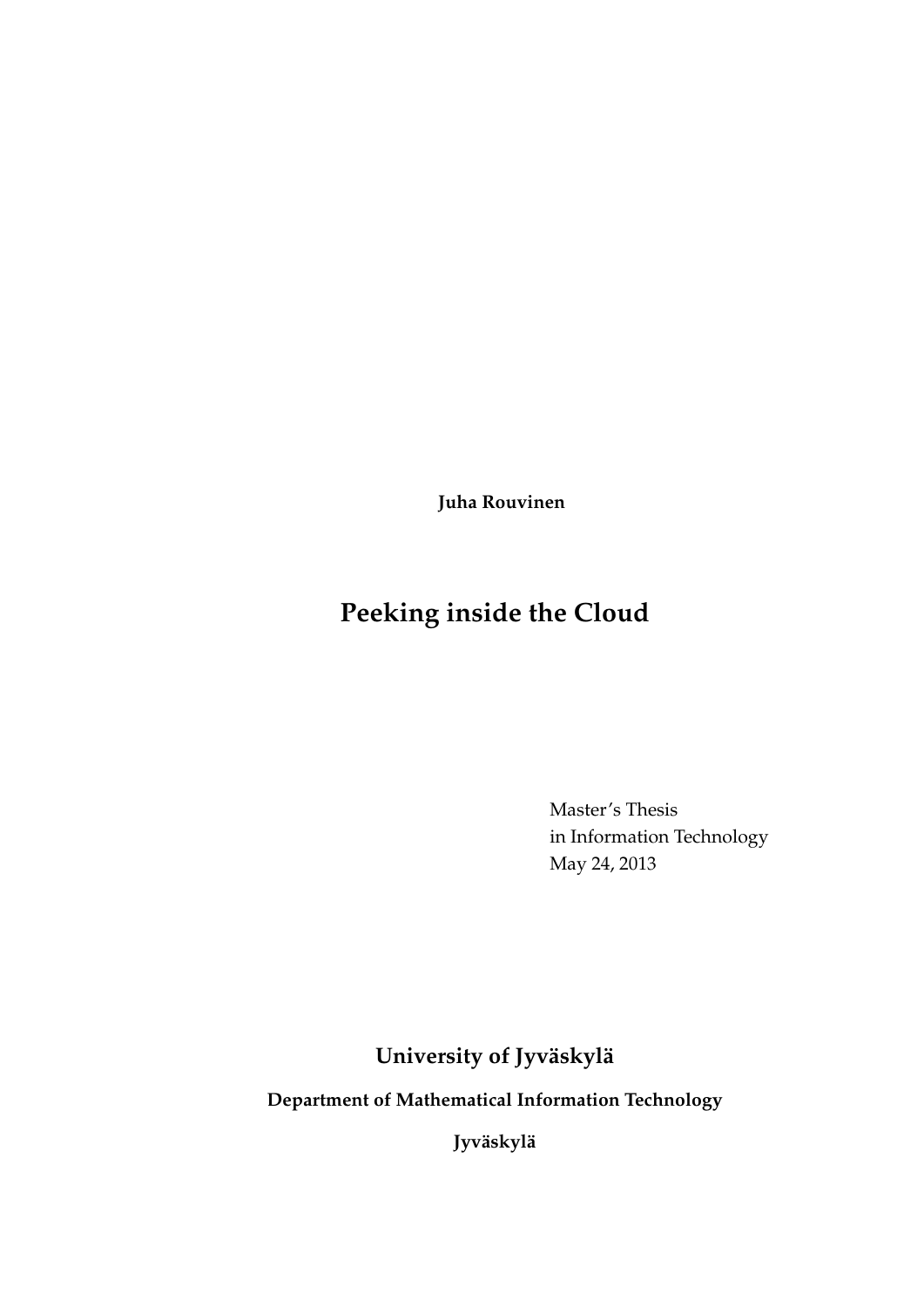**Author:** Juha Rouvinen

**Contact information:** juha.p.rouvinen@student.jyu.fi

**Title:** Peeking inside the Cloud

**Työn nimi:** Kurkistus Pilven sisään

**Project:** Master's Thesis in Information Technology

### **Page count:** 75

**Abstract:** Cloud computing is a relatively new computing paradigm that has received a lot of hype. Despite all the focus on clouds, there remains confusion about the exact nature of cloud computing. In this paper we take a look at various definition of cloud computing and look for the core features and characteristic of it. We find that cloud computing is at its core a combination of Software as a Service (SaaS) and utility computing, and its main characteristics are the infinite abstracted resources available on-demand and the instant and automatic scalability it offers. A comparison is made between cloud computing and various other related computing paradigms to find similarities and differences between them. We conclude that cloud computing does stand out on its own as a new computing paradigm.

**Suomenkielinen tiivistelmä:** Pilvilaskenta on uusi laskentamalli, joka on ollut suuren kiinnostuksen kohteena. Kaikesta saamastaan huomiosta huolimatta pilvilaskennan tarkasta määrityksestä on olemassa epäselvyyttä. Tässä tutkielmassa käymme läpi erilaisia alan asiantuntijoiden ja tutkijoiden antamia määritelmiä pilvilaskennasta ja pyrimme näiden pohjalta löytämään sen pääominaisuudet. Huomaamme, että pilvilaskenta on pohjimmiltaan SaaS:in ja utility computing:in yhdistelmä ja sen ominaispiirteet ovat sen rajattomat abstraktit resurssit (jotka ovat käytettävissä milloin tahansa, missä tahansa) ja sen välitön ja automaattinen skaalautuvuus. Vertaamme myös pilvilaskentaa muihin laskentamalleihin, jotka tavalla tai toisella liittyvät siihen. Tarkoituksena on löytää niiden yhtäläisyyksiä ja eroja. Päädymme johtopäätökseen, että pilvilaskenta "ansaitsee" olla oma laskentamallinsa.

**Keywords:** Cloud, Cloud Computing, Utility Computing, Software as a Service, Infrastructure as a Service, Grid Computing, Edge Computing

**Avainsanat:** Pilvi, Pilvilaskenta, Utility Computing, SaaS, IaaS, Grid-laskenta, Edgelaskenta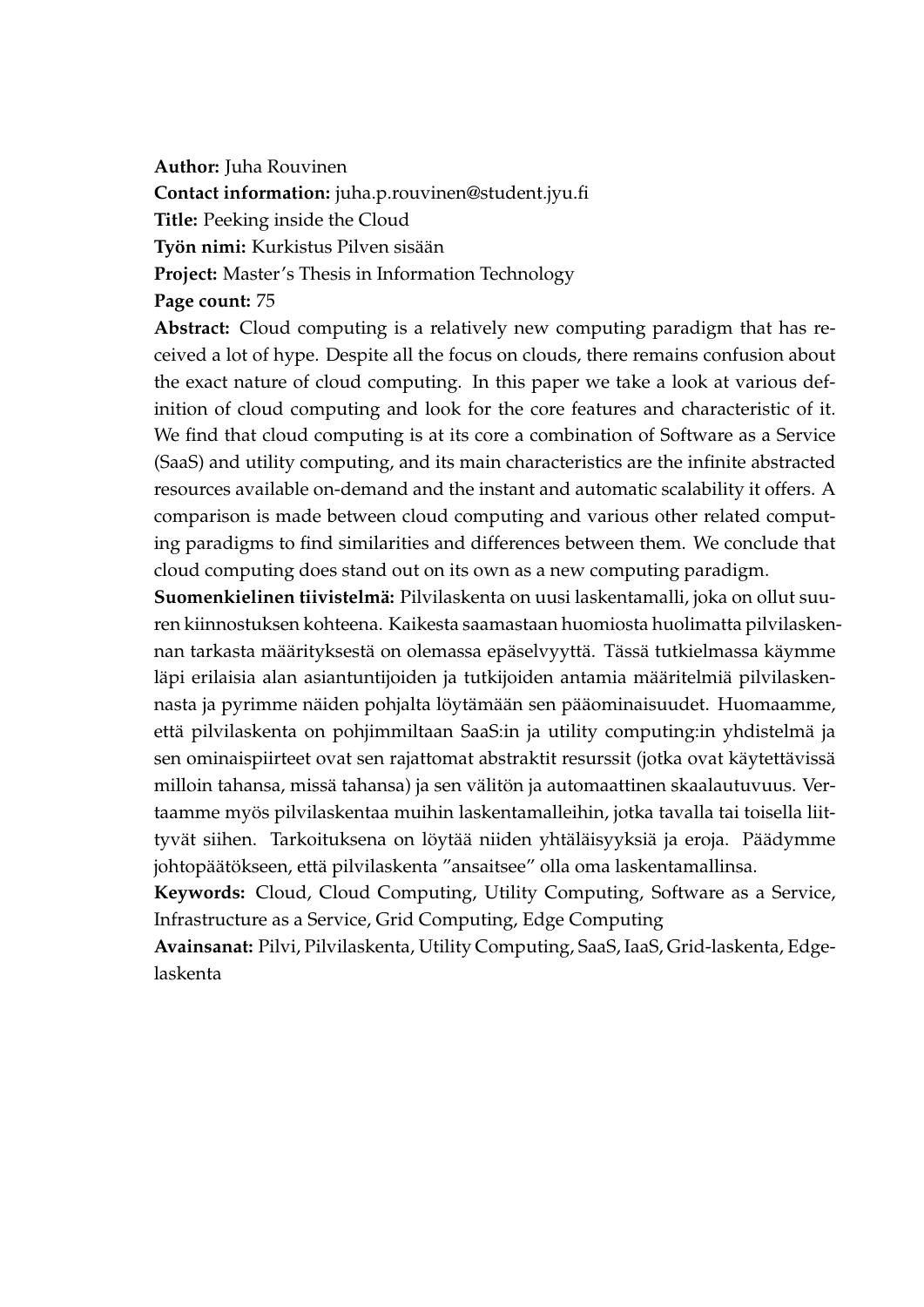# **Contents**

| $\mathbf{1}$   |                                       | Introduction                              |                                                         | $\mathbf{1}$ |
|----------------|---------------------------------------|-------------------------------------------|---------------------------------------------------------|--------------|
| $\overline{2}$ | <b>Cloud Computing overview</b>       |                                           |                                                         | 3            |
|                | 2.1                                   |                                           |                                                         |              |
|                | 2.2                                   |                                           |                                                         |              |
|                |                                       | 2.2.1                                     |                                                         | 5            |
|                |                                       | 2.2.2                                     | Public, Private and Hybrid Clouds                       | 13           |
| 3              | Main actors                           |                                           |                                                         | 19           |
|                | 3.1                                   |                                           |                                                         | 22           |
|                |                                       | 3.1.1                                     |                                                         | 23           |
|                |                                       | 3.1.2                                     |                                                         | 26           |
|                |                                       | 3.1.3                                     |                                                         | 28           |
|                | 3.2                                   |                                           |                                                         | 29           |
|                |                                       | 3.2.1                                     |                                                         | 29           |
|                |                                       | 3.2.2                                     |                                                         | 33           |
|                | 3.3                                   |                                           |                                                         | 39           |
| 4              | Technologies and paradigms comparison |                                           |                                                         | 44           |
|                | 4.1                                   |                                           | Cloud computing and Software as a Service (SaaS)        | 44           |
|                | 4.2                                   |                                           | Cloud computing and utility computing                   | 45           |
|                | 4.3                                   | Cloud computing and distributed computing |                                                         | 47           |
|                | 4.4                                   |                                           |                                                         | 48           |
|                | 4.5                                   |                                           | Cloud computing and edge computing                      | 55           |
|                | 4.6                                   |                                           | Cloud computing and Service-Oriented Architecture (SOA) | 59           |
| 5              | Conclusions                           |                                           |                                                         | 62           |
|                | References                            |                                           |                                                         |              |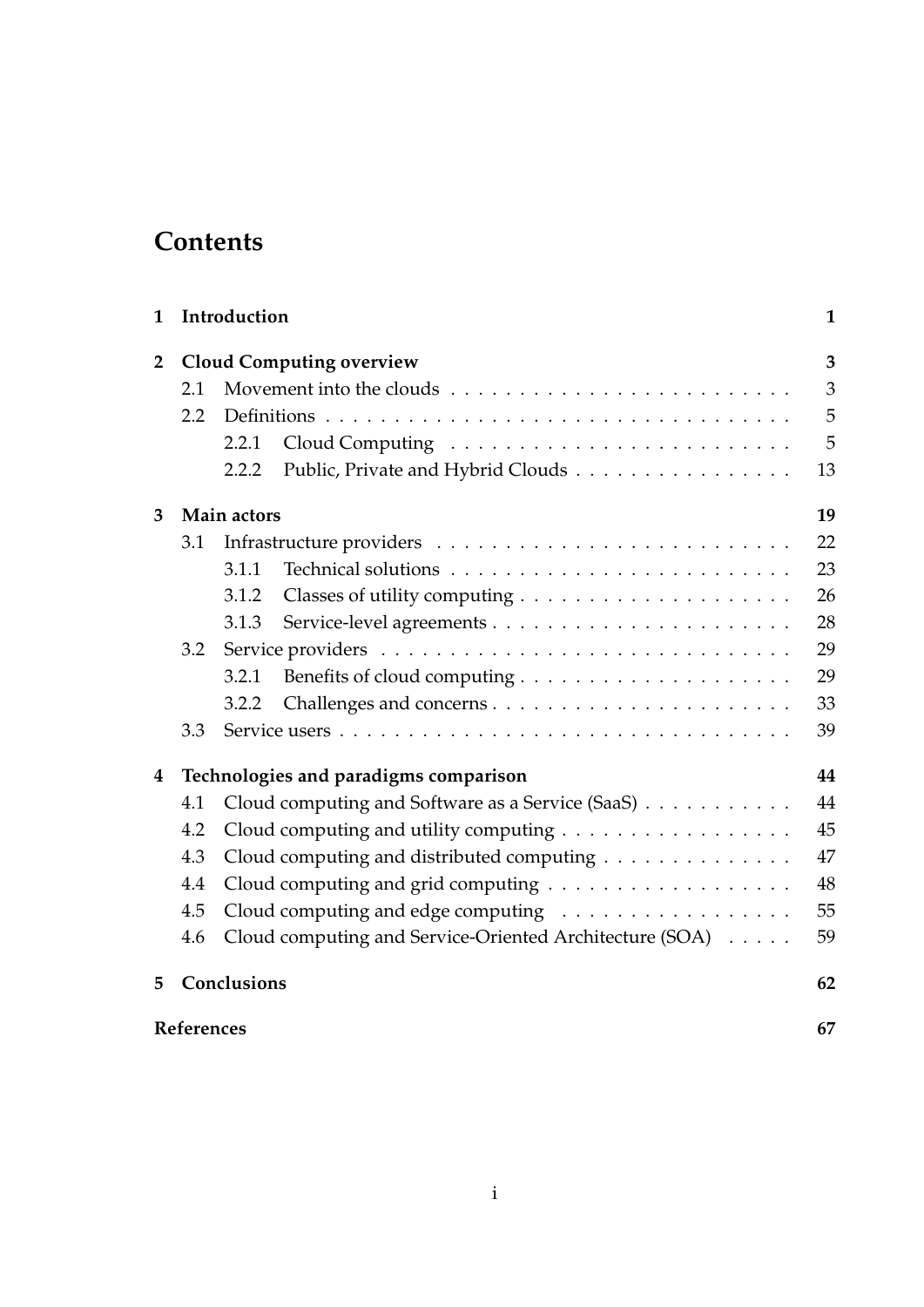# **1 Introduction**

Cloud, cloud computing, cloud services. The cloud seems to be on everyone's mind when talking about the future of IT. It carries a feel of innovation and endless possibilities. But what exactly is cloud computing? Is it something completely new, or just a fancy buzzword used to describe the movement of software, and more importantly hardware, into the confines of third-party operated massive data centers (the clouds)? We set out to gain a better understanding of the cloud computing paradigm and its effects on the industry. The goal is to give readers who might (or might not) be somewhat familiar with the cloud computing concept a solid, extensive and easy to understand look at this emerging new computing paradigm.

In this paper we take a closer look at what exactly makes up the cloud computing paradigm. We start with a brief look at the history and events that lead to the emergence of the clouds. Then we go over different existing definitions of cloud computing, and try to find out the core features and characteristics of cloud computing through them. We briefly cover the different main cloud types (*Public, Private, Hybrid*) plus a few others (*Community, Federated, Virtual Private*) that have been suggested by some sources.

We also take a look at cloud computing from the all the different main actors' (*Infrastructure providers, Service providers, Service users*) point of view. Basing the overview on the three main actors will hopefully make the effects, motivations, benefits, challenges and even worries of cloud computing easier to understand. The different cloud computing service levels (*Infrastructure as a Service, Platform as a Service, Software as a Service*) will be introduced and covered as well.

Finally we go over the many different terms, technologies and paradigms that have been associated with cloud computing and clouds. We make a side-by-side comparison between each of them and cloud computing, and attempt to find the similarities and differences between them. How do these technologies and paradigms manifest themselves in cloud computing? Does cloud computing fully embrace them? Has cloud computing changed them in some ways? The goal is to gain a better understanding of all the different terms being used in discussions about cloud computing, and how they related to it. By going over all these different concepts we also try to find out if cloud computing truly is a unique computing model, able to stand on its own. What are the core features that make it completely unique to any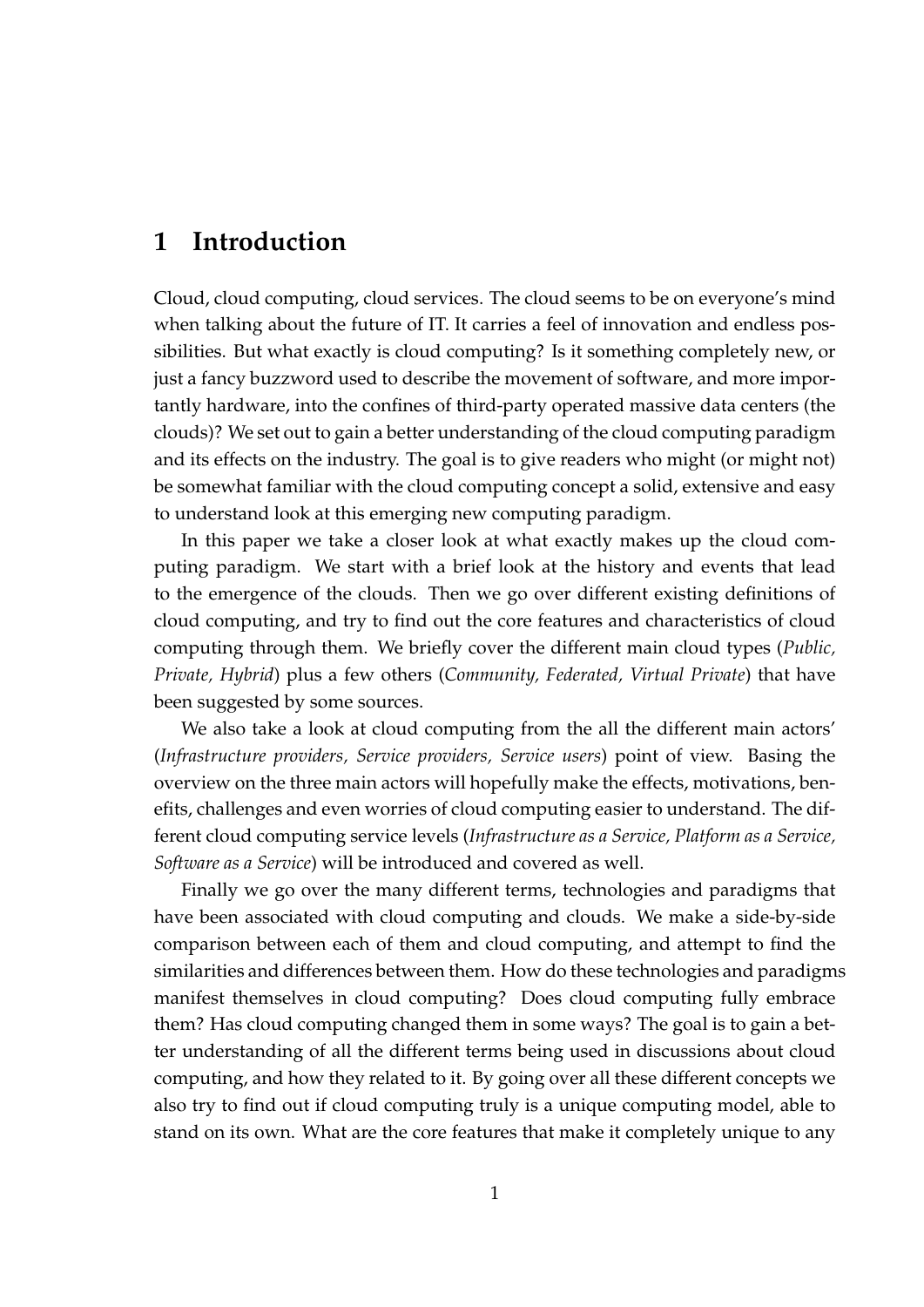of the other models?

These are the specific research questions we set out to find answers for in this paper:

- 1. What is cloud computing? What are clouds? What are the essential characteristics of them?
- 2. Why is there confusion about the definition of cloud computing? Is the concept too confusing or broad that this is warranted? Should the definition be redefined or adjusted to make it clearer?
- 3. What are the motives, benefits, concerns and challenges for all the actors in the cloud computing scenario?
- 4. What are the differences and similarities between the variety of technologies, computing models and paradigms that are often associated with cloud computing? How exactly are they related to clouds?

Based on the answers to these four questions, we try to answer one final question:

5. Can cloud computing be considered an independent new paradigm, or is it just a combination of existing approaches, concepts and technologies? Which of the features make it stand out from the other computing models?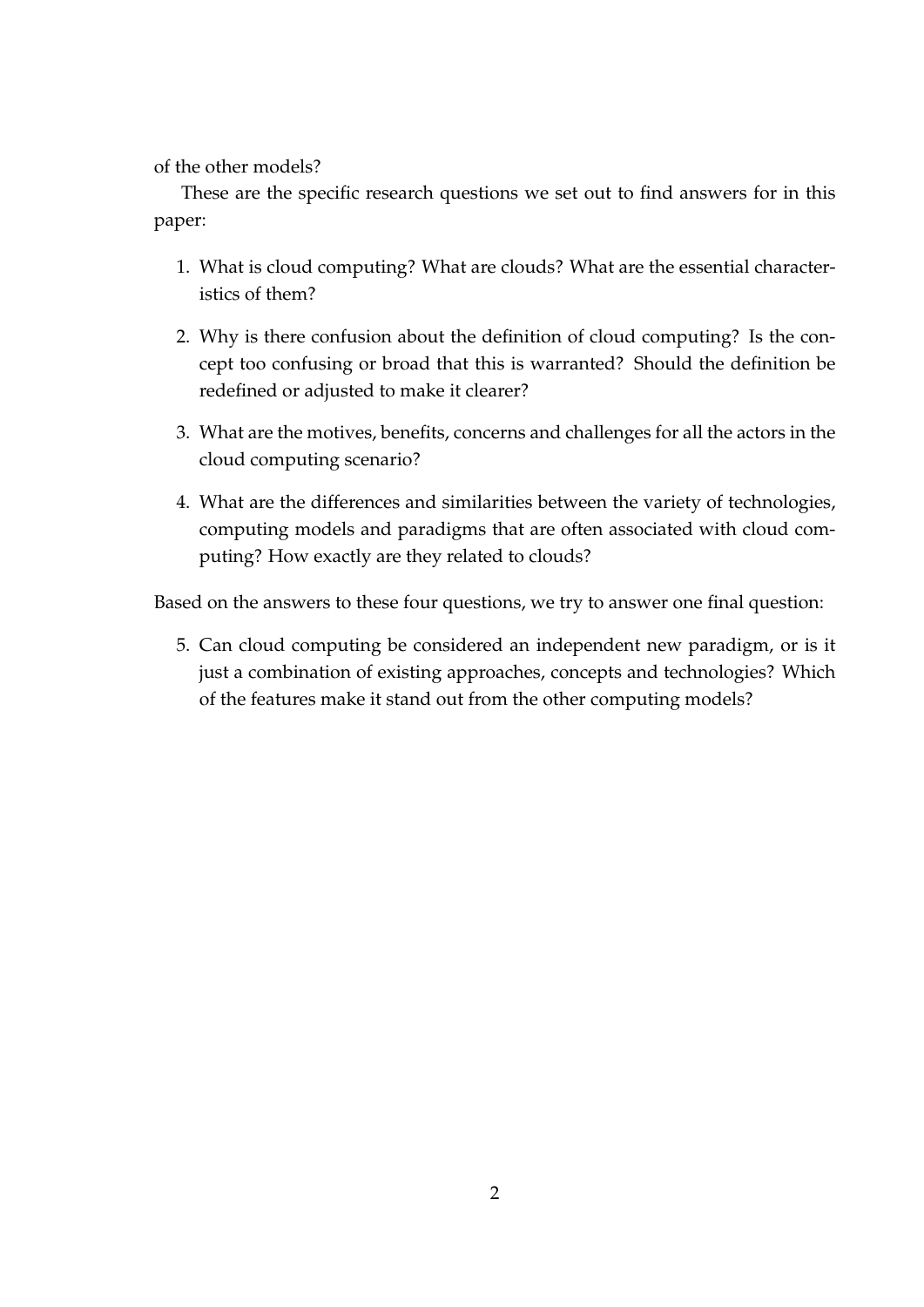# **2 Cloud Computing overview**

We start with a brief look at the background of what has lead to the rise of cloud computing. What technological advancements and reasons are behind the emergence of clouds. How did it all start? After the background, we look at some of the definitions that the industry and researchers have given to cloud computing and clouds. As the cloud paradigm is still a fairly new concept and is made up of many different technologies and paradigms, there is no single textbook definition for it. At least not one everyone would agree on. From these definitions we attempt to find the core features and characteristics of cloud computing, and find out the ones that make it unique from other computing models. We also try to cover why there is confusion about the cloud computing paradigm, and if the definition should be adjusted and / or redefined to make it clearer. The chapter ends with a look at the different cloud types that have been identified.

### **2.1 Movement into the clouds**

The cloud computing model can be tracked back to large Internet based companies building their own infrastructure [28]. Google, Amazon, IBM and other Internet giants have large scale server farms spread around the world, powering their operations. These massively scaled and distributed farms are at the core of their business, this is where they specialize in. Cloud computing started as a business idea to these companies: Why not scale up these data centers to support third-party use [34]? Allow customers to make use of these resources, whether they be raw computing power, storage capacity, networking, programming and collaboration tools, applications or services [28], and determine the price based on the resource consumption. So cloud computing did not start out as a strategy to build massive data centers and sell their resources as utility computing, rather these data centers were already being built in the early 2000's to support the massive growth of web services [2]. The concept and potential of cloud computing was only later realised, when the infrastructure to support it had already been built.

The first to test this new idea was Amazon with their Elastic Compute Cloud (EC2) back in October 2007 [34]. Making use of virtualization, the customer can create a complete software environment, after which a machine instance is created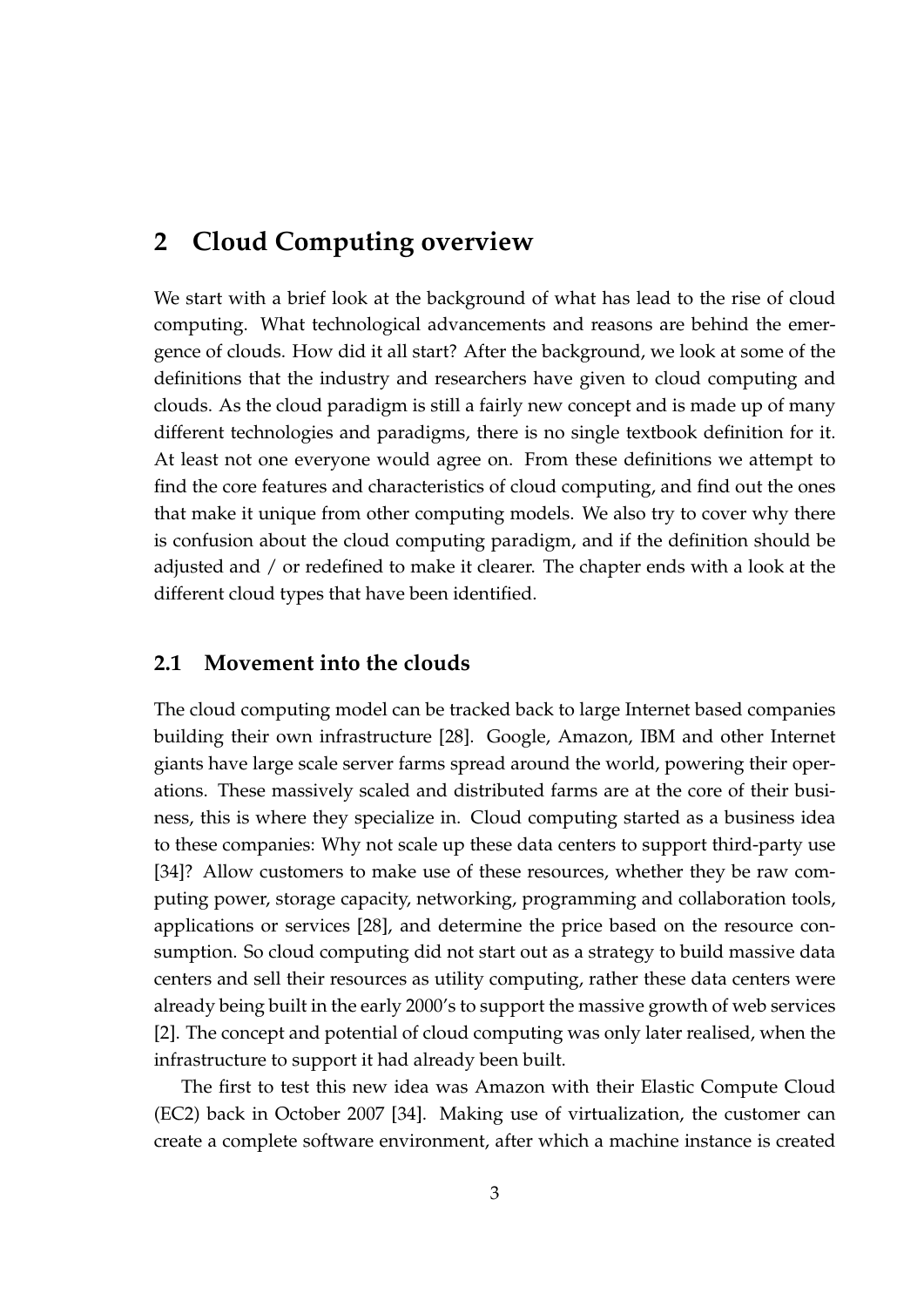to run it. This instance can be configured to have more memory, more cores, more storage, and the customer can create and destroy these instances at will [34]. This allows the service to scale to whatever resources it needs, at any given time (thus scalability being one of the key features of cloud computing). And as mentioned before, the customer only pays for the resources used, removing the over- and underprovisioning scenarios that are bound to happen if the company had the software running on their own servers [34].

As Brian Hayes notes in his article [17], cloud computing is in a sense similar to what computing centers were 50 years ago. Users with terminals connected to the central computer over telephone lines to have their computation done. The arrival of personal computers in the 80s was to "liberate" computing from the centralized control over to the individual users. In the cloud computing model we are seeing a reversal of these roles again [34]. The dramatic growth of affordable high-bandwidth networking in North America, Europe and Asia has been critical in making the shift to the clouds possible [28]. Quite interestingly computing pioneer John McCarthy predicted, way back in 1961, that "computation may someday be organized as a public utility" [9]. Though this was probably just an ideal of expanding access to the computing centers back then to the masses, instead of just selected organizations and people. Still, it does show the connection between the computing centers of the old days and cloud computing, and how we are actually going backwards towards the 50 year old computing model. Just the underlying technologies, business motivations and scale of things have changed.

Though it still remains to be seen how far and wide can the cloud computing model grow. Can it ever completely replace the personal computers, like some of the wildest theories imagine? Or will they continue to coexist and supplement each other? Some [34], [37], [38] have presented futuristic views of an ultralight input output device with a screen that does all the computations in a cloud. Clearly this sort of complete change is not going to happen any time soon, not because of physical limitations like Internet connection speeds and availability around the world, but also because many companies have built their businesses around purchasable, locally run applications [34]. There are even non-hardware related issues like trust and privacy in having all your personal data somewhere out there in an undefined "cloud" [34]. Foster et al. [9] believe that cloud computing and client computing will continue to coexist and evolve together, due to people and organizations not trusting clouds with mission-critical applications and sensitive data, and due to network related problems like availability and reliability of the cloud. The role of data and data management (mapping, partitioning, querying, movement, caching, repli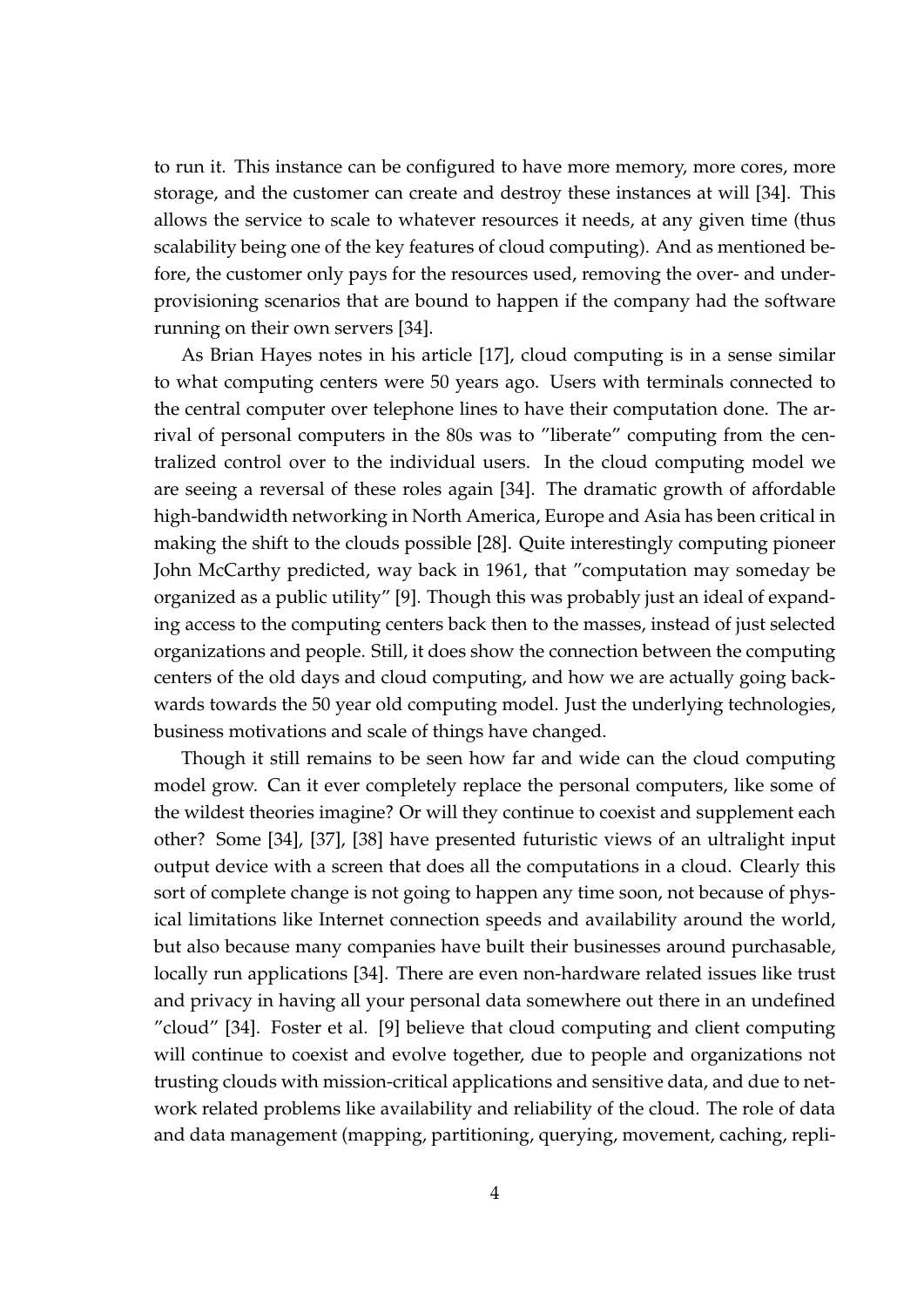cation, etc) will continue to grow and become more important for both cloud and client computing as more and more applications become data-intensive. The location of data and exploiting data locality is important as the movement of data to distant CPUs is becoming the bottleneck for performance and increasing costs quickly [2], [6], [9].

One big concern and a topic that is currently under much discussion and research is the data security and privacy risks of cloud computing [6], [9], [17], [20], [29], [31], [37], [38]. It could even be the single greatest fear that organizations have about cloud computing [6], [29]. Grobauer et al. [15] note that often the discussion about cloud computing security isn't well defined, as the terms *risk*, *threat* and *vulnerability* are used interchangeably, and that not every issue raised in these discussions is specific to just cloud computing. They point out that the focus in the security discussions about cloud computing should be on the *vulnerabilities* that it can make more significant, and the new vulnerabilities that it can introduce. We will cover these security concerns more closely in the latter half of this chapter.

### **2.2 Definitions**

### **2.2.1 Cloud Computing**

In their paper *A Break in the Clouds: Towards a Cloud Definition*, Vaquero et al. [33] note that there has been confusion about the overall picture of what cloud computing really is. They further note that the variety of different technologies in cloud computing, some of which are not new at all (virtualization, utility computing, distributed computing) make the overall picture confusing, and that cloud computing, as a new concept, suffers from early stages of hype. This turns the cloud into an excessively general term that includes almost any solution that allows the outsourcing of all kinds of hosting and computing resources [33]. Armbrust et al. [2] and Foster et al. [9] similarly note the confusion around the exact meaning of cloud computing. Vaquero et al. [33] emphasize the need to find a unified definition for cloud computing, which would benefit further research and businesses alike. To address this, they attempted to give cloud computing a complete definition in their paper. They studied over 20 definitions available at the time (2008), noting that many of them focused on just certain aspects of the technology. Their proposed definition was: *"Clouds are a large pool of easily usable and accessible virtualized resources (such as hardware, development platforms and/or services). These resources can be dynamically reconfigured to adjust to a variable load (scale), allowing also for an optimum resource utilization.*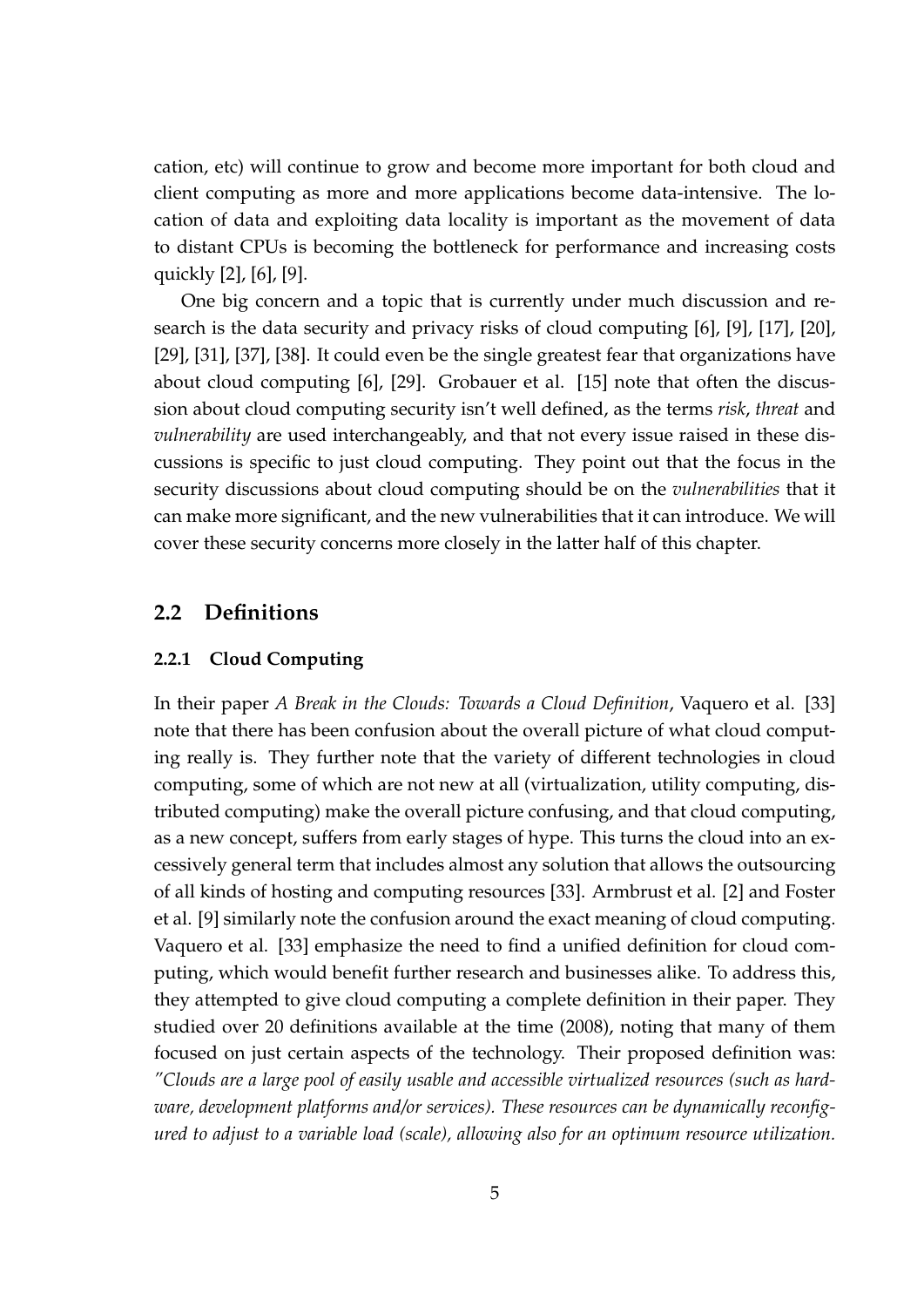*This pool of resources is typically exploited by a pay-per-use model in which guarantees are offered by the Infrastructure Provider by means of customized SLAs \*(Service-Level Agreements)."*

When looking for a minimum common denominator in all the proposed definitions, they found the terms *scalability*, *pay-per-use utility model* and *virtualization* being closest fitting to this minimum definition. Other features that were also mentioned in some of the definitions include *user friendliness* (usability), *variety of resources* (versatility), *Internet centric* and *resource optimization* (high utilization rate).

Cloud computing is built around many existing technologies and architectures (centralized computing power, utility computing, distributed computing, software as a service, etc). Clouds are new in that they integrate all of these computing models together, and that the integration requires the computing power to be shifted from the processing unit to the network [14], [34], [37], [38].

Zhang et al. [38] list the characteristics of cloud computing as follows (the items marked with \* are explained for easier comparison):

- 1. Ultra large-scale (\* the clouds can have hundreds of thousands of servers)
- 2. Virtualization
- 3. High reliability
- 4. Versatility (\* able to run any type of applications and software)
- 5. High extendibility (\* in other words, high scalability)
- 6. On demand service (\* in other words, pay-per-use, utility computing)
- 7. Extremely inexpensive (\* compared to having your own servers)

Yang et al. [37] define cloud computing with the following characteristics:

- 1. Virtualized pool of computing resources
- 2. Manage a variety of different workloads (\* versatility)
- 3. Rapid deployment and increase of workload (\* scalability)
- 4. Recovery from hardware / software failures (\* reliability)
- 5. Real-time resource monitoring and rebalancing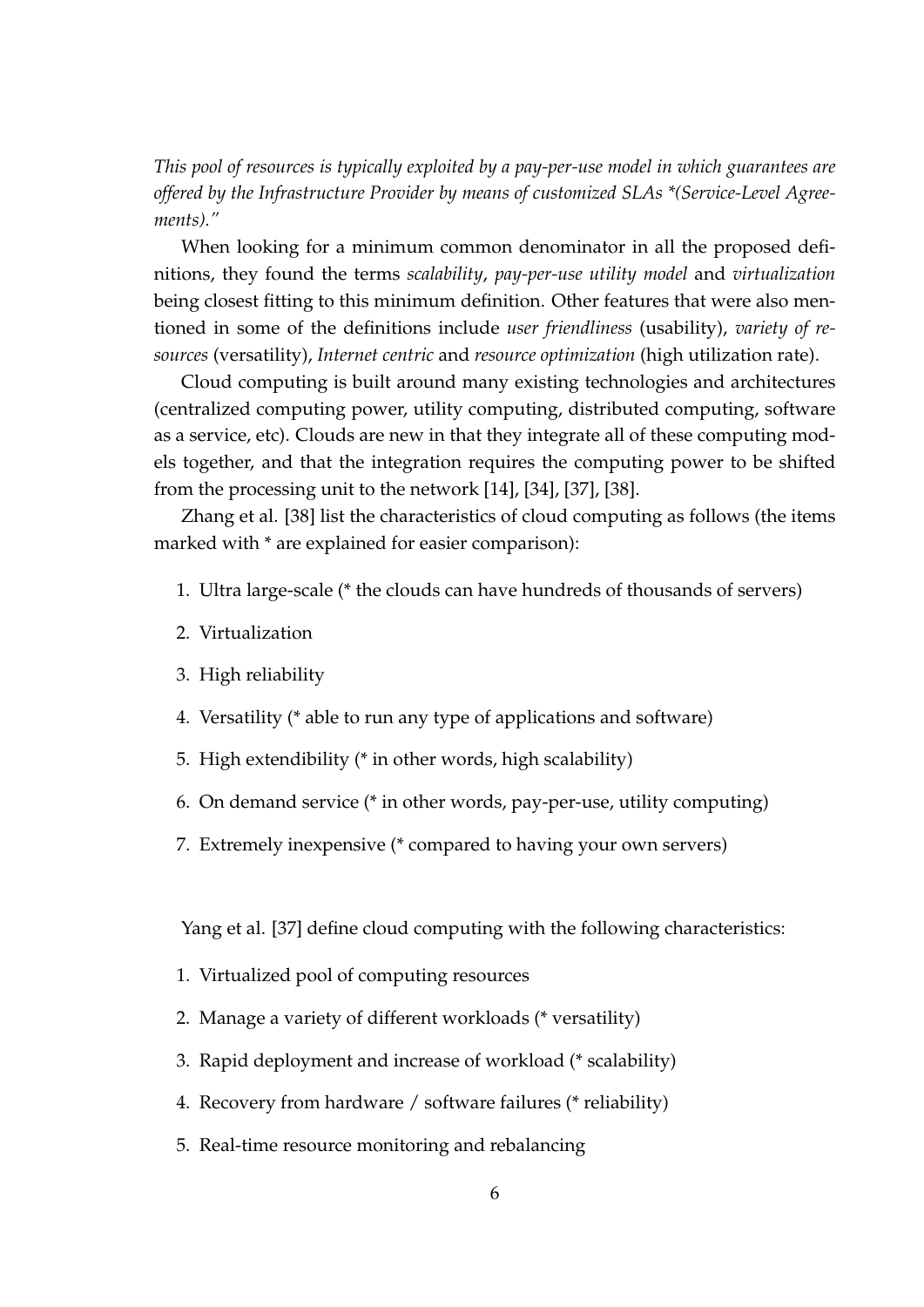Takabi et al. [29] and Dillon et al. [6] quote the US National Institute of Standards and Technology (NIST) definition of cloud computing in their papers: *"Cloud computing is a model for enabling convenient, on-demand network access to a shared pool of configurable computing resources (e.g., networks, servers, storage, applications, and services) that can be rapidly provisioned and released with minimal management effort or service provider interaction. This cloud model promotes availability and is composed of five essential characteristics, three delivery models, and four deployment models."*

The five key characteristics from this definition are *on-demand self-service*, *ubiquitous network access*, *location-independent resource pooling*, *rapid elasticity* and *measured service* (resource usage is constantly metered, enabling the pay-per-use model) [6], [15], [29]. Grobauer et al. [15] state that the NIST's definition framework and essential characteristics list has evolved to be the de facto standard for defining cloud computing. Dillon et al. [6] note that NIST's definition seems to include key common elements widely used in the cloud computing community. The delivery models (or service levels) and deployment models (cloud types) from this definition will be discussed later in this chapter.

Foster et al. [9] offer their take on cloud computing "to the already saturated list of definitions":

*"A large-scale distributed computing paradigm that is driven by economies of scale, in which a pool of abstracted, virtualized, dynamically-scalable, managed computing power, storage, platforms, and services are delivered on demand to external customers over the Internet."* They note that the key factors that differentiate it from traditional computing paradigms are:

- 1. The massive scalability
- 2. The encapsulation into an abstract entity that delivers different levels of service to customers outside the cloud
- 3. It is driven by economies of scale
- 4. The services can be dynamically configured (via virtualization or other means) and delivered on demand

In his article [21], Dave Malcolm lists five defining characteristics of cloud computing (mostly from the Infrastructure providers aspect) as follows:

1. Dynamic computing infrastructure

- Virtualization, scalability and automatic provision creating high level of utilization and reuse of the infrastructure.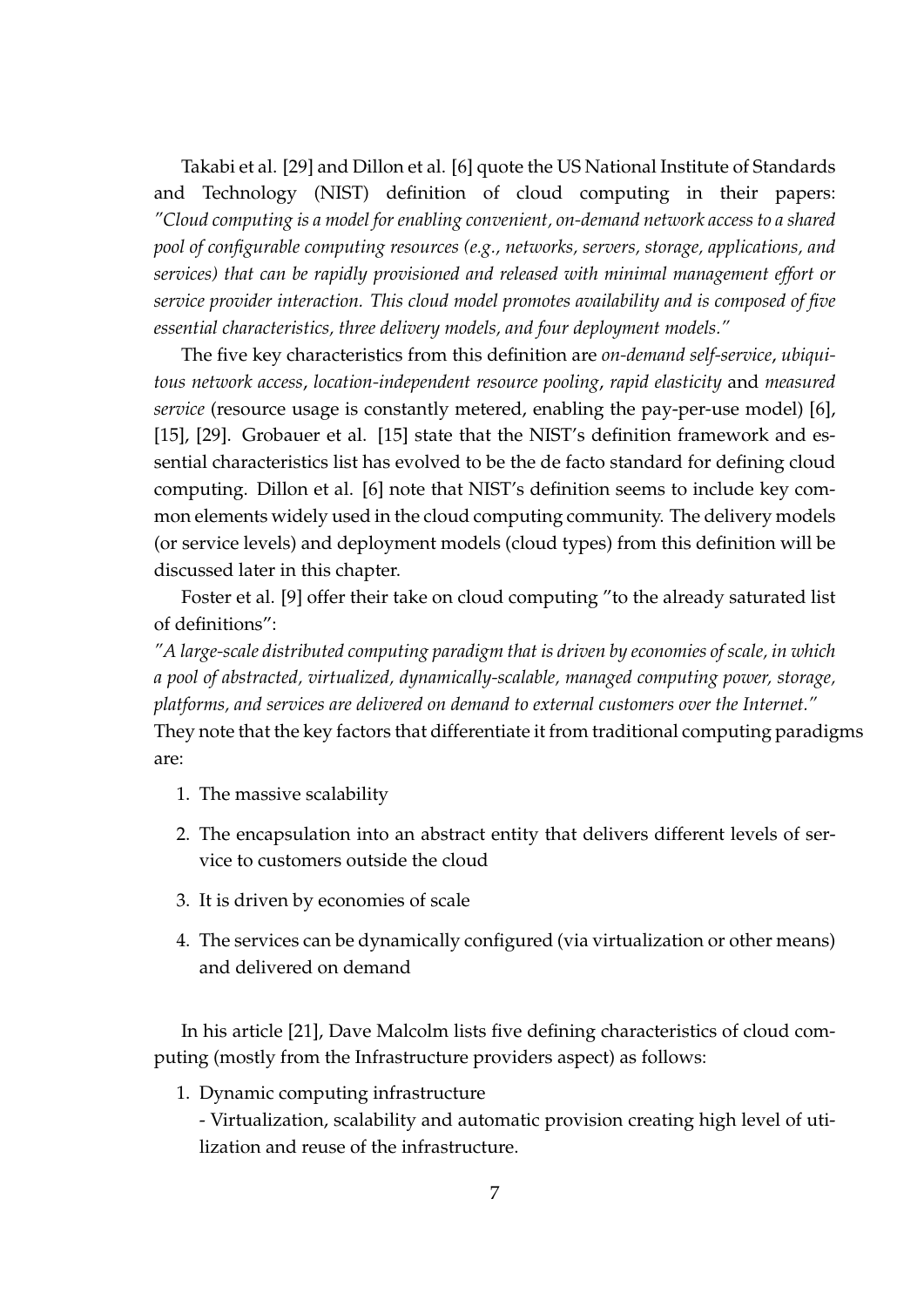2. IT service-centric approach

- Providing a business service for the customer, hiding or reducing the hardware, system and network administration.

3. Self-service based usage model

- Give customer easy-to-use and intuitive way to upload, build, deploy, schedule, manage and report on their business services on demand.

4. Minimally or self-managed platform

- Resources should be self-managed via software automation, such as a provisioning engine for deploying services, mechanisms for scheduling and reserving resource capacity, etc.

5. Consumption-based billing

- Consumers only pay for resources they use (pay-per-use, utility computing). The system must be able to capture this usage information.

A TechPluto article [27] looks the picture from a slightly different view: What characteristics should an application have to be suited for cloud deployment? They list the following four characteristics:

1. Requires flexibility

- The usage is inconsistent or spiky. The cloud's scalable and pay-per-use qualities remove over- and under-provisioning issues, and reduces costs.

2. Is growing exponentially or demands scalability

- An application that is expected to or has potential to grow is a good candidate for cloud deployment so we don't need to take risks by building a too large or too small infrastructure to run it.

3. Wants to run economically

- Only pay for used resources (pay-per-use, utility computing), reducing costs.

4. Independent in nature

- An application that needs to regularly converse with other applications and databases residing elsewhere can hinder the benefits of cloud and create security risks. The requisite applications and databases should also be deployed into the cloud.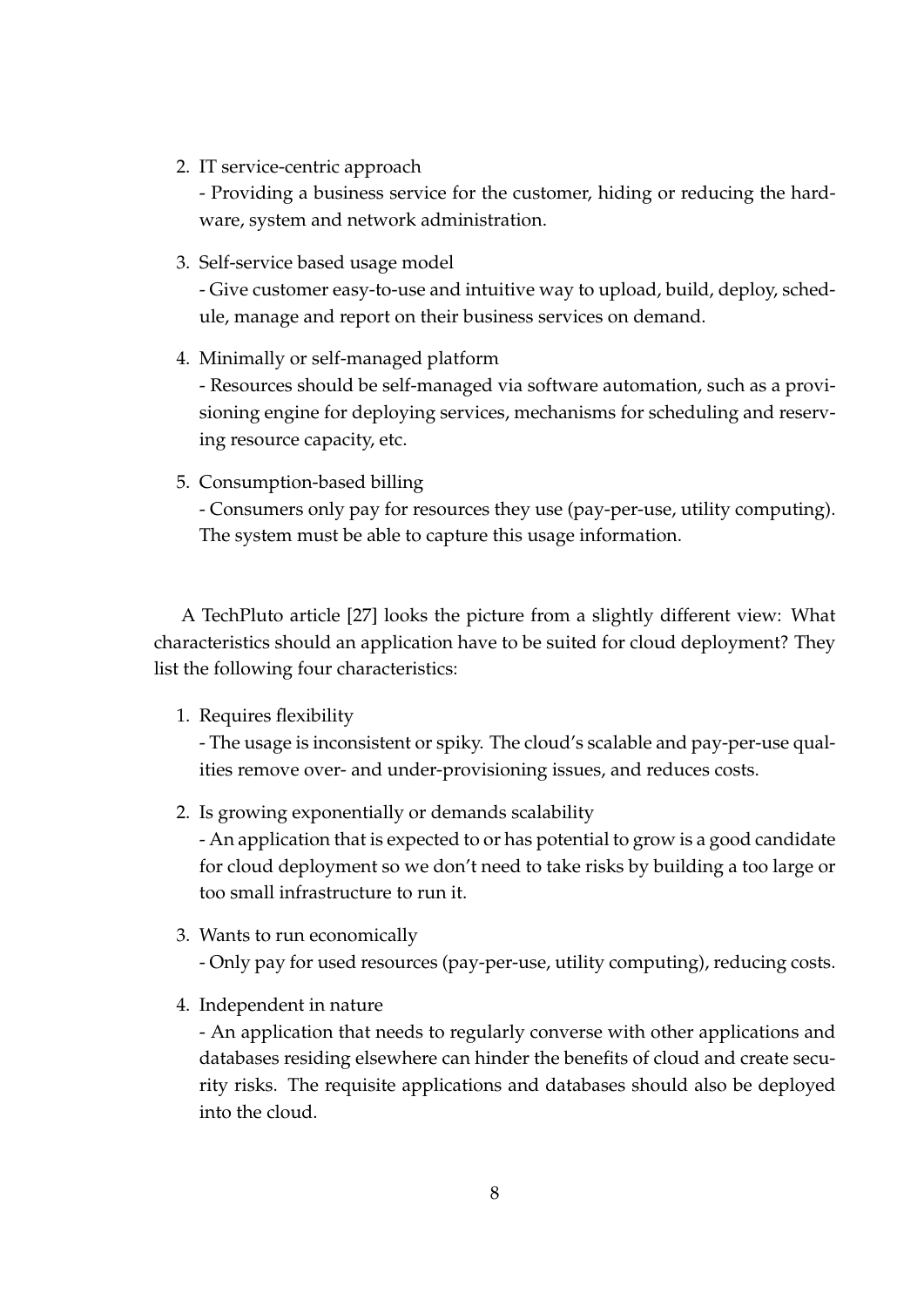Armbrust et al. [2] similarly look at what kind of applications are particularly well suited for cloud computing. They note that services that must be highly available, mobile and rely on large data sets (possibly from different sources) are well suited for clouds. A service with a highly variable or unknown demand is very well suited for clouds, as the automatic scaling can lead to cost savings and reduced risks that would result from under- or over-provisioning. Another point they bring up is that cloud computing works well for batch-processing and analytic tasks that can take hours to finish. They note that using hundreds of computers for a short time costs the same as using a few computers for a long time. These types of tasks would be especially well suited to be done in the cloud if they aren't done regularly, since the task could be set up and finished quickly and easily without any investment in your own hardware. Overall they note that a good test is to compare the cost of computing in the cloud plus the cost of moving the data in and out of the cloud to the time saved from using the cloud. Particularly good tasks and applications for cloud computing are ones that have a high computations-to-bytes ratio, for example some symbolic mathematics and 3D image rendering [2].

Ranjan et al. [26] note that while cloud computing might not seem radically different to existing paradigms and technologies at the high-level, it does have several technical and nontechnical characteristics that differentiate it from the other models. The technical characteristics include *on-demand resource pooling*, *rapid elasticity*, *selfservice*, *almost infinite scalability*, *end-to-end virtualization support* and *robust support of resource usage metering and billing*. The nontechnical differentiators include *pay-asyou-go-model*, *guaranteed SLAs*, *faster time to deployments*, *lower upfront costs*, *little to no maintenance overhead* and *environment friendliness* [26].

Rajan et al. [25] call cloud computing the fifth generation of computing, after *Mainframe*, *Personal Computer*, *Client-Server Computing* and the *Web*. They go on to list the advantages of cloud computing as faster, simpler and cheaper services, high elasticity, optimized utilization of computing resources, unlimited resources, service orientation, lower power consumption, high availability and scalability and no data loss.

Dong Xu [36] describes cloud computing as a usage model in which resources (such as hardware, software and applications) are delivered as scalable and ondemand services via public network in a multi-tenant environment. All the resources in the cloud are available as utility, and the cloud offers infinite scalability. Cloud is the resource network that provides all this functionality [36]. He further notes that the most interesting thing about cloud computing is not the technology, but rather the new evolving social standards and business models it brings about.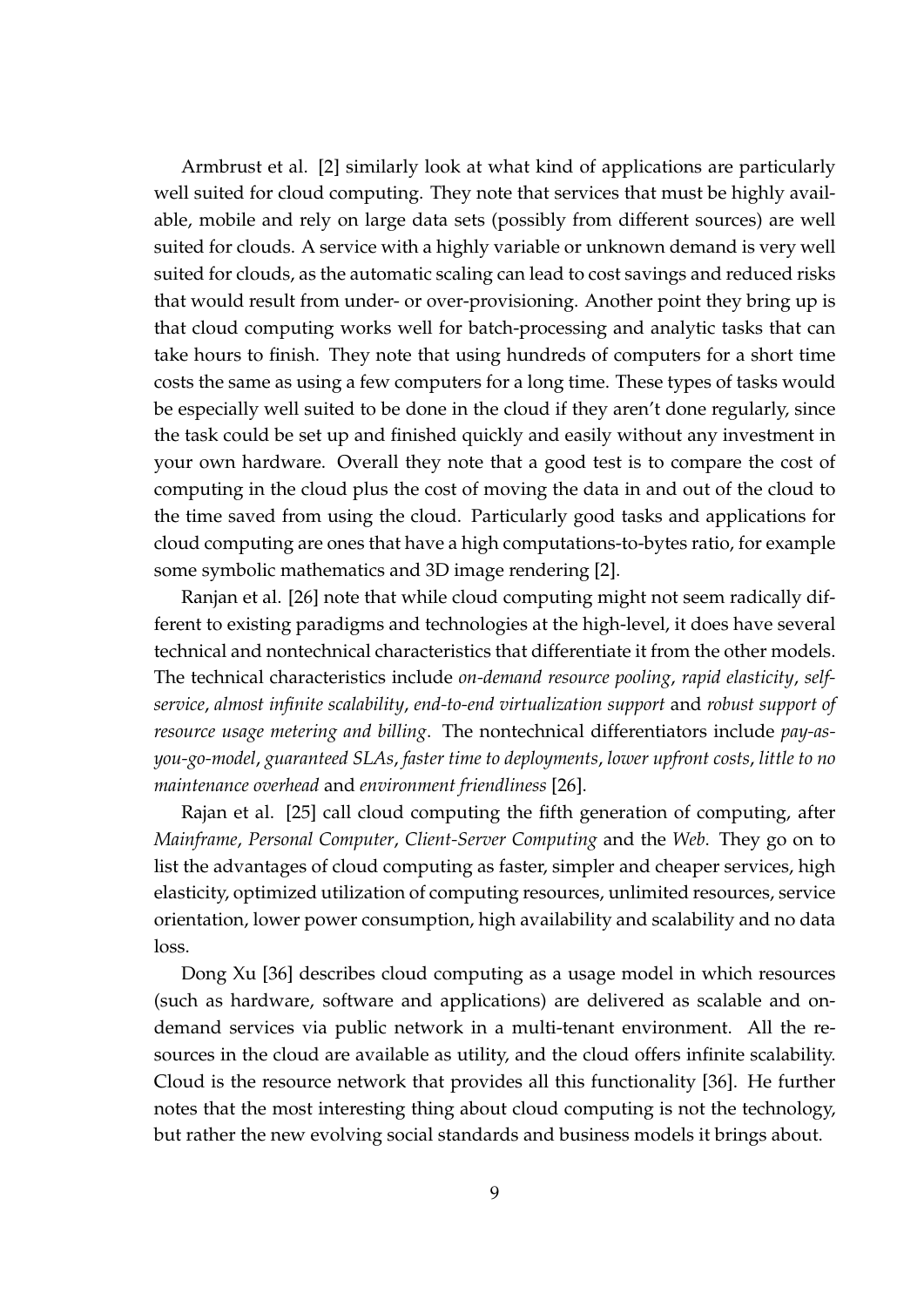Gong et al. [14] also note the confusion around cloud computing definition. They quote Oracle CEO L. Ellison saying that cloud computing is nothing more than "everything that we currently do". They even question if a clear definition of cloud computing is important, as long as we understand its essential characteristics. They identify these characteristics as:

- 1. Service oriented (\* utility computing)
- 2. Loose coupling (\* user applications and data inside the cloud are independent of each other)
- 3. Strong fault tolerance (\* due to the independence of applications and data)
- 4. Business model (\* Clouds are geared towards commercial use, unlike Grids)
- 5. Ease of use (\* usability)

Armbrust et al. [2] use the users perspective to define cloud computing. In their view, cloud computing can refer to both the applications being delivered as services over the Internet (software as a service), and the hardware / systems software in the data centers that provide these services (the cloud). They further call the act of offering the cloud to customers utility computing. They conclude that cloud computing is thus the sum of software as a service and utility computing. People can be users or providers of software as a service, or they can be users or providers of utility computing [2]. In these terms the providers of software as a service are also the users of utility computing. These actors will be discussed in more detail a bit later. Figure 2.1 [2] illustrates this user / provider division.



Figure 2.1: Users and Providers of Cloud Computing [2].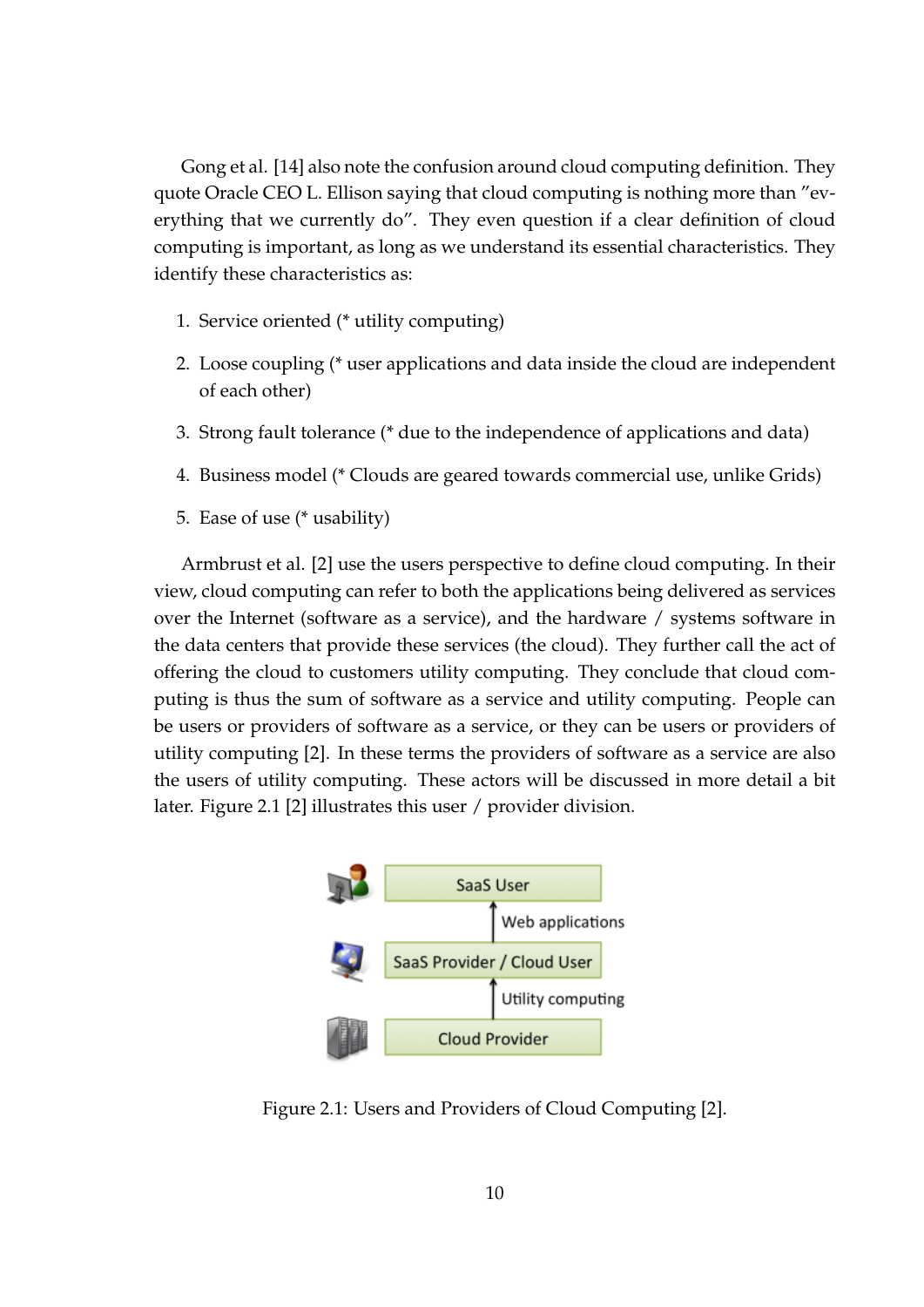Following this definition of cloud computing by Armbrust et al. [2], one can understand why there is confusion about the concept of cloud computing. Since it refers to both the software as a service concept, which by itself is nothing new, and the fully realized utility computing, perhaps the term "cloud computing" is simply too bloated. When we look at what really makes the clouds and cloud computing unique, most of these things happen at the utility computing side of this division. Personally I feel that the definition given by Armbrust et al. is a clear one and can give a better understanding of the cloud computing concept. When explaining cloud computing to someone not proficient in the area, one should focus on the utility computing side of things, and on the infrastructure / service provider interaction, not so much on the end user. Armbrust et al. actually note that this side of cloud computing has received less attention [2], despite being the "new" thing.

Armbrust et al. [2] further note three things from the hardware point of view that are new in cloud computing:

- 1. The illusion of infinite computing resources available on demand (\* scalability)
- 2. The elimination of an up-front commitment by cloud users (\* pay-per-use)
- 3. The ability to pay for use of computing resources on a short-term basis as needed (\* pay-per-use, utility computing)

Virtualization definitely seems to be a characteristic that appears in almost all papers, articles and definitions of cloud computing. Sun Microsystem's Cloud Computing primer [28], call virtualization "a cornerstone design technique for all cloud architectures". It can refer to the virtualization used in the actual data centers to run multiple, independent operating instances simultaneously on a single server [34], and it can refer the abstraction of physical IT resources from the people and applications using them [28]. While virtualization is nothing new, it is a key component of what makes cloud computing work [9], [15], [16], [25], [28], [29], [33], [37], [38]. Though there is criticism about virtualization in clouds. Keller et al. [18] note that virtualization is only an implementation detail for clouds, rather than a key feature of clouds. Their criticism is aimed towards the security threats that can result from malicious attacks in the virtualization layer. They go on to propose getting rid of the virtualization layer altogether, and offer their NoHype architecture as an alternative that aims to retain the key features enabled by virtualization, while addressing the security issues.

As many have concluded [9], [14], [28], [29], [33], [34], [37] cloud computing is built around existing technologies. So what makes it so revolutionary? The other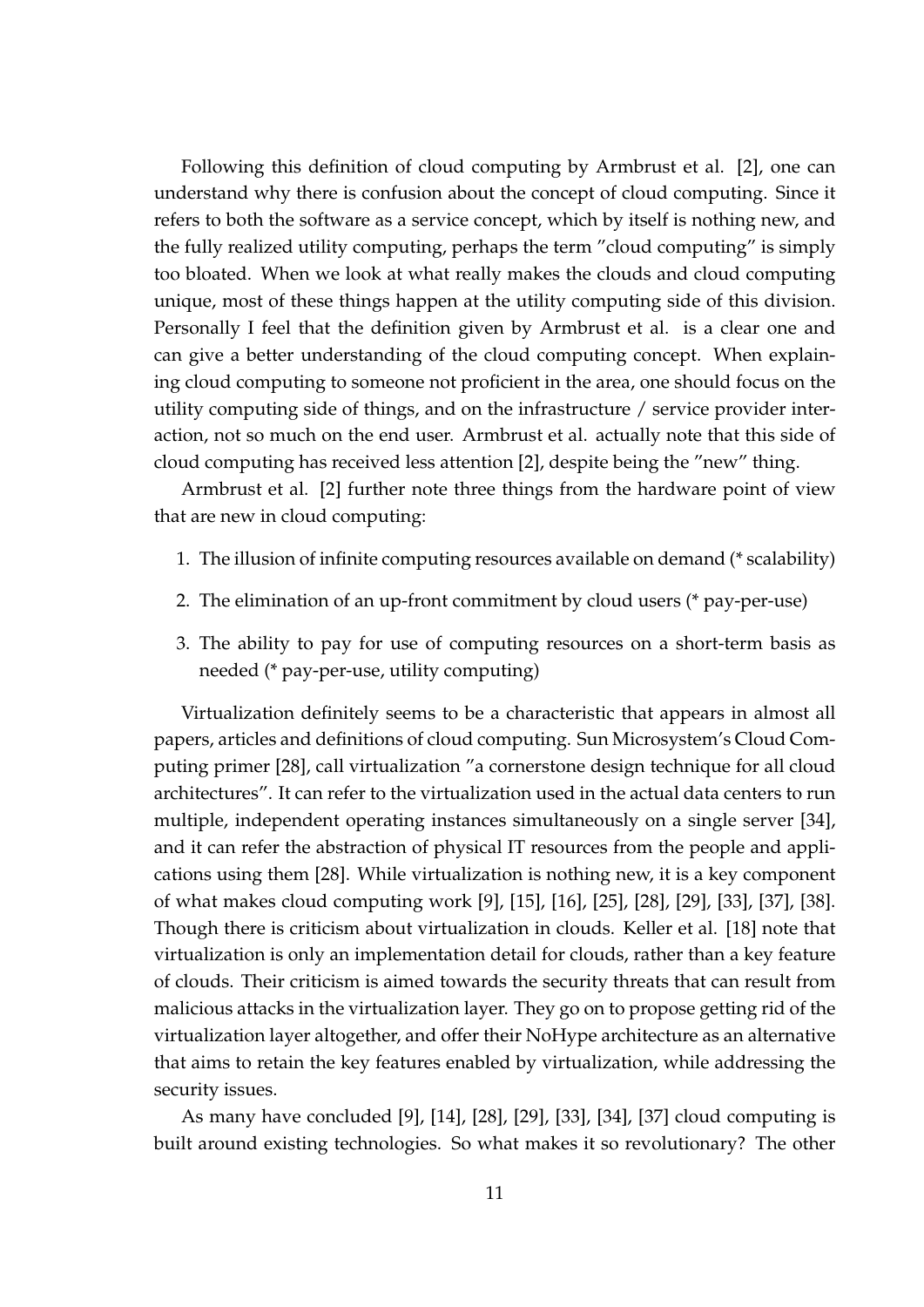words that keep popping up in cloud computing articles are scalability and utility computing. This is something new that cloud computing can truly offer. A small or medium sized company can not produce their own infrastructure that can be as scalable and cost-efficient as a cloud is. To fully realize the economies of scale a company needs to have extremely large data centers, which can be a hundredmillion-dollar undertaking. Not only this, but a large-scale software infrastructure and operational expertise required to run it all are required [2].

The disappearance of companies own servers into the cloud allows the companies to use only the resources they need at a given time, not more, not less. This increases resource utilization rates dramatically, and allows the service to automatically scale up for peak demands (and afterwards scale down) without investment in new infrastructure, personnel or software [28]. What other technology before cloud computing has allowed these kinds of results, at this level of efficiency? Armbrust et al. call this elasticity of resources, and the affordable access to it, unprecedented in the history of IT [2].

Pay-per-use is another concept that was found in most of the cloud computing definitions. It is related to the utility computing model where computing resources are used as a service [14]. Armbrust et al. [2] point out the difference between payper-use and renting: Renting involves paying a price to acquire resources for some time period. It doesn't matter if those resources are used, you still pay the price. Pay-per-use (or pay-as-you-go) is charged based on actual use of the resources, independent of the time period over which those resourced were used. This is why the term renting is not appropriate to describe cloud computing (unless the cloud resources truly were offered in such a way).

While it is not an absolute requirement of clouds to be billed in a pay-for-usedresources way, it seems to be the dominant model used for now [2], [14], [21], [26], [33]. For example the Amazon EC2, Microsoft Windows Azure and Google App Engine use the pay-per-use model. The Amazon EC2 has different types of "ondemand instances" that are billed per hourly use. The prices can vary depending on specific types of instances (high-memory, high-CPU, High-I/O, etc), the type of operating system (Linux/UNIX, Windows), the location of the cloud (US East, US West, EU, etc). In addition to the on-demand instances, data transfer to in and out of the Amazon EC2 is billed separately [1].

Still, cloud computing is a fairly new technology and as it becomes bigger and more matured, new business models could appear to support it. Already more advanced payment models are being explored [2], [33]. Maybe subscription based models? Or some sort of package deals, much like telecommunication companies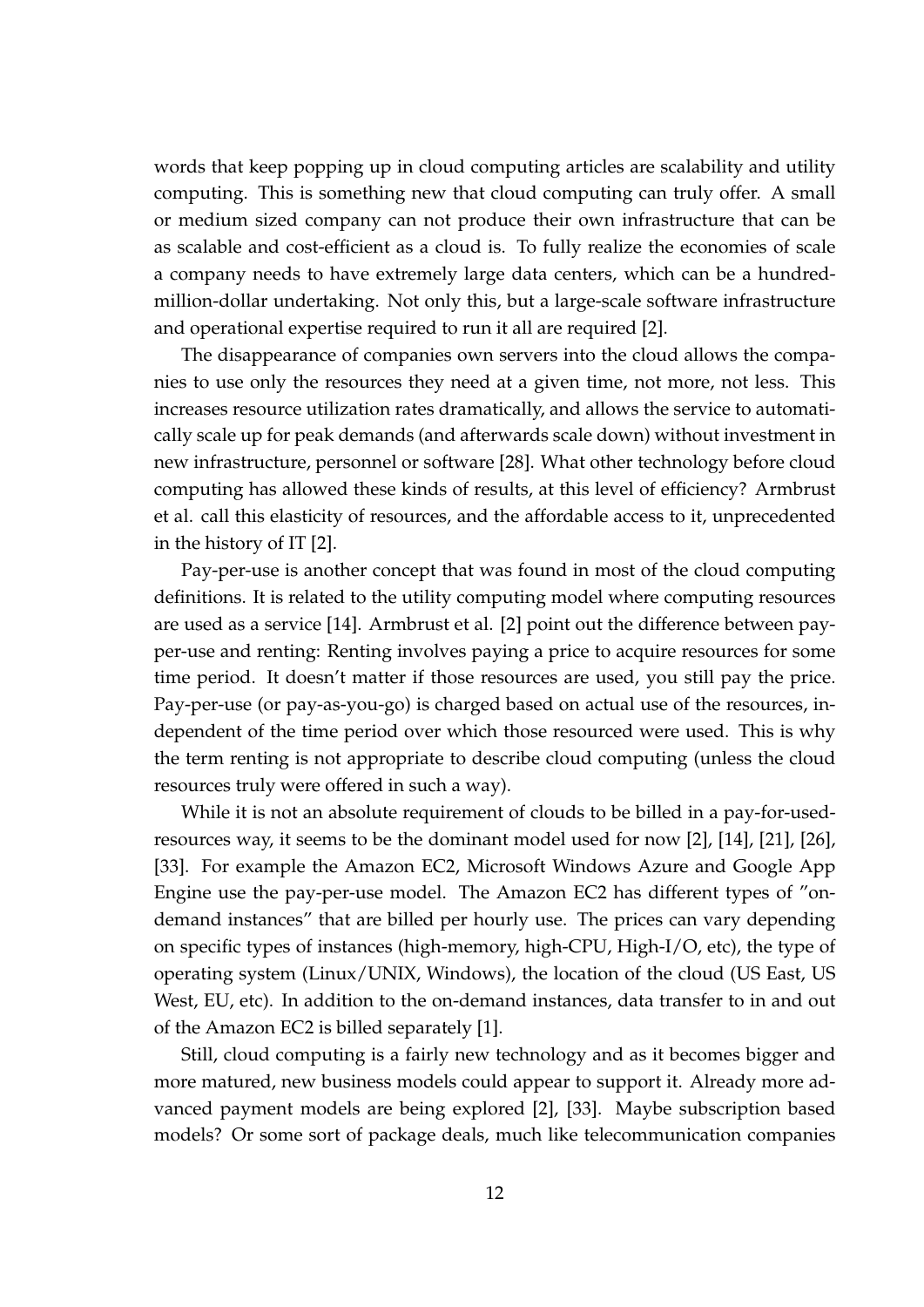offer to their users? Microsoft Windows Azure already offers discounts for 6 and 12 month commitment plans [35], although these are geared just for long term investments. The customer is still billed based on resource consumption. Even if newer, more sophisticated pricing models do appear, the usage-based pricing is likely to persist due to being simple and transparent [2].

Zhang et al. [38] call cloud computing "extremely inexpensive", and other sources state cost-reduction as one of the main motives for moving into the clouds [27], [28], [29]. This could hint that in the future cloud computing prices could go up, once the technology has matured and the user base has grown large enough. If the choice to move into the cloud is obvious, there could certainly be room for the prices to go up. The operating costs of the massive data centers that power the clouds are high, with the power and cooling costs alone taking up one third of the overall cost [2], which could also drive up the prices. A significant price increase would be unlikely to happen in a short time period, since it would require most if not all of the big players to increase the prices together, or the ones making the move first could suffer from consumers moving over to other cloud providers. Since cloud computing is still a fairly new business, a low cost level is probably used to get competitive edge over other cloud providers, and also to attract new customers to grow the user base. Possible cloud providers might want to act now, before a single (or a few) massive cloud providers take over the industry [2].

### **2.2.2 Public, Private and Hybrid Clouds**

One thing to consider with clouds is the ownership and purpose of the cloud infrastructure. We can divide the clouds into three different types: Public, Private and Hybrid Clouds [6], [16], [25], [28], [37]. Figure 2.2 illustrates the different cloud types: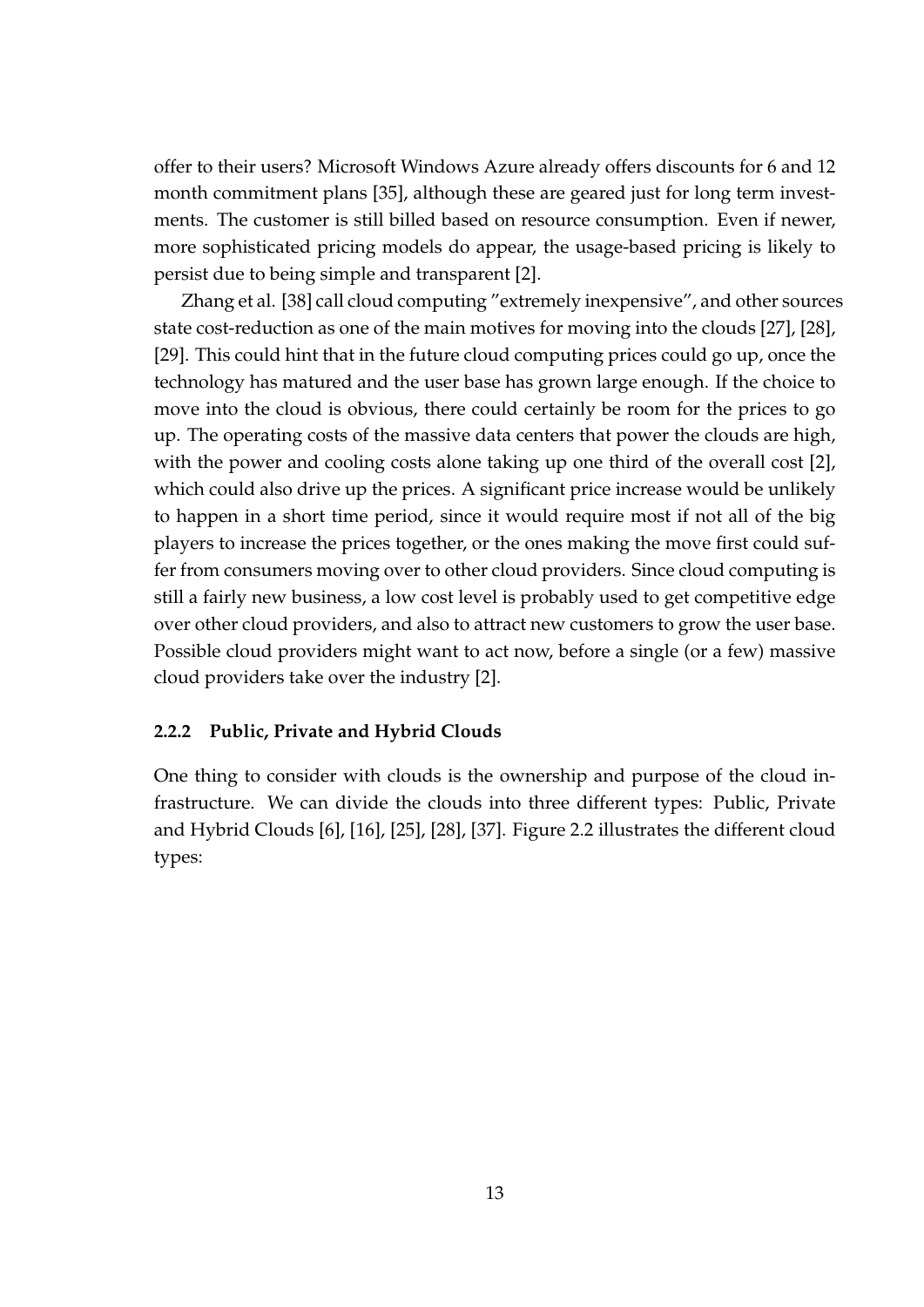

Figure 2.2: Cloud Types.

Most of what we have covered about clouds so far falls into the *Public Cloud* category. Public clouds are operated by external companies who offer their infrastructure and resources to be utilized by customers. Many different customers can have their software run in the same cloud, on the same resources, without ever being aware of each other. The fact that these public clouds are usually massive in scale [38], and are managed by companies who specialize in building these type of infrastructures [34], allows them to fully harness the scalability and efficient utilization rates associated with cloud computing. Public cloud offerings can raise issues with security, regulatory compliance and quality of service [37].

The next type of cloud is the *Private Cloud*. These are cloud infrastructures owned and managed by a single company, the distinction being that the cloud is not available for public use [2], [6], [25]. The private cloud could be intended to run a single, or preferably multiple applications owned and created by the cloud owner, their partners or whoever they decide to give access to the cloud. The private cloud gives the owner total control over the resources, and is good for companies dealing with data protection, privacy and service-level issues [6], [28], [37]. A private cloud can provide better availability and reliability of high priority applications and data, better security and allow self governance and control of the infrastructure [16]. Other reasons like optimizing the utilization of existing in-house resources, retaining full control of mission-critical activities and too high data transfer costs to public clouds can motivate a company to use a private cloud [6].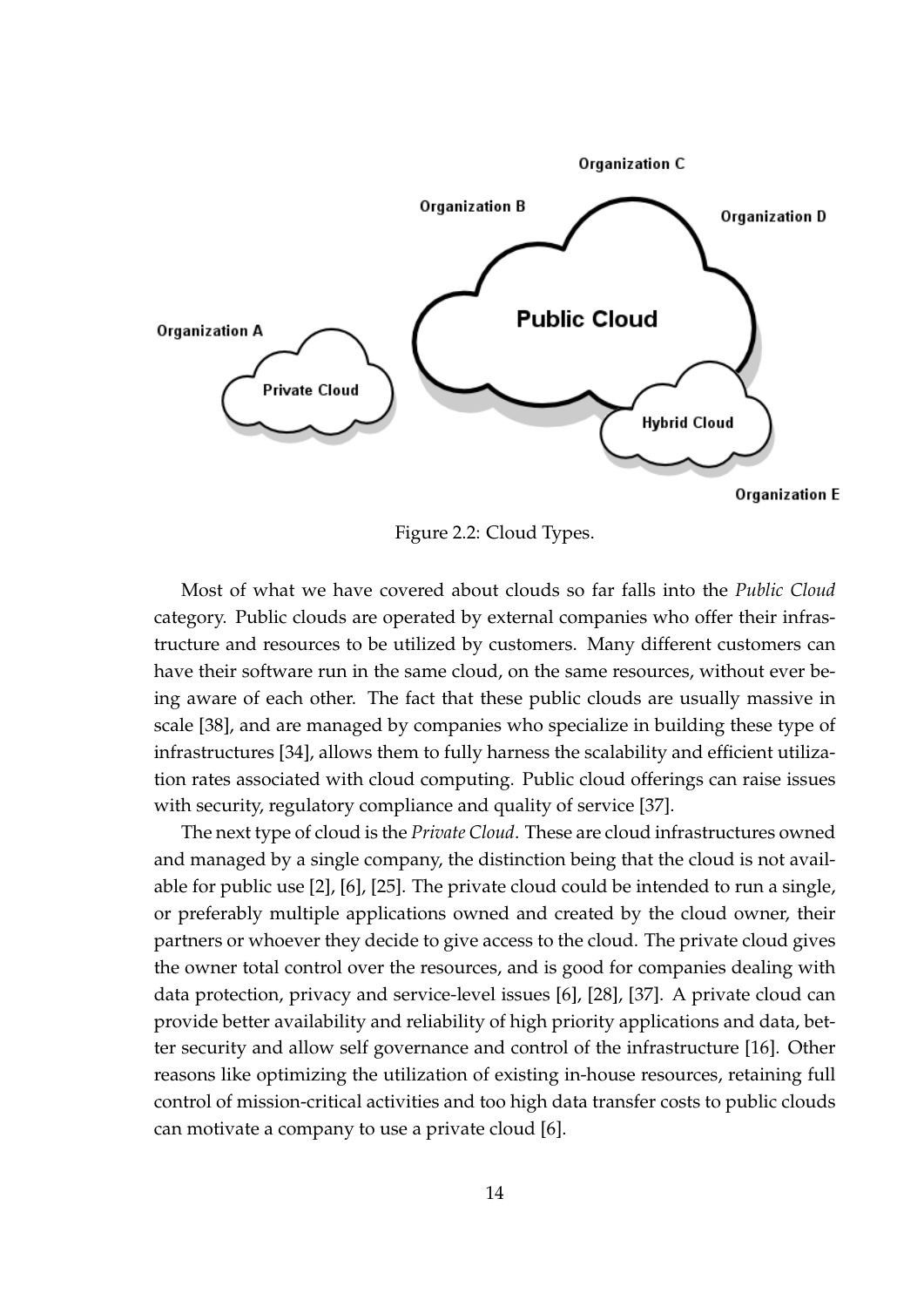Though one has to ask, is this cloud computing anymore? One of the main innovations of cloud computing was getting rid of the hardware and all the costs and issues related to it, and to buy computing resources as a service (utility computing) [34]. If the company owns and operates the cloud infrastructure and the service(s) being run on it, isn't that what we have been doing for many years already? What about the scalability and efficiency of a private cloud? One of the main characteristics of clouds are their ultra large-scale [38]. How many companies can build, maintain and operate ultra large-scale server farms? The scalability, efficiency and cost advantages of the cloud come from the massive scale of the infrastructure, requiring tens of thousands of computers [2]. If company X has 1000 servers running some of their own services, will that be able to scale for peak demands? And if yes, how well and cost-effectively are the resources being utilized? Another problem with the private cloud concept is just how big does the "cloud" have to be to qualify as a cloud? If company Y has 100 servers running their services, is that a private cloud? Those 100 servers could be enough for their needs, but can we honestly call it a cloud? The private cloud concept clearly starts to lose one or more of the core qualities of cloud computing. Armbrust et al. do not even include private clouds in their view of the cloud computing concept [2], though their view of cloud computing is heavily based on utility computing (buying / selling the computing resources).

I can see this being the main issue causing confusion about cloud computing. If we accept the private cloud definition without any limitations, it automatically qualifies A LOT of online services as cloud computing. Maybe the scale and efficiency of the cloud could be used to separate real clouds from just ordinary data centers? One could argue that Facebook operates a private cloud, simply because their infrastructure does match ultra large-scale associated with clouds, and it is probably able to scale to meet peak demands fairly well. But it does not fill the utility computing aspect of buying computing resources as a service. And how well does it meet the efficiency aspect? Delivering a scalable infrastructure while at the same time retaining high utilization rate is extremely hard, if not impossible due to average workloads being much lower than peak workloads [2], [34]. A public cloud solves this issue for the service provider, but a private cloud does not.

A lot of services are titled or called clouds these days (it does have a nice ring to it), but should they really be called clouds? Does it even matter what they are called? Being able to call just any online service cloud or cloud computing could water down the concept of clouds and keep creating confusion about the technology. Perhaps we would need a more refined definition concerning private clouds and clouds in general, at least for academic use. One that concentrates on the aspects of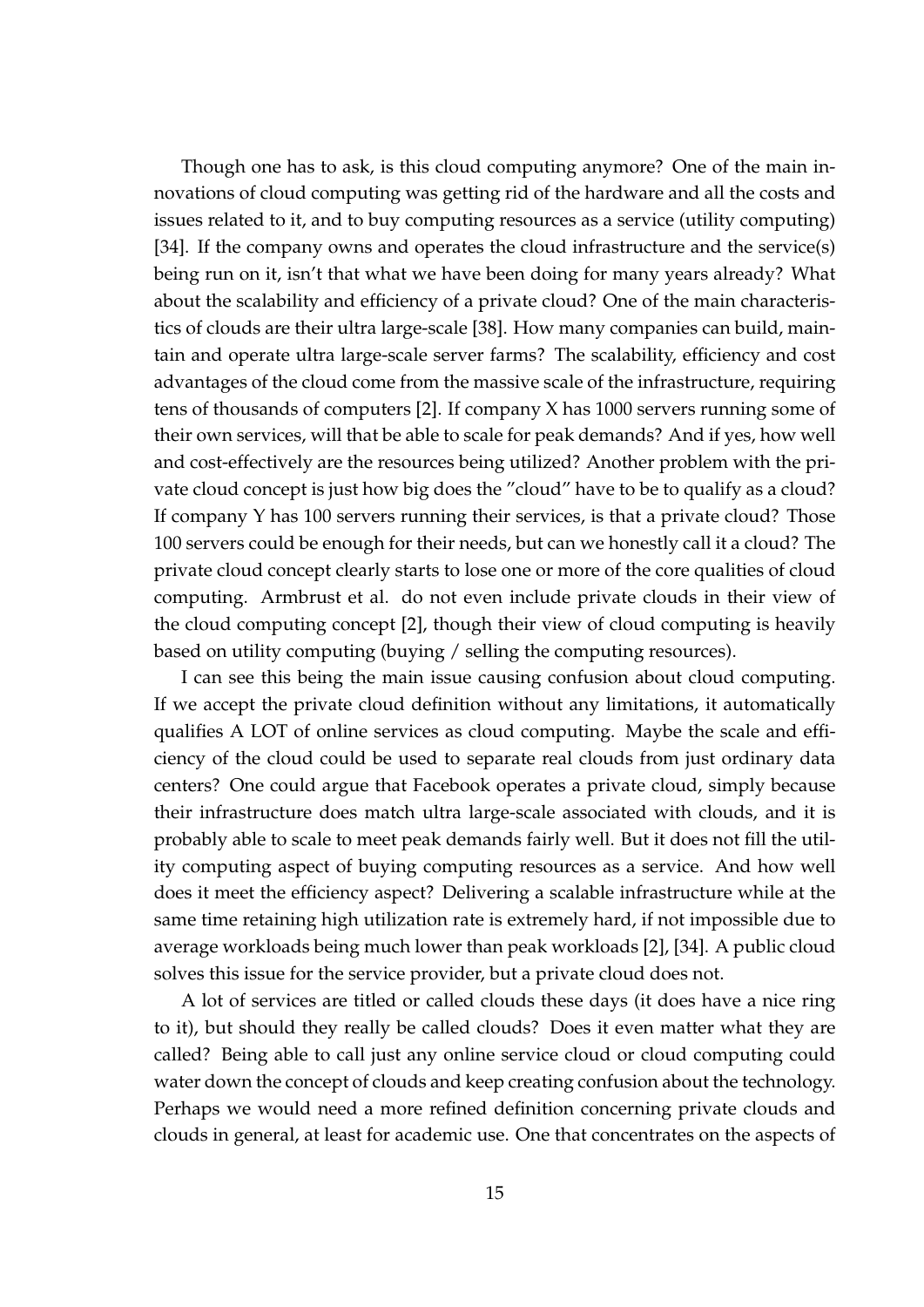resource utilization efficiency, scalability and cost effectiveness.

The third and final cloud type is the *Hybrid Cloud*. This is basically a combination of the public and private clouds. Parts of the service are run on the company's own servers, and parts are outsourced to an external cloud, and this happens in a controlled way [6], [28]. The hybrid cloud could also be designed to outsource workloads to public clouds when a peak in usage occurs, and scale back as the extra computational resources are no longer required [37]. The hybrid cloud partly fills the utility computing model, and if designed correctly, can take advantage of the scalability and efficiency of "proper" massive-scale clouds. The problem can be in finding out how to effectively distribute the applications across the different environments [28]. As the TechPluto article [27] notes, an application suitable for cloud computing should be independent in nature, and the requisite applications and databases should all reside in the same cloud. Constant data exchange between the company's own servers and the cloud could create security risks, problems with bandwidth utilization [27] and problems for complex databases and synchronization [28]. The hybrid cloud concept has raised issues of cloud interoperability and standardization [6]. We will take a look at these issues later in this chapter.

If we look past the complexity and problems in designing an application that works well in a hybrid cloud, it does offer some interesting advantages. Having the core application running on local servers and being in control of the environment, while taking advantage of the cloud for scalability for peak-demands. It does leave some of the hardware issues and costs in the hands of the company, possibly reducing them depending on just how large is the local infrastructure. Thus it partly misses out on one of the main advantages of clouds. A truly hybrid cloud could even be run on multiple different clouds and locally, but this would likely just exacerbate the hybrid cloud design problems even further.

Some [6], [29], [37] have further introduce the *Community Cloud*, a joint effort where several organizations construct and share the same cloud infrastructure and the related policies, requirements, values and concerns. I think the community cloud is already presented by the three cloud types mentioned before. If only the community has access to the cloud, it could be considered a private cloud. An example of this could be an academic cloud, shared and used by a number of universities. If on the other hand the community cloud concept was a joint effort to build a publicly available cloud, it would fall under the public cloud category. If the cloud further relied on outsourcing some of its workload to other public clouds, it would be a hybrid cloud. Then again clouds are generally considered to be owned and managed by a single massive cloud provider, so perhaps the community cloud does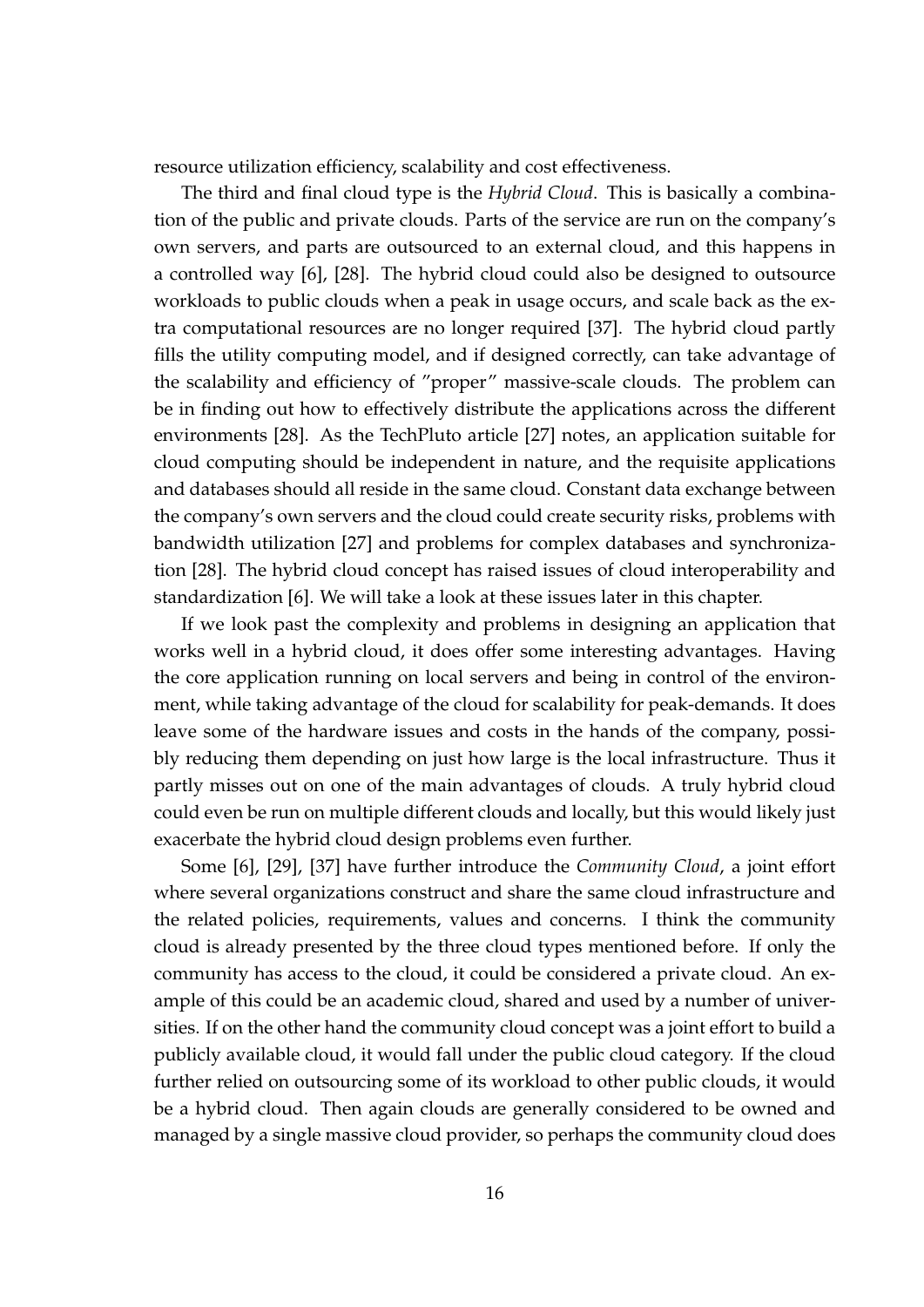deserve to be mentioned as a special case of its own.

One interesting concept to think about is multiple massive clouds that help each other out by distributing work when one or more of the clouds can no longer handle the workload. A network of clouds, called a *Federated Cloud* [26], [33]. Such a network could be almost infinitely scalable. But it could also make the problems of hybrid clouds (security risks, synchronization, trust and legal issues, etc) even worse, and designing the cloud interaction and management effectively could prove to be a challenge. They would need to be united by a set of protocols and appropriate software [28]. Also a key challenge for the federated cloud would be to define a mechanism that ensures mutual benefits for all the individual clouds. Research into this area has already taken place, trying to apply market-oriented mechanisms to coordinate the sharing of resources [26].

Perhaps a simple model of cooperation that is not so much legally binding, but rather an alliance from which each involved cloud can benefit from: When a cloud is running out of resources, it can query other clouds in the federation, asking if they capable and willing to take on some of the work. The payment for such help could be defined in the terms of the federation, or participating clouds in the federation could even make competing offers for the help. This negotiation system could be automatic, each cloud determining their ability to take more work on the current utilization rate, expected workloads and other factors, some of which could be manually configured as needed. The cloud asking for help would determine which "offer(s)" seem most beneficial for the required work. The Amazon EC2 has this sort of dynamic bidding in the form of "Spot Instances". These instances make use of the unused EC2 capacity, and the price fluctuates depending on the supply of and demand for the spot instances [1].

Figure 2.3 illustrates the Community Cloud and Federated Cloud concepts: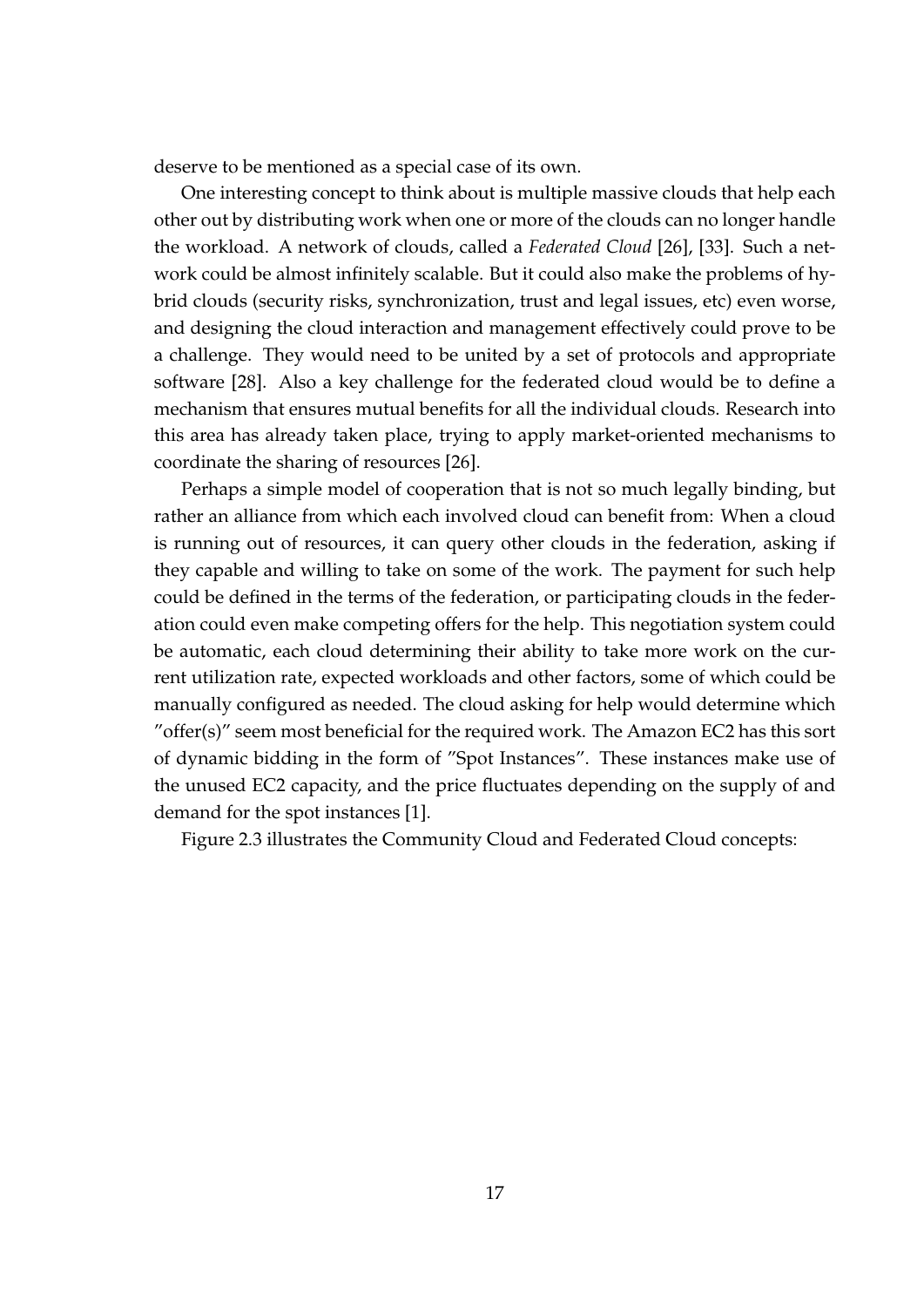

Figure 2.3: A private Community Cloud and a Federated Cloud. The rectangle around the community cloud represents the closed nature of the system. Note that the federated cloud can be comprised of both public and private clouds.

Dillon et al. [6] introduce one more cloud type in their paper, the *Virtual Private Cloud*. It has been introduced as part of the Amazon Web Services (AWS) platform. It offers a secure and seamless bridge between a company's own IT infrastructure and the Amazon public cloud. The virtual private cloud is a mix between a public and a private cloud. It qualifies as a public cloud since it uses the same computing resources that Amazon has pooled for the general public. However the connection between the company's own infrastructure and the cloud is secured through a virtual private network, AWS dedicates "isolated" resources for the virtual private cloud, and all the company's security policies are applied on the resources in the cloud. These give it the security and control advantages of a private cloud, while also giving it the flexibility advantages of a public cloud [6].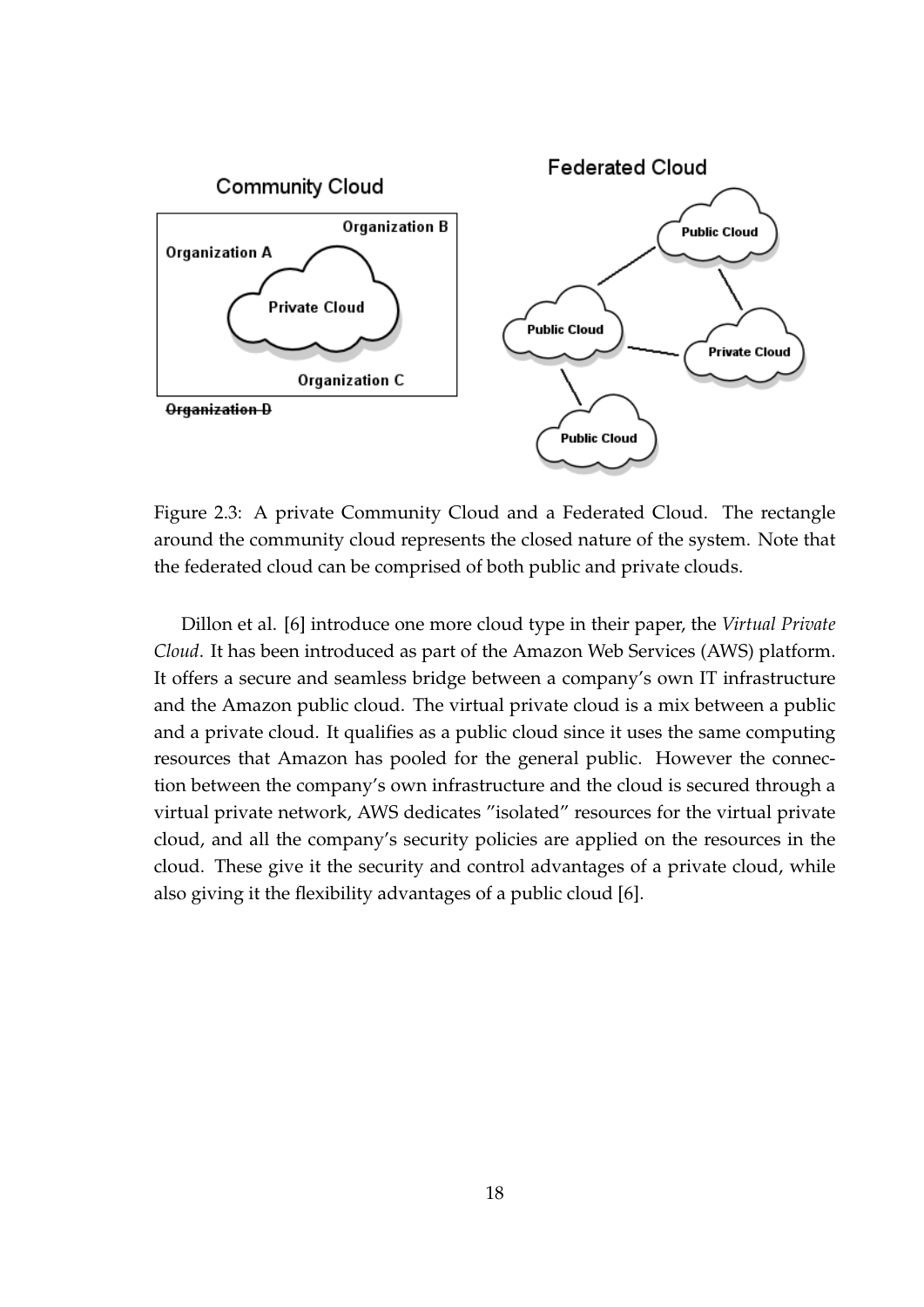## **3 Main actors**

So what are all the different parties involved in cloud computing? We already covered how Internet giants like Google and Amazon saw a new business model in cloud computing. Vaquero et al. [33] attempted to distinguish the kind of systems where clouds are used and the different actors involved in them. They identified three main actors, the *Infrastructure providers*, *Service providers* and *Service users*. Service providers create Internet based services for the service users. Infrastructure providers (Google, Amazon, etc) provide the servers and other infrastructure for the service providers to run their applications and software on. We will use these actors as the basis to explain cloud computing, from each of their perspectives. The goal is to find the motivations, advantages, disadvantages, challenges and overall effects that cloud computing presents to each actor. Figure 3.1 [33] illustrates the different actors in the cloud computing scenario:



Figure 3.1: Cloud Actors [33].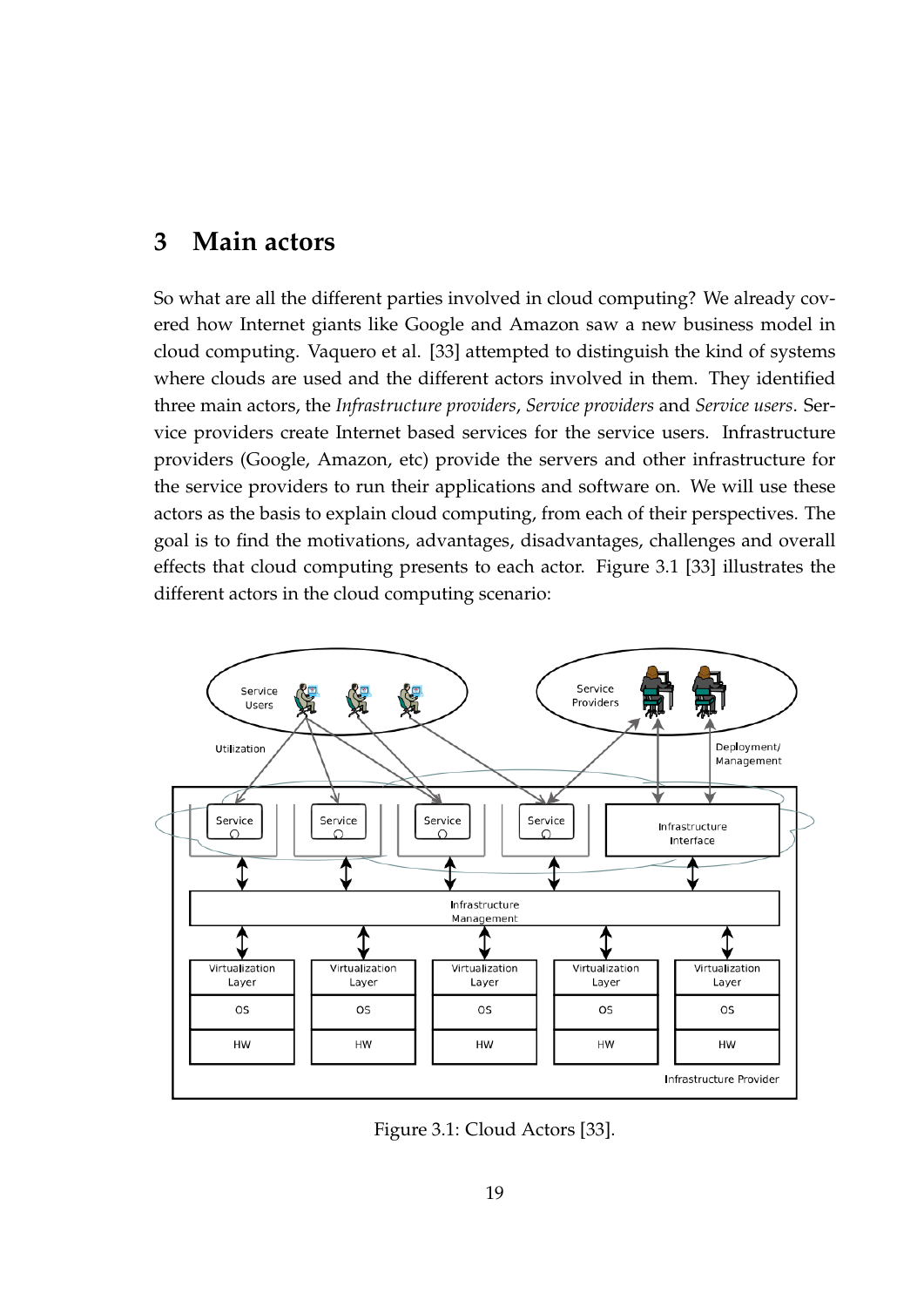There are three main service levels (or delivery models) identified and largely agreed upon in cloud computing: *Infrastructure as a Service (IaaS)*, *Platform as a Service (PaaS)* and *Software as a Service (SaaS)* [6], [9], [10], [14], [15], [16], [25], [28], [29], [31], [32], [33], [36], [37]. Though there is some criticism against this clear cut definition [2], stating that the differences among all the "X as a Service" can be hard to distinguish. Other service levels have also been suggested, such as *Data storage as a Service* [6], [36], *Hardware as a Service* [37], *Desktop as a Service* and *Backend as a Service*. In this paper we will be using the infrastructure-, platform- and software as a service division.

We've already covered the Infrastructure as a Service (IaaS) scenario: Infrastructure providers give service providers access to their computing resources, such as storage, processing capacity and network, and charge based on the resources used. These resources can be pooled to handle any type of workloads, from batch processing to server/storage augmentation during peak loads [28]. Perhaps the most well known examples of IaaS are the Amazon Elastic Compute Cloud (EC2) mentioned earlier, and the Amazon Simple Storage Service (S3) that focuses on storing and retrieving data from anywhere on the web.

Platform as a Service (PaaS) offers a complete development environment and a software platform in which to develop and run applications and services. The development environment often contains a solution stack, for example a Linux distro, a web server and a programming environment such as Pearl or Ruby [28]. It can also provide tools and services to support all phases of software development and testing, such as application design, database integration, security, version management and collaboration tools. The hardware resources required to run the development environment and the hosted applications and services are automatically scaled to meet the needs, in a transparent manner [33]. A PaaS can simplify and hasten software development and testing by providing the developer with a complete hardware / software package, removing the need for the developer to acquire, install and manage these assets themselves. While a PaaS can provide a great deal of flexibility, it may be constrained by the capabilities and software offering of the service provider [28].

A popular example of PaaS is Microsoft's Windows Azure, which offers development on multiple operating systems, tools, frameworks and languages (e.g. Java, .Net, PHP, Python). Another example is the Google App Engine, which is a platform for developing and hosting web applications. It currently offers support for Java and Python languages and frameworks. These development platforms are usually billed in the pay-per-use fashion, much like the cloud infrastructures are. They can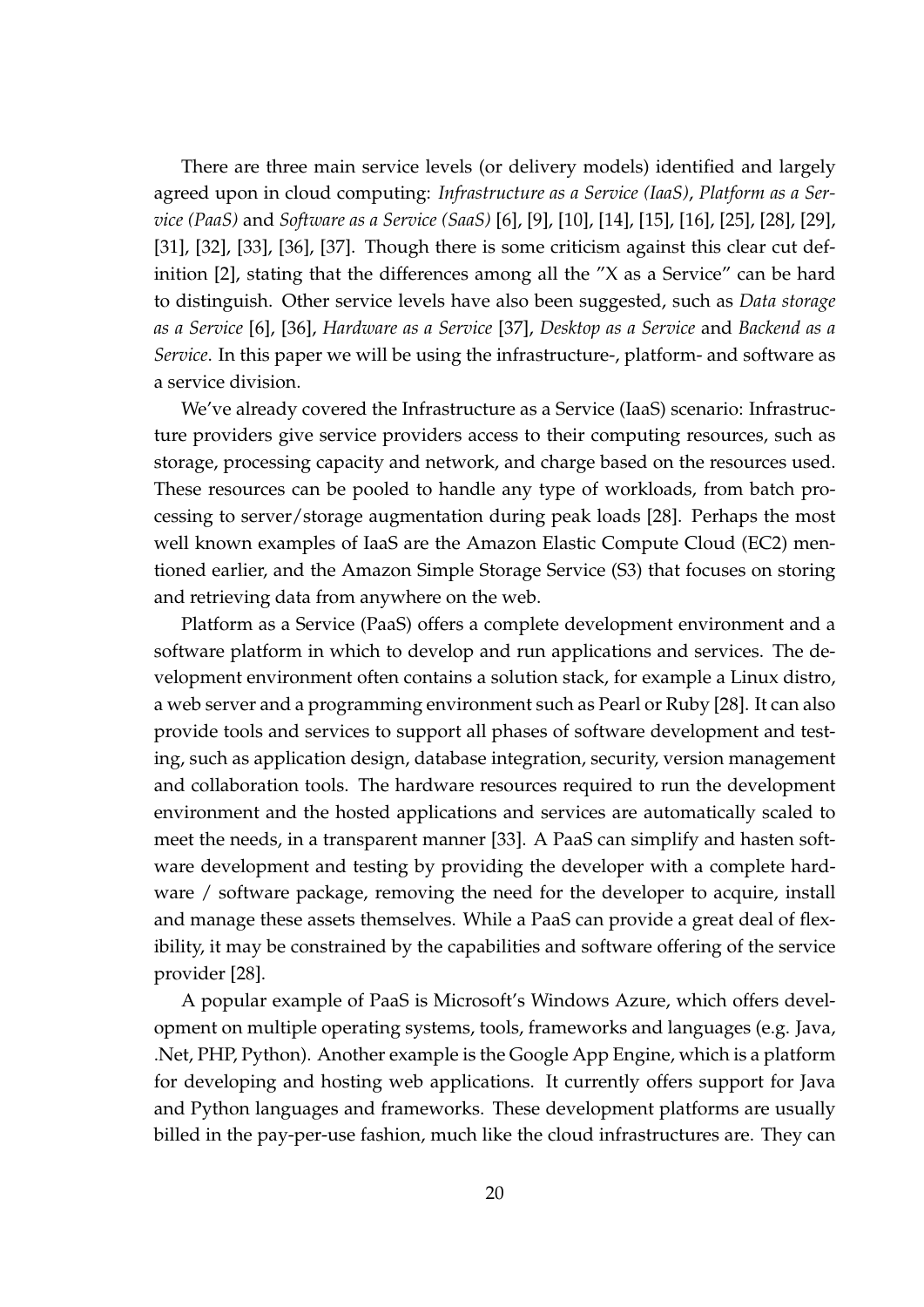be charged for used resources like storage and bandwidth, but also for additional services like technical support [35].

The final scenario, Software as a Service (SaaS), is where the customer is provided access to a service or an application that is hosted in a cloud infrastructure (or a data center). This scenario is naturally highest in the abstraction level. The customer does not need to know anything about the cloud system powering the service or application, or even be aware that it is being run in a cloud. Basically, SaaS is just like any normal application, just not run locally but in the cloud. This removes the need to install and update the software locally, simplifying things for the user. It can also reduce the total cost of a software if it's billed in a pay-per-use pattern instead of a large upfront cost [14]. It can provide more flexibility for testing new software or using the software for only a limited time, but this of course depends on the terms of use.

The customer typically has access to the application or service through a thin client, which often runs in a web browser to make it more accessible [20]. Being tied to a web browser can put some limitations on the user interface. There are several initiatives to create a more versatile and richer user experience for web applications, for example the eyeOS "web desktop" that acts like an operating system inside a web browser, or the Adobe Integrated Runtime (AIR) application that bypasses the browser altogether [17]. The AJAX technologies and the new HTML5 revision also aim to enrich the browser based user experience. Cloud services can take the best of both worlds and offer multiple ways to access them, for example the Microsoft SkyDrive cloud storage offers a HTML5 based web interface, as well as a separate desktop application.

SaaS offerings can vary from typical business-to-business services such as accounting, sales, marketing, collaboration and management applications to mass market applications like web-based office suits and e-mail services, like the ones offered by the Google Apps service. The billing methods for SaaS aren't necessarily tied to the resource consumption in the cloud (as is often the case with IaaS and PaaS [2], [14], [21], [26], [33]), as it is completely invisible to the end user [14]. Many of these services can even be free to use [14], for example Google Gmail and Microsoft SkyDrive are free to use (with a limited storage). Additional storage space can be rented for a cost.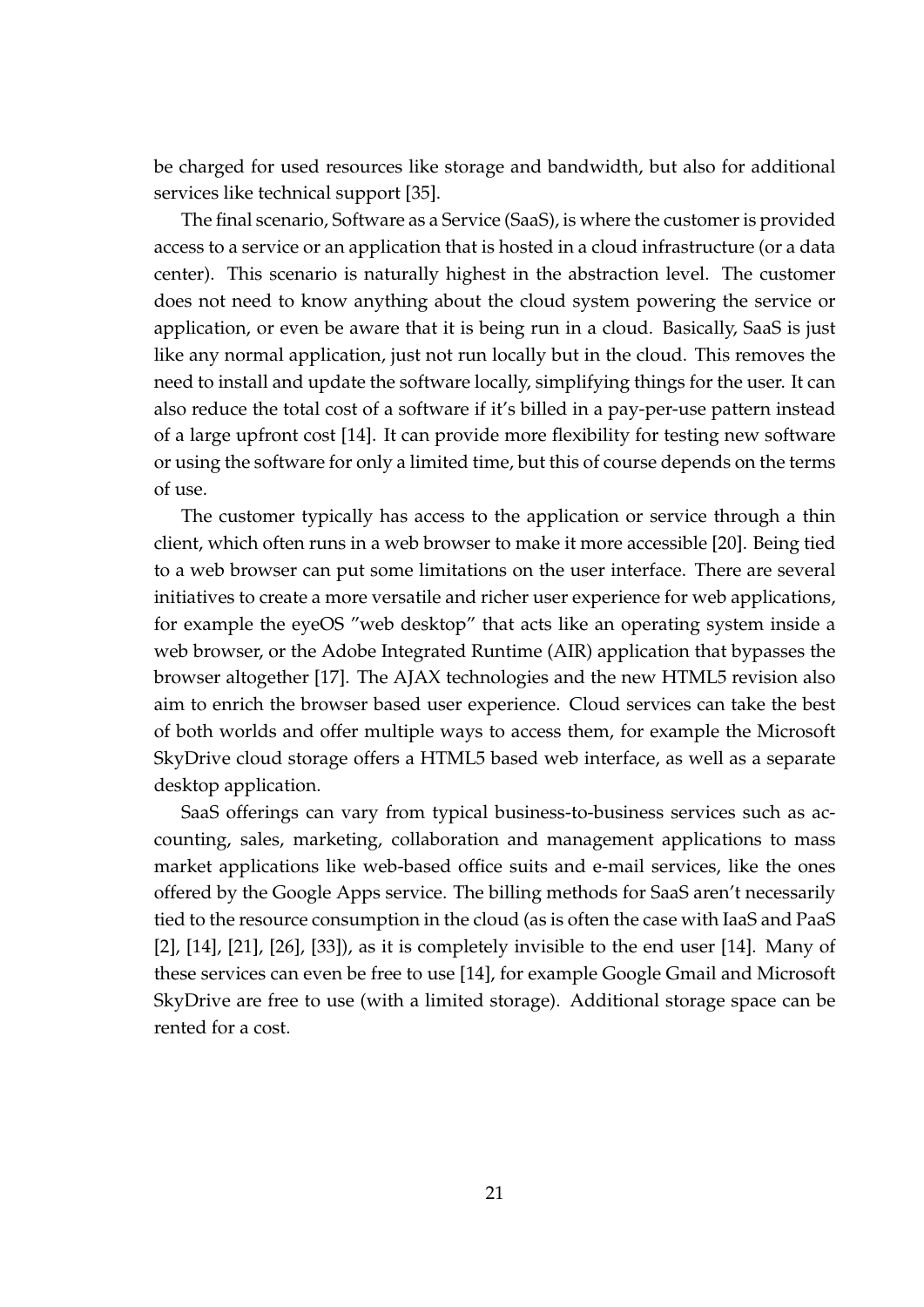### **3.1 Infrastructure providers**

These are the companies who host the servers and other infrastructure that is needed to power the cloud applications. The offering can range from raw computing power, storage capacity and networking to virtually any IT resource. For the Infrastructure providers cloud computing offers the business prospect of customers paying to use these resources. A good example of this is Amazon's Elastic Compute Cloud (EC2) that we have already covered earlier. The Infrastructure providers can operate on the other levels of cloud computing as well [28], [36]. For example Google has the Google App Engine (PaaS) and the Google Docs web-based office suit (SaaS) running on their own cloud infrastructure. Another example is the Microsoft's Windows Azure. It offers developers a software environment and tools to develop applications online (PaaS), and then allows the developers to host the applications in the cloud (IaaS). Both of these services are billed separately on the pay-per-use rate. Microsoft also offers the Office 365 web-based office services (SaaS), thus operating on all the three levels of cloud computing. Salesforce.com started out with a SaaS offering, but has since expanded to PaaS level with their Force.com development platform.

So who should (or more accurately, *can*) become a cloud infrastructure provider? What benefits could be gained from it? As we concluded before, for a company to become a cloud infrastructure provider, it must have very large data centers and software infrastructure, and the operational expertise required to run them [2]. Armbrust et al [2] list 6 reasons that might motivate a company to become a cloud infrastructure provider:

- 1. **Make a lot of money**. This is made possible by the extremely large size of the data center. Bulk purchases of hardware, network bandwidth and power allow the company to realise the economies of scale and operate well below the costs of medium sized data centers. This allows them to offer the cloud infrastructure to customers at a very attractive and competitive price.
- 2. **Leverage existing investment**. For a company that already owns and operates a large data center for its own uses, adding cloud computing offering on top of this infrastructure can provide new revenue streams at low incremental cost. It can help a company make the most out of their existing infrastructure.
- 3. **Defend a franchise**. A company with a well established conventional franchise should definitely consider creating a cloud based option of it. The fran-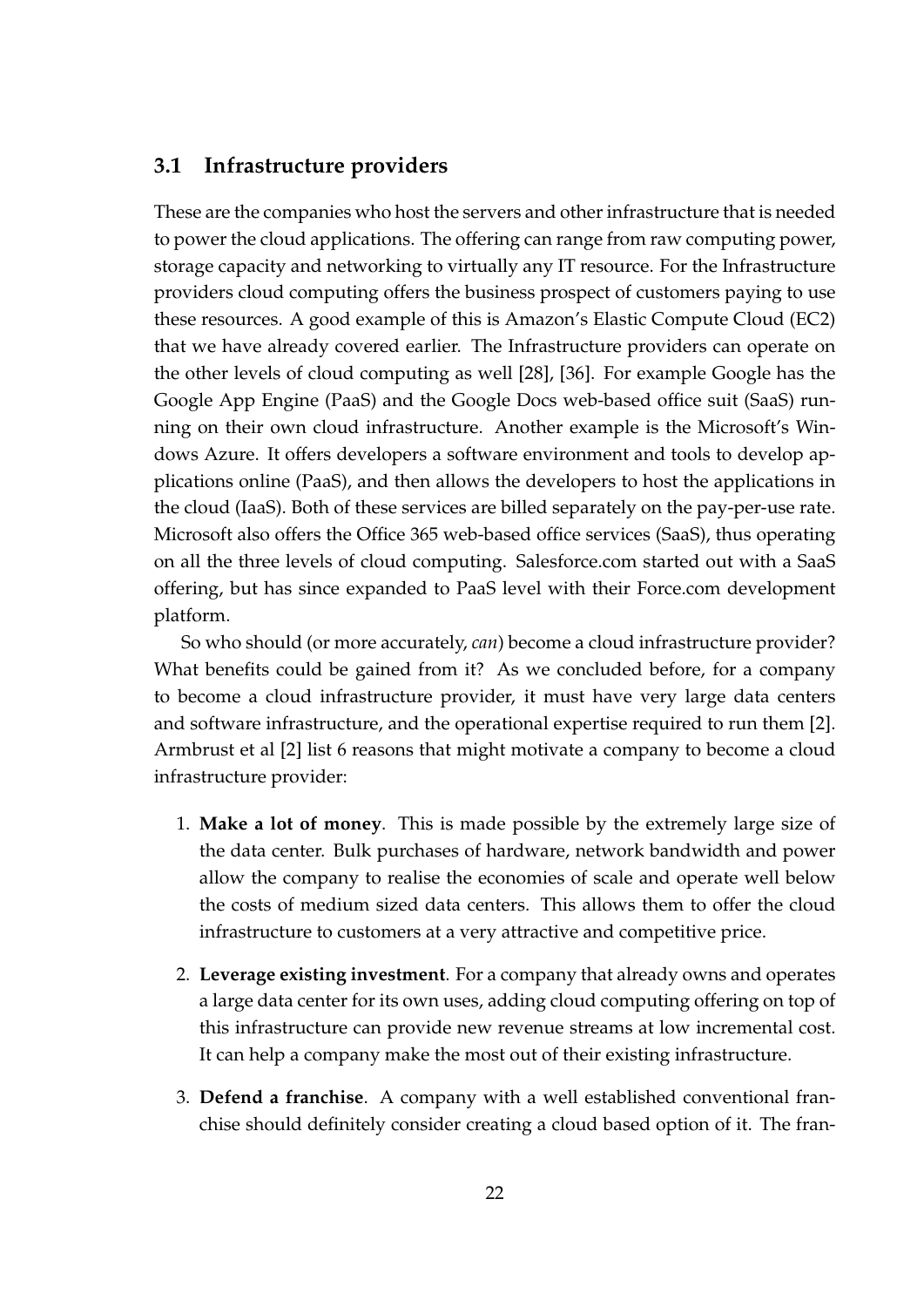chise could be used to migrate existing customers to the company's cloud environment.

- 4. **Attack an incumbent**. Moving into the cloud computing space would be a good move now, before a few massive cloud providers take over the business and destroy the competition. As cloud computing is based on the massive scales, giving a head start to the competitors could give them a large competitive edge that could be hard to catch. Offering alternative ways to utilize the cloud could be used to stand out from the competition.
- 5. **Leverage customer relationships**. Companies with extensive customer relationships should consider creating a branded cloud computing offering. Taking advantage of these long term relationships and trust, it could be easier to convince customers to migrated to the company's cloud environment.
- 6. **Become a platform**. A company could turn their cloud into a development platform (PaaS), offering customers the ability to build and host their applications in the cloud. Quick, easy and cost-effective (pay for what you use) development and deployment in the cloud would be the main selling points, offering a complete package.

### **3.1.1 Technical solutions**

While cloud computing creates a new business opportunity for the infrastructure providers, it also moves the risks, problems and costs of acquiring, operating and managing the hardware to them. Cloud computing doesn't remove any of these problems, it just moves them from the service providers and users into the hands of the infrastructure providers. Though as we have concluded before, the infrastructure providers are specialized in this area, and are able to harness the economies of scale for the costs of the hardware, software, electricity, networking and operations [2], [9], [18]. They are also able to use virtualization techniques and statistical multiplexing to increase utilization rates beyond those of ordinary data centers [2], [16], [29]. Increased utilization rates bring down the costs of power, cooling and floor space, which is crucial in making cloud computing profitable [16]. These cost savings truly manifest themselves in clouds as they deal in massive numbers of hardware and supporting infrastructure.

The infrastructures are built on massive number of cheap commodity hardware, which creates a network that is spread thin and wide, and able to recover from hardware and connection issues [2], [34]. Virtualization is used abstract the servers,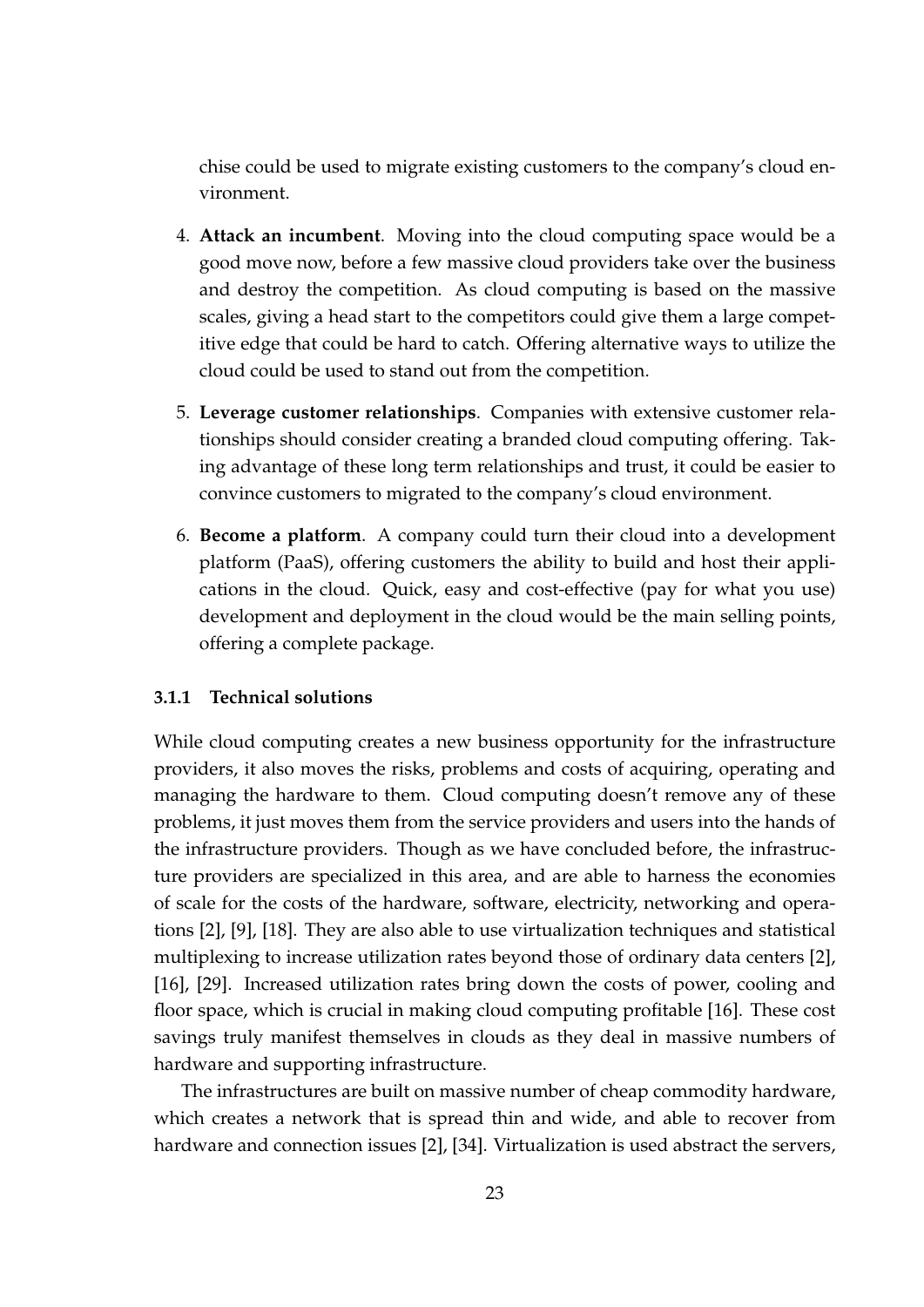storage devices and other hardware into a pool of resources that can be allocated on demand. This encapsulation of physical resources solves several core challenges for the data center managers and delivers advantages, such as: Higher utilization rates, resource consolidation, lower power usage/costs, space savings, disaster recovery/business continuity and reduced operations costs [28].

The cloud infrastructure needs to be geared for high levels of efficiency, servicelevel availability, scalability, manageability, security and other systemic qualities [28], [33]. The cloud needs to be highly automated and monitored to handle all the resource allocation, load balancing and various other jobs [29]. The high automation allows the cloud to be highly elastic (rapidly scaling up or down as needed), and makes it manageable [33].

Security is a top priority for clouds to convince enterprises and users to store sensitive data in the cloud [9], [29], [33]. Since the clouds are multi-tenant (the infrastructure and resources are shared among various customers), they must employ proper data access policies and protection mechanisms to create a secure multitenant environment. Each tenant could have their own protection requirements and trust relations with the provider, further complicating things. To provider security in the multi-tenant environment, Salesforce.com employs a query rewriter at the database level, and Amazon uses hypervisors at the hardware level to isolate multiple clients data from each other [29]. Virtual machine level vulnerabilities can be mitigated by deploying IDS/IPS (Instruction Detection System / Instruction Prevention System), by using secure remote access technologies like IPSec and SSL VPN and by implementing virtual firewall appliances in the cloud [31]. Virtual machines need strong isolation, mediated sharing and secure communication between other virtual machines. Even some of the clients' software running in the cloud could be malicious attackers in disguise [29], and hackers could be using the cloud infrastructure to organize and launch botnet attacks [6]. Overall the multi-tenancy model and pooled resources introduce new security challenges that require novel techniques to combat [6].

Grobauer et al. [15] note some vulnerabilities in the core cloud computing technologies that are intrinsic to them, or at least still prevalent in the state-of-the-art implementations. These include *escaping from a virtualized environment* (it's part of virtualization's very nature), *session riding / hijacking* (due to web applications being stateful) and *insecure or obsolete cryptography* (cryptography being absolutely essential for clouds to protect the confidentiality and integrity of all the customer's data). They further list vulnerabilities related to the essential cloud characteristics, such as *unauthorized access to management interface* (probability for this is higher than in tra-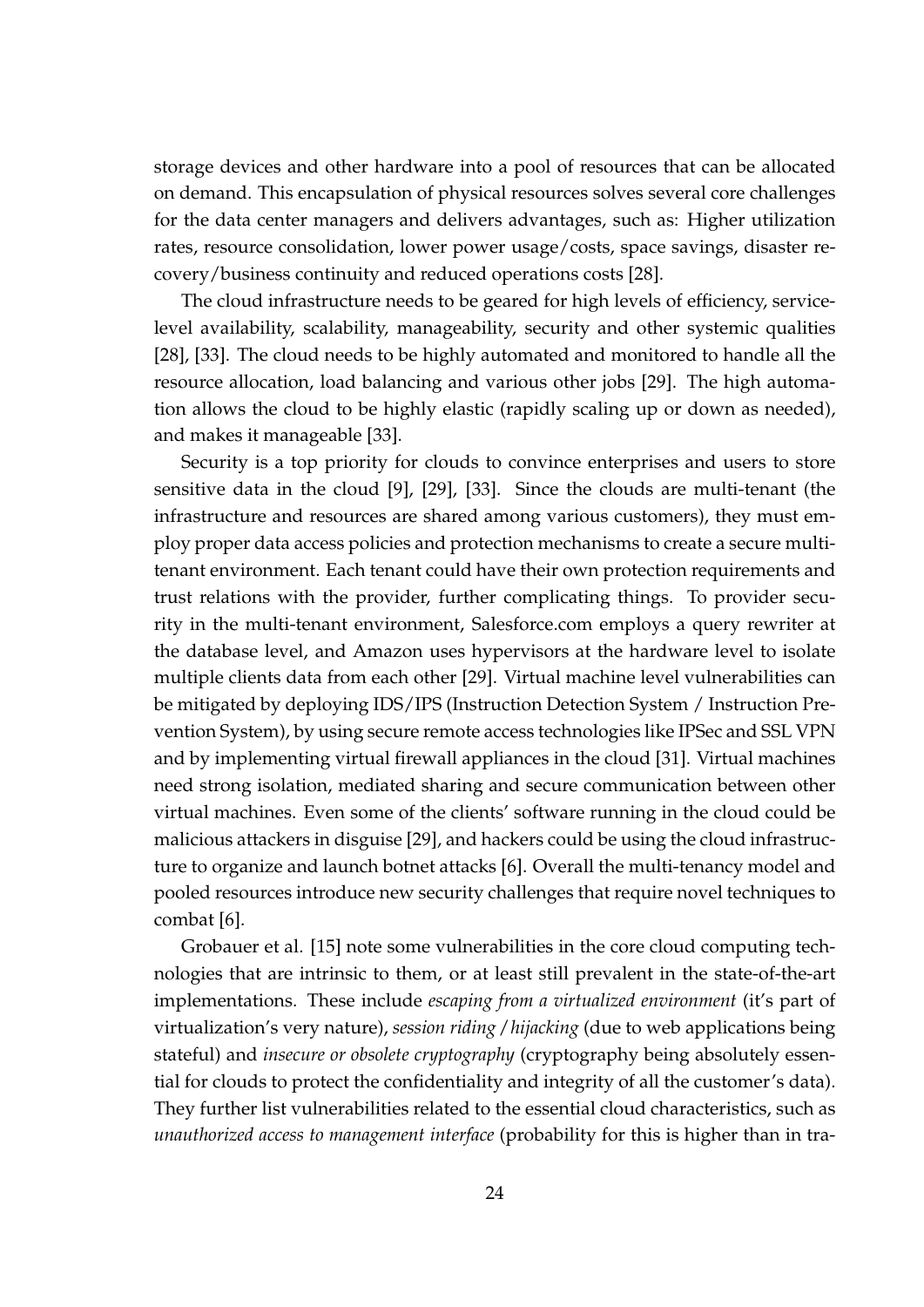ditional systems), *Internet protocol vulnerabilities* (cloud services are accessed using standard network protocols), *data recovery vulnerability* (reallocating resources from one user to another might leave previous data recoverable in the storage or memory) and *metering and billing evasion* (manipulation of the metering and billing data) [15]. Another issue is that there are no standardized cloud-specific security metrics for cloud customers to use, making security assessment, audit and accountability harder, even impossible [15].

Concerning data, the cloud provider must make sure that the customer's data is stored and processed in specific jurisdictions and that they obey local privacy requirements. Each customer's data must be fully segregated from other customer's data, and only privileged users should have access to it. Efficient replication and recovery mechanisms need to be in place to restore data in case of disasters and hardware failures. The data should be safe even if the cloud provider runs into problems (financial, etc) or is acquired by another company. If it is important for a customer to have investigative support of the cloud services, such support should be available and ensured with a contractual commitment [9].

Keller et al. [18] highlight the security issues of the virtualization layer. A successful attack on it could give the malicious party access to the memory of the system, compromising the confidentiality and integrity of the software and data (including encryption keys and customer data) of any of the virtual machines. They point out that many vulnerabilities have been shown to exist at the virtualization layer. They propose removing the virtualization layer altogether, and showcase their NoHype architecture as a replacement for it. The NoHype architecture aims to deal with the security issues of virtualization by resource isolation (e.g. only one virtual machine per processor core). They do note that their solution comes with some costs, like limiting the granularity of the core (e.g. can't sell 1/8th of a core) and over-subscribing a physical server (i.e. selling more resources than are available).

Authentication and identity management, access control, compliance to regulations, trust management and privacy requirements are among the security challenges that cloud providers must be able to resolve [15], [29], [31]. Particularly authentication issues are seen as one of the primary vulnerabilities of clouds in the cloud provider's experience [15]. Cloud security research should put special focus on getting tried-and-true security controls to work in a cloud setting [15]. Some of the inherent features of clouds provide security: Since the clouds are built to be loosely coupled, they are able to keep running and are put at less risk when one part of the cloud goes down or gets targeted by malicious attackers. The abstraction and virtualization that clouds are built upon avoids exposing the details of the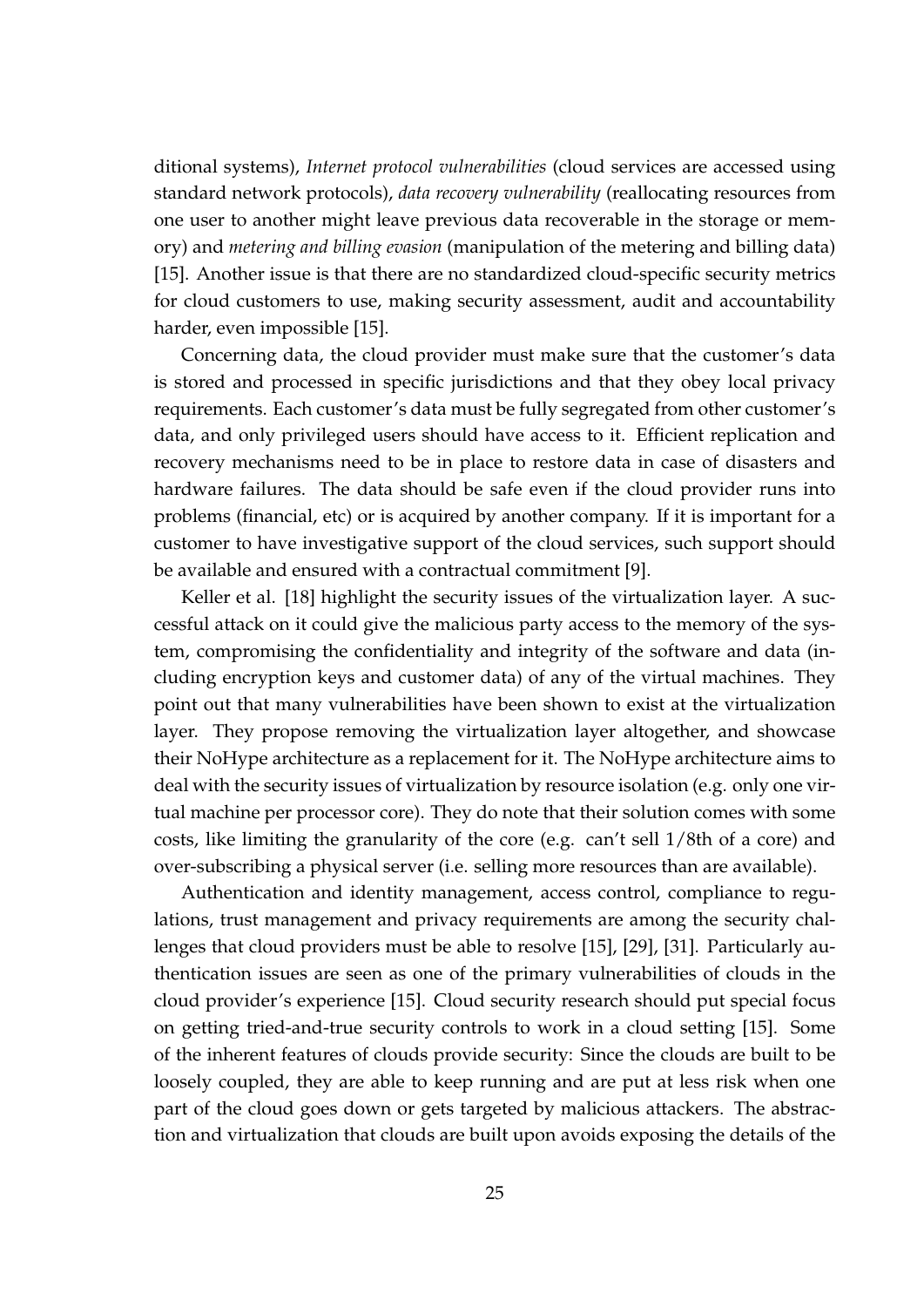underlying implementations and offers security by isolation [14], [33].

The data centers are using modular approaches for provisioning of the hardware resources. Example of this are Points of delivery (PODs) that encapsulate servers, storage, networking and the management of these resources. These environments can be optimized for specific workloads (e.g. HTTP or HPC) or specific capacities (e.g. a number of users or transactions). Applications in these environments can scale independently, and additional PODs can be added if more resources are needed. This provides both availability and scalability for the cloud [28].

Special techniques are being used to deploy software on the virtual resource pools. Software components, data, server and storage pools and other cloud resources are being combined into **software packages**. These packages act as a software delivery mechanism that simplifies and accelerates the installation of everything from operating systems to applications and end-user data. They make efficient resource allocation, re-use and management possible [28]. Similarly **machine images** are being used to deploy application development payloads in the cloud. These machine images can contain user-specific applications, libraries, data and associated configuration settings. Well-known examples of these are the Xen images, and also the Amazon Machine Images (AMIs). The AMIs are built around a variety of kernels, and you can choose from public preconfigured images or modify one for your own needs [28].

Cloud computing can bring some changes to the hardware and software of the data center infrastructures. Hardware systems should be designed at the scale of a container. The focus should be at the horizontal scalability of multiple virtual machines over the efficiency of a single VM. Energy efficiency is important, idle portions of the memory, disk, network and other hardware need to be put into low power mode. The software needs to be aware that it is no longer running on bare metal, but on virtual machines. The infrastructure software needs to have a built in billing mechanism to capture the required information for the pay-per-use model [2], [6]. Getting all this information from the virtualized environment of the cloud can be a lot more complicated than for ordinary data centers that base their cost on consumption of static computing [6].

#### **3.1.2 Classes of utility computing**

One interesting thing to note of the different cloud offerings is what Armbrust et al. [2] call "classes of utility computing" (Dong Xu [36] calls it "classes of cloud platforms"). The cloud infrastructure, platform or service can vary on the level of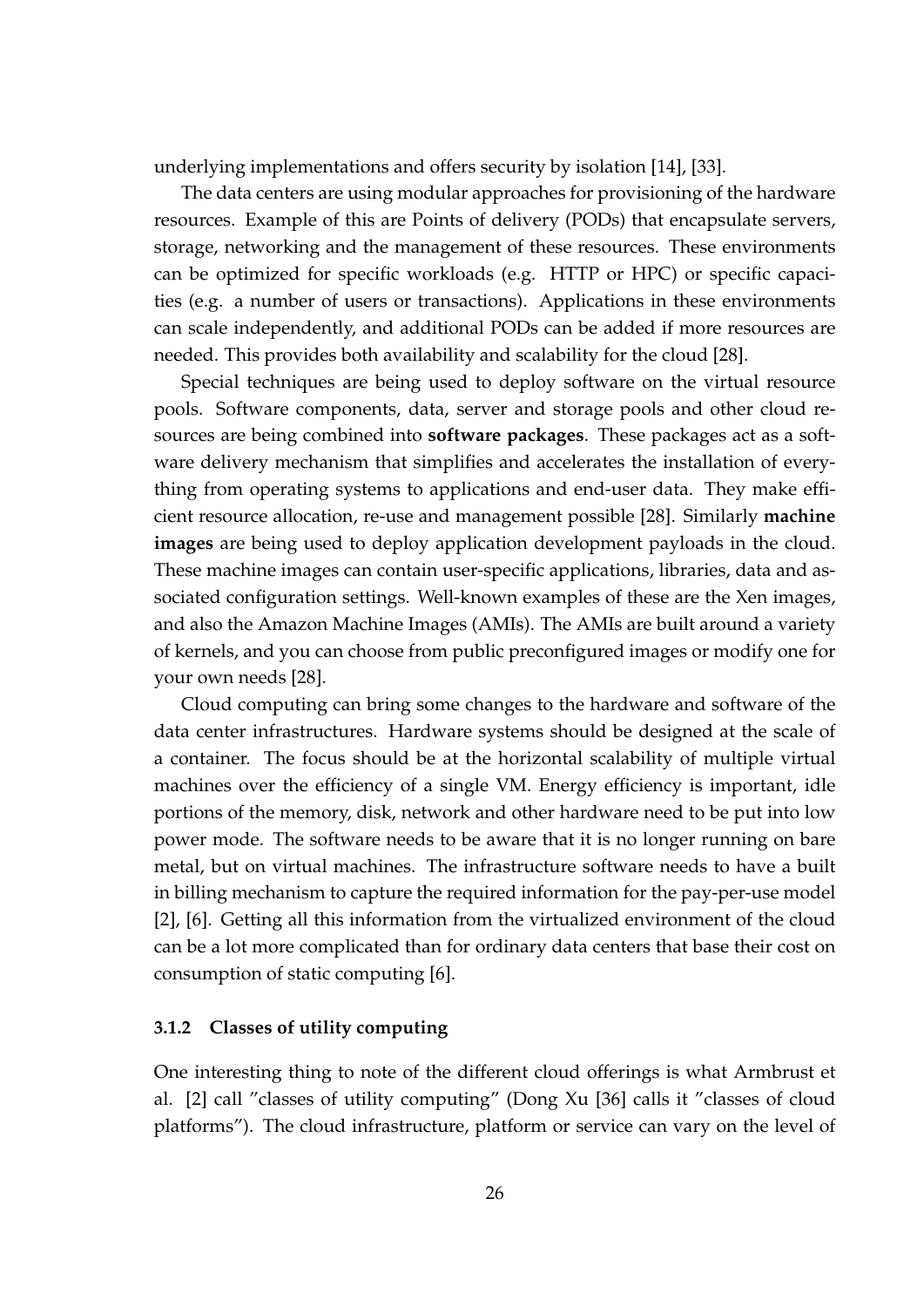abstraction presented to the programmer and the level of management of resources [2]. Armbrust et al. and Dong Xu use the Amazon EC2, Google App Engine and Microsoft Azure as examples to highlight these differences.

The Amazon EC2 is the most flexible platform, allowing the user to go with the kernel and software stack of his choice, allowing it to run any kind of applications with very few limits [2], [36]. On the other hand, this freedom makes it difficult for the platform to offer automatic scalability and failover, since much of the semantics of replication and state management are application-dependent [2].

The Google App Engine is at the other end of the spectrum. Built to run traditional web applications, it enforces several constraints on the applications that can be developed for it. The application must follow a stateless computation tier and a stateful storage tier separation, and thus isn't suitable for general-purpose computing. However, due to these tighter requirements the App Engine is able to achieve impressive automatic scaling and have a high-availability mechanism [2], [9].

Microsoft Azure is somewhere between these two. Azure applications can be written in .Net, Java and PHP (among other languages), and they are compiled to the Common Language Runtime, a language independent managed environment. This allows the system to support general-purpose computing. The user has no control over the underlying operating system or runtime. The system offers some automatic network configuration, failover and scalability, but requires the developer to declaratively specify some application properties to do so. This puts Azure at somewhere between the flexibility offered by the Amazon EC2, and the programmer convenience offered by the Google App Engine [2], [36].

Armbrust et al [2] argue that none of these "utility computing classes" stands over the others. Just like in the traditional programming, both low-level and highlevel (and anything in between) languages have tasks where they are best suited. If performance is a top priority, a low-level language will offer the best results, while a web-application or graphical user interface are best achieved with higher level languages. Similarly, different applications and tasks in the cloud will require different classes of utility computing [2]. Sun Microsystem's Cloud Computing primer [28] suspects that over time the level of abstraction that the developer interfaces with to move gradually upward, as more and more clouds (especially private clouds) will offer higher-level development environments. Armbrust et al. [2] believe that software management costs (upgrades, applying patches, etc) will be lower for the high abstraction level managed environments like Google App Engine, though quantifying these benefits in a clear way might prove to be difficult [2].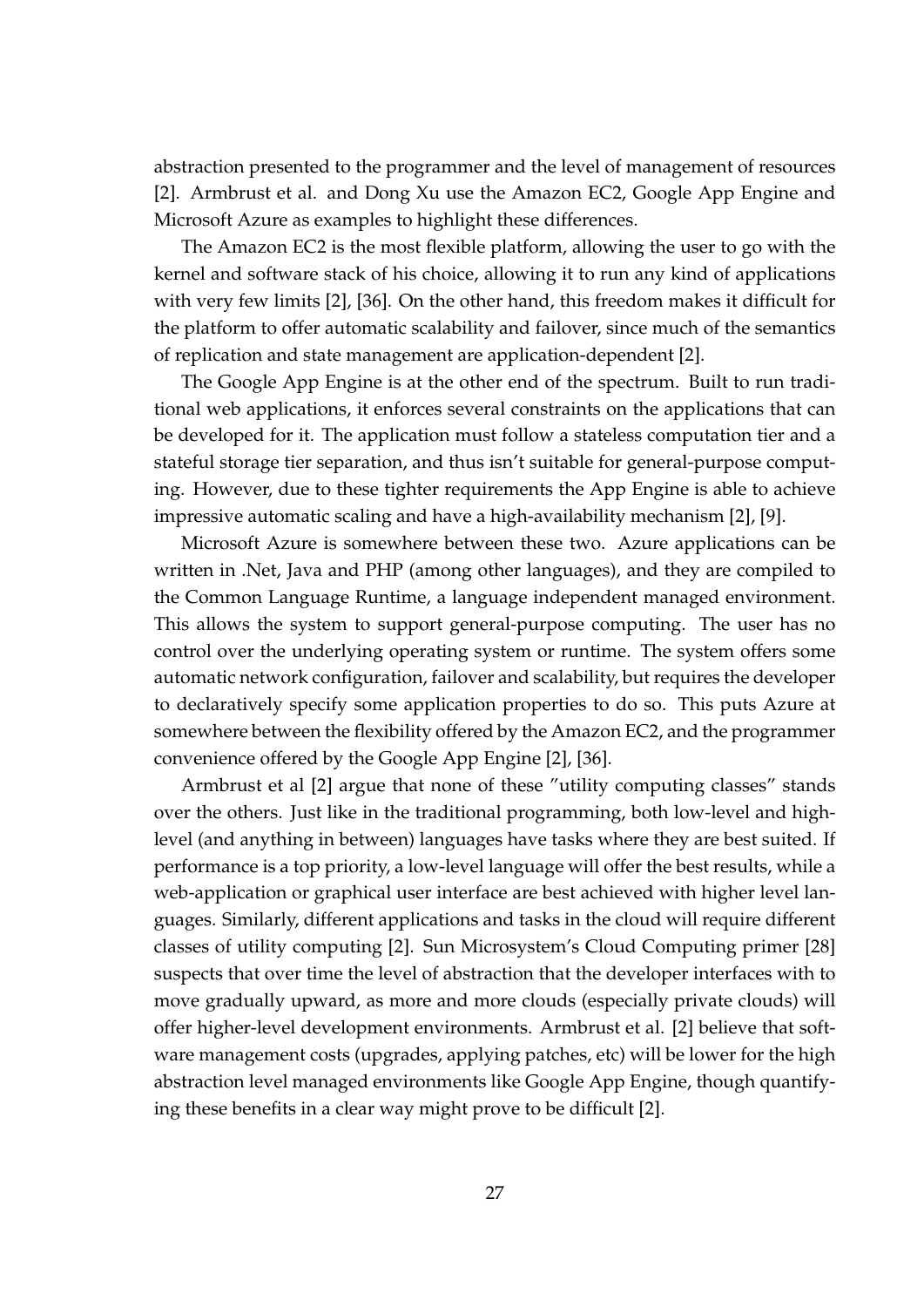#### **3.1.3 Service-level agreements**

A number of the definitions of cloud computing we went over earlier mentioned Service-Level Agreements (SLAs) as an important feature of cloud computing. Since unpredictability is a fact in distributed computing environments like clouds [26], [28], the SLAs are in a very important role in assuring a certain Quality of Service (QoS) level in the cloud. A guaranteed QoS and SLA enforcement are essential for clouds to gain the confidence of the cloud users and of people who are still thinking about making the move to the cloud [6], [7], [33], [36]. Typical QoS goals can be "storage should be at least 1000 GB", "bandwidth should be at least 10 Mbit/s" and "response time should be less than 2 s" [22]. Essentially the SLA is a service contract between the cloud provider and the customer. It defines the level of service that the cloud provider has promised to deliver to the customer. It deals with the services, priorities, responsibilities, obligations, guarantees, warranties and service pricing [6], [7], [29]. The SLA also states what sort of compensation the customer gets should the cloud provider violate these terms and not be able to hold up to what was promised.

The unpredictability of the cloud can present itself in availability and / or performance. Cloud operators often base their SLAs on availability and uptime of the service, ignoring performance and throughput [26], [33]. This could be discouraging for a number of cloud users, including researchers whose experiments require guaranteed performance to deliver repeatable results. Even more common cases like games and web-applications could want assurances on how fast the content is being served [26]. Other aspects like security, privacy and trust are inherently non-quantitative and can be difficult to bargain [29], [31], and could lead to disagreements whether the SLA has been violated or not. The SLAs need to be defined in a way that has balance between expressiveness and complicatedness, so they can be enforced by the resource allocation mechanism of the cloud, yet remain relatively simple to be weighted, verified and evaluated by the customer [6].

Having the SLA written down wouldn't mean much if there wasn't a reliable way of measuring the service level and automatically detecting SLA violations. This has sparked research into autonomic SLA violation detection in cloud infrastructures [7], but also into adaptive resource configuration in cloud infrastructures to avoid such violations before they can happen [22]. There can even be trust issues regarding the SLA monitoring – the customer might not completely trust a measurement system managed solely by the cloud provider. This might require for a third-party mediator to handle the measurement and report violations [29].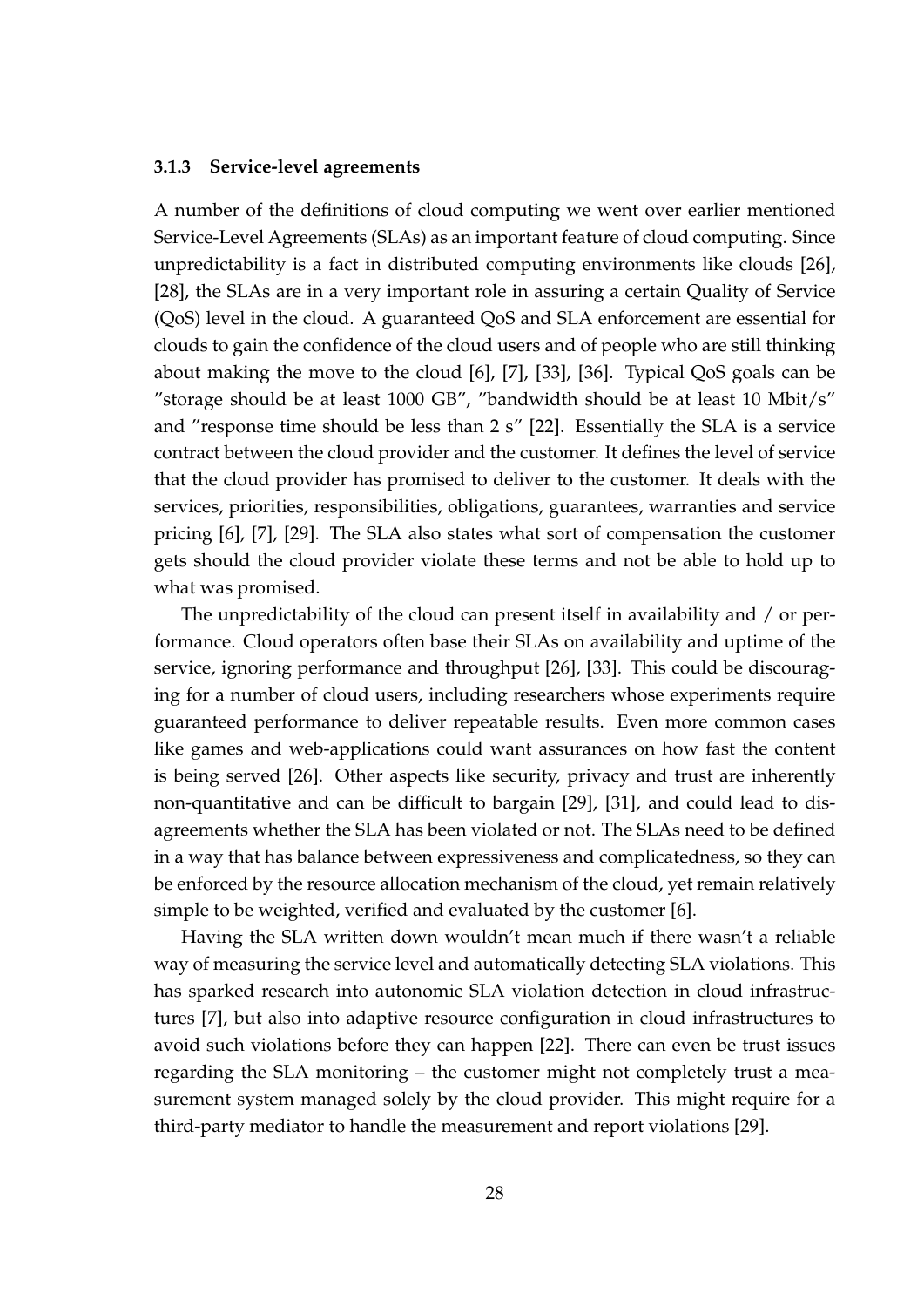The monitoring of the SLAs creates some challenges, like how to map low-level resource metrics to the high-level SLAs, and finding the appropriate intervals for the measurements so they can detect SLA violations early, but not become too intrusive to the system [7]. It might not be obvious how the low-level parameters like bandwidth, storage, CPU power and memory exactly affect the high-level parameters like response time. E.g. Does "response time < 2 s" translate into "memory > 512 MB" and "CPU power > 8000 MIPS" or rather "memory > 4096 MB" and "CPU power > 1000 MIPS"? These translations should be managed by an autonomic system with little human interaction to guarantee scalability and strengthen the dynamic behavior and adaptation of the system [6], [22]. The SLA management needs to be both flexible and and reliable [7]. Advanced SLA mechanisms need to constantly incorporate user feedback and customization features into the SLA evaluation framework [6].

The SLAs are not only used to provide guarantees to cloud users, but they are also used by the cloud providers themselves to efficiently manage their infrastructure in an environment of competing priorities like energy efficiency, the attainment of SLA agreements and the delivery of sufficient elasticity. They also have an important role in more complex cloud environments like a federated cloud where the workloads are being in- and outsourced between clouds [7].

### **3.2 Service providers**

The service providers [33], software as a service providers or cloud users [2], or the median users [14]. All of these refer to the companies that use clouds as a means to deliver their services to the end users. Much of the hype surrounding cloud computing has focused on the benefits that the service providers can potentially gain by outsourcing all or parts of their own hardware / infrastructure into the clouds. Not just mere promises, cloud computing can provide many benefits from small firms to large enterprises, and many of these changes can seem quite radical. One could possibly compare it to the hype around the dot-com bubble of the late 90's and early 2000's, though the final outcome of the cloud boom remains yet to be seen.

### **3.2.1 Benefits of cloud computing**

The first and most obvious advantage for a company to use clouds is getting rid of all the capital expenditure. No hardware acquisition or maintenance costs, no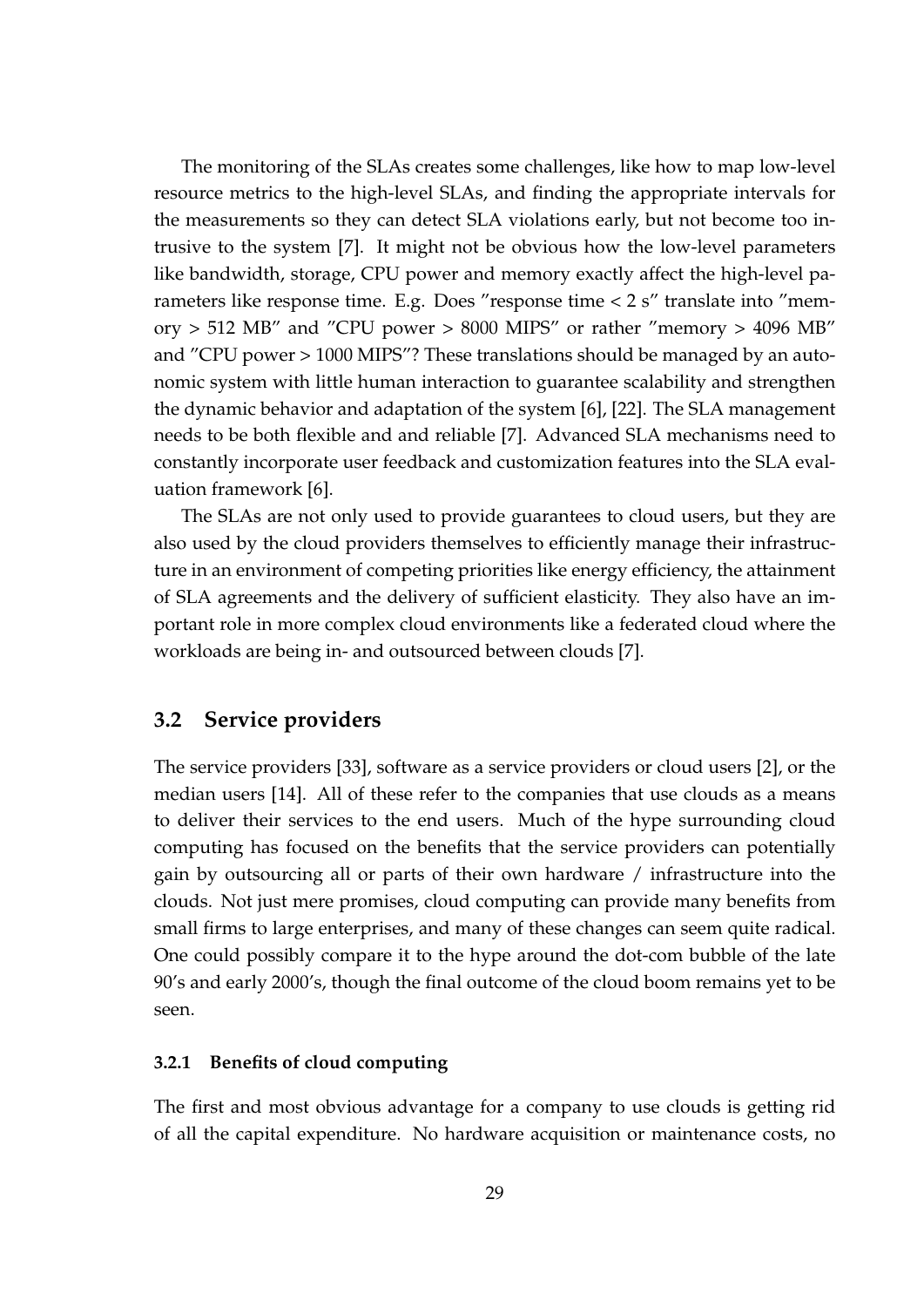software licences or upgrades to manage (in the PaaS offering), no employees or consultants to hire (for the infrastructure), no facilities to lease and no power bills [2], [16], [28], [29], [31], [34], [38]. Instead you pay only for the resources you use, only when you actually use them. In essence it fills the utility computing model: Instead of any fixed costs, you are paying for computing resources as a metered service, much like you would pay for electricity. This eliminates any hidden costs, or unpredictable extra costs that could result from things like hardware failures. It can make the launch of a service much easier and predictable, since provisioning doesn't need to be planned far ahead [2]. Getting rid of all the upfront costs is especially attractive to startups and smaller companies, who would have to invest a lot of money to even get their service started – without any guarantees the service would ever properly take off. On the other hand, it eliminates the scenario where the service becomes wildly popular and exceeds all expectations, and the infrastructure wouldn't be able to handle the load, resulting in lost customers and revenue [2].Thus not only does it save on the upfront costs and make planning things easier, but it can reduce the risks involved in launching a new service. Or on the other hand, it can encourage companies to take more risks.

The other much hyped feature is the "instant and infinite" automatic scaling of the cloud, or on-demand scalability [2], [16], [26], [28], [34]. When there is a sudden and unexpected spike in the number of users of the service, the cloud can automatically and rapidly scale the service up to match the needed extra resources. When the peak is gone, the service automatically scales down again. The "instant and infinite" scalability of course depends on the cloud having enough free resources to take on more work at that time. Even the clouds can run out of resources, and might need to outsource some of the work to other clouds (federated cloud), or possibly be forced to pay compensation for violating the service-level agreement. This elasticity is possibly the biggest advantage that a company could gain from using a cloud, since ordinary data centers are estimated to reach server utilization rates from 5% to 20%, leaving expensive equipment idle a lot of the time. These low numbers can be explained by the observations that for many services the peak workload exceeds the average workload by factors of 2 to 10 [2], [34].

To increase the utilization rate a company would have to deliberately provision for less than the expected usage peak, which would result in poor service during peak times, possibly causing affected users to abandon the service. On the other hand provisioning for the usage peak (or even over-provisioning for it), which is much more common than under-provisioning, will cause the utilization rates to go down. So no matter how the provisioning is done, the data center can never reach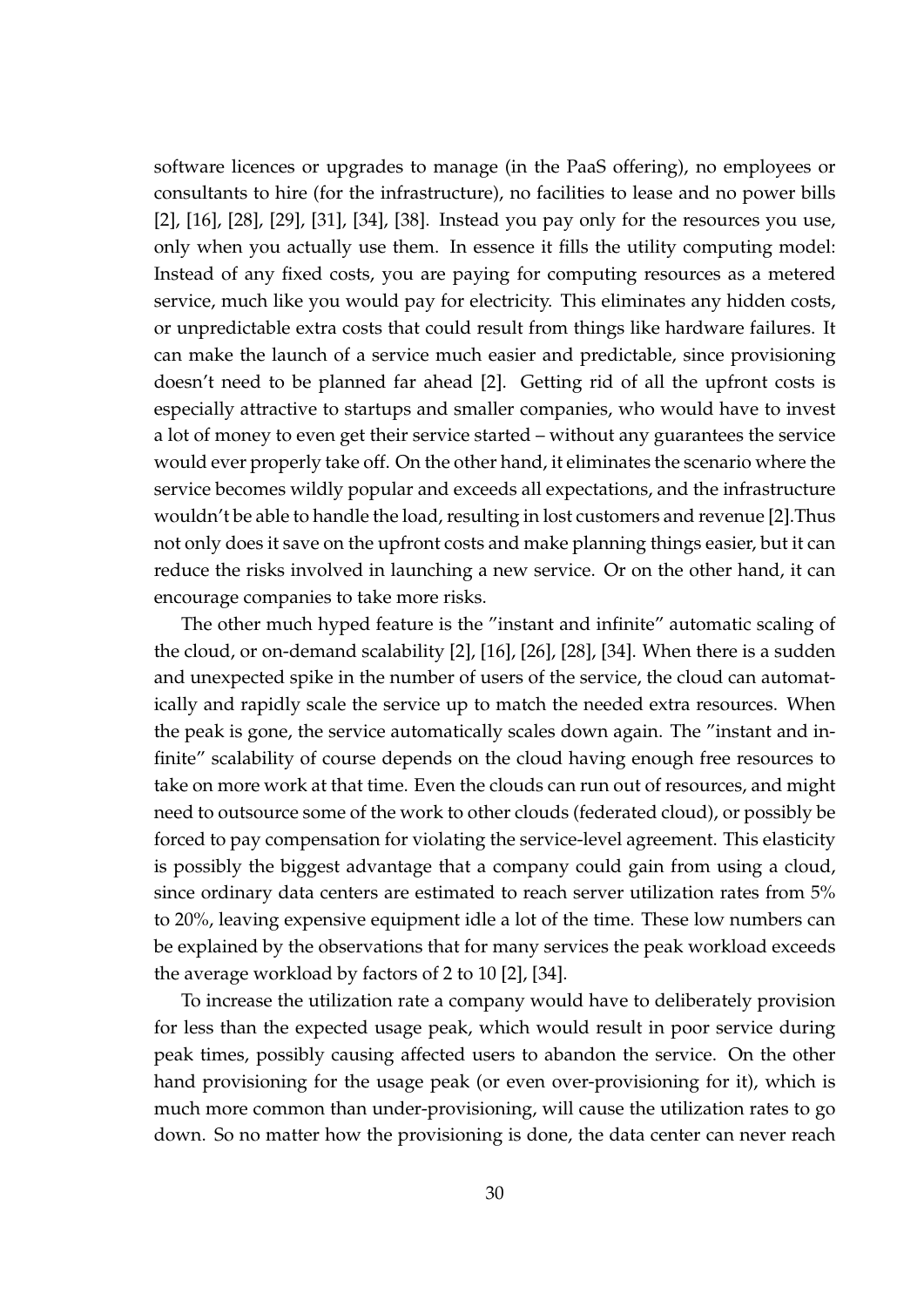very high utilization rates and at the same time keep the service availability high. Not to mention predicting the usage peaks can be an impossible task in itself [2], [4]. Since the cloud automatically scales to match the needed resources, not more and not less, it can actually provide a 100% utilization rate, at least from the service provider's perspective. The cloud provider might charge a premium for assuming all the risks related to provisioning and utilization rates [2].

One more extra layer of difficulty related to utilization is that applications rarely use different computing resources (CPU, memory, network, etc) equally. Designing a system that kept the utilization of all these resources high would be very difficult. A cloud can charge each of these resources separately based on their actual usage, again reducing costs and the complexity of planning the infrastructure [2], [10]. The decision whether to use clouds or a private data center wouldn't have to exclude each other out, the company could retain their own data center and outsource work to clouds when it seems that the data center can no longer handle it (the hybrid cloud concept, or data center "augmentation" [28]). This would provide on-demand scalability and yet allow the company to retain control over their own infrastructure, though it would introduce its own set of problems like design and synchronization issues [27], [28].

Using clouds can greatly speed up application development, testing, deployment and shorten the time to market [16], [26], [28]. This can allow companies to seize new business opportunities quickly and effectively. It allows companies to act in a much more dynamic way, introducing new services and scaling down old ones according to their needs. All of this can be done very quickly and easily, with no additional costs that would result from having to manage the hardware and software yourself. This business agility can create new business opportunities to build new and better network services in less time and for less money [2], [28]. Computing resources can be acquired for short-term use (e.g. for large scale batch-processing and analytics jobs), and released when no longer needed [2], [28].

Having the software, services and data in the cloud allows companies to ignore things like taking care of backups and dealing with security issues like viruses [34], [38]. The complexity of managing hardware and software by the company itself is gone [14]. All of these responsibilities can be shifted to the cloud providers. Selling or licensing software as a product to the end user requires it to cope a lot of different operating environments (different hardware, different operating system, different drivers, etc). Deploying the software into the cloud and offering it as an Internet based service suddenly removes most of these worries. The software can be developed, tested and run on a unified platform tailored to it's needs. Updat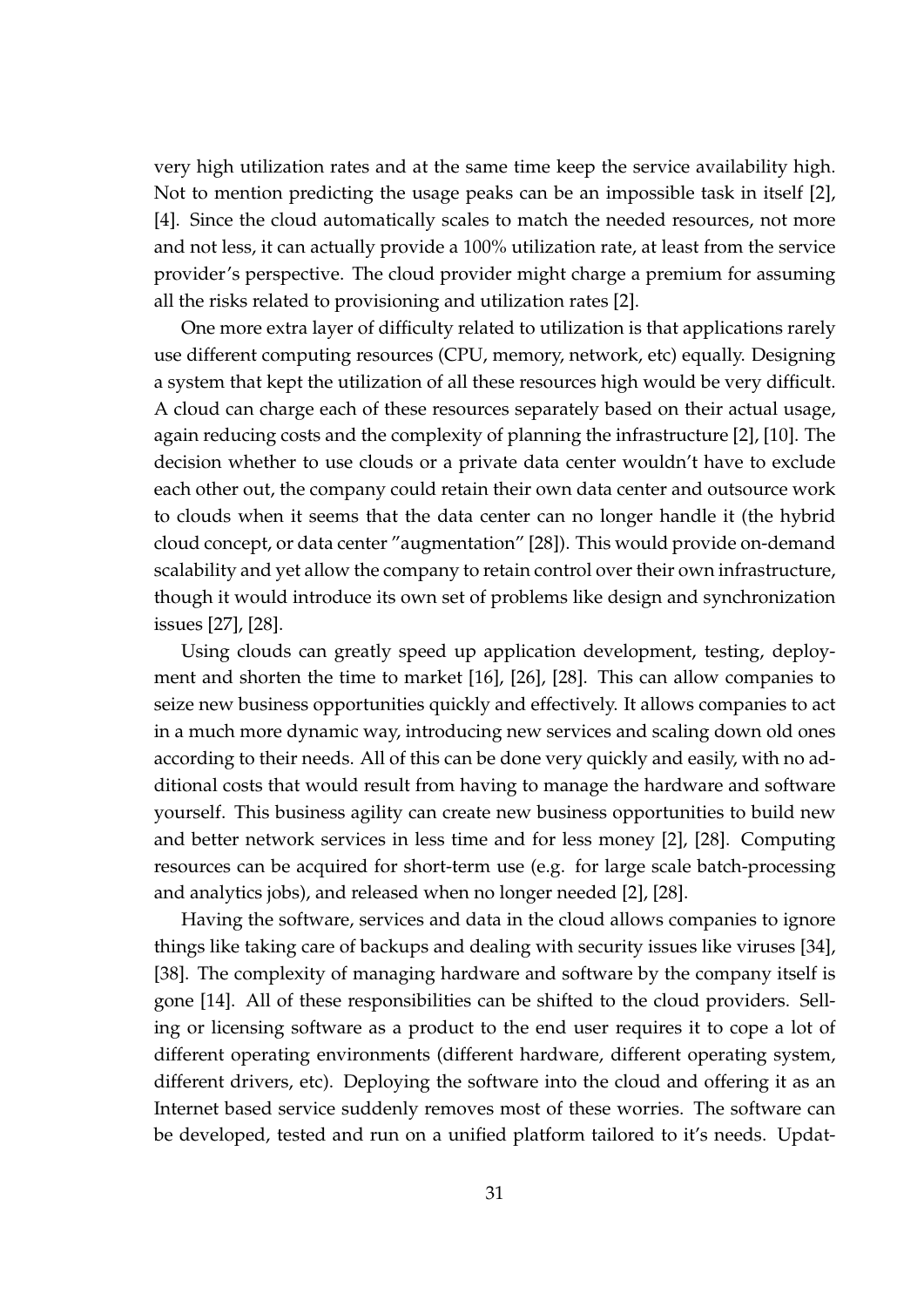ing the software can also be done in the cloud, saving this trouble from the clients, and making sure everyone is running up-to-date version of the software [2], [17]. Though it wouldn't remove the problem entirely, the server-side software would still need to be able to interact with a variety of clients, like different web-browsers, and some users could be using older versions of those web-browsers [17]. Though it would certainly lessen the problem of having to develop and test software for a large variety of platforms, at least in the PC world. It is good to note that the aspect of offering an application as an Internet based service is not something entirely new and exclusive to clouds, as the concept of SaaS has been around long before clouds. However clouds are new in that they enable more companies without their own infrastructure to deploy applications as SaaS [2].

Due to cloud operators being able to harness the economies of scale [2], [9], [18] clouds can be offered at a price that is very competitive to having your own infrastructure. One could say that switching over to a cloud reduces costs of operation [20], [27], [28], [29], [36], [38] and not be too far off from the truth, at least at the current state of things. Armbrust et al. [2] present the following equation (Figure 3.2) to calculate which solution (cloud or data center) will yield higher profits for the service. The equation assumes revenue is proportional to user hours and that the service will be under varying demand over time (thus utilization rate becomes a significant factor for the data center side). "Utilization" in the equation is the average utilization rate, including nonpeak workloads. The side with the greater value should yield higher profits [2].

\n
$$
\text{UserHours}_{\text{cloud}} \times (\text{revenue} - \text{Cost}_{\text{cloud}}) \geq \text{UserHours}_{\text{datacenter}} \times (\text{revenue} - \frac{\text{Cost}_{\text{datacenter}}}{\text{Utilization}})
$$
\n

Figure 3.2: Cloud vs. data center equation [2].

Dillon et al. [6] note that a company considering to move to a cloud must consider the trade-offs between computation, communication and integration. For example using the cloud can significantly reduce the infrastructure cost, but the cost of data communication (transferring data in and out of the cloud) can be higher. Using clouds works better for applications that are CPU-intensive, rather than for applications that are data-intensive [2], [6]. As the role of data and data management will continue to grow, exploiting data locality is important [2], [6], [9]. Since clouds often use proprietary protocols and interfaces [6], [20], [28], [31], [32], [36], the costs of data integration can be substantial, as developers have to work with various cloud-specific APIs and develop ad-hoc adaptors [6].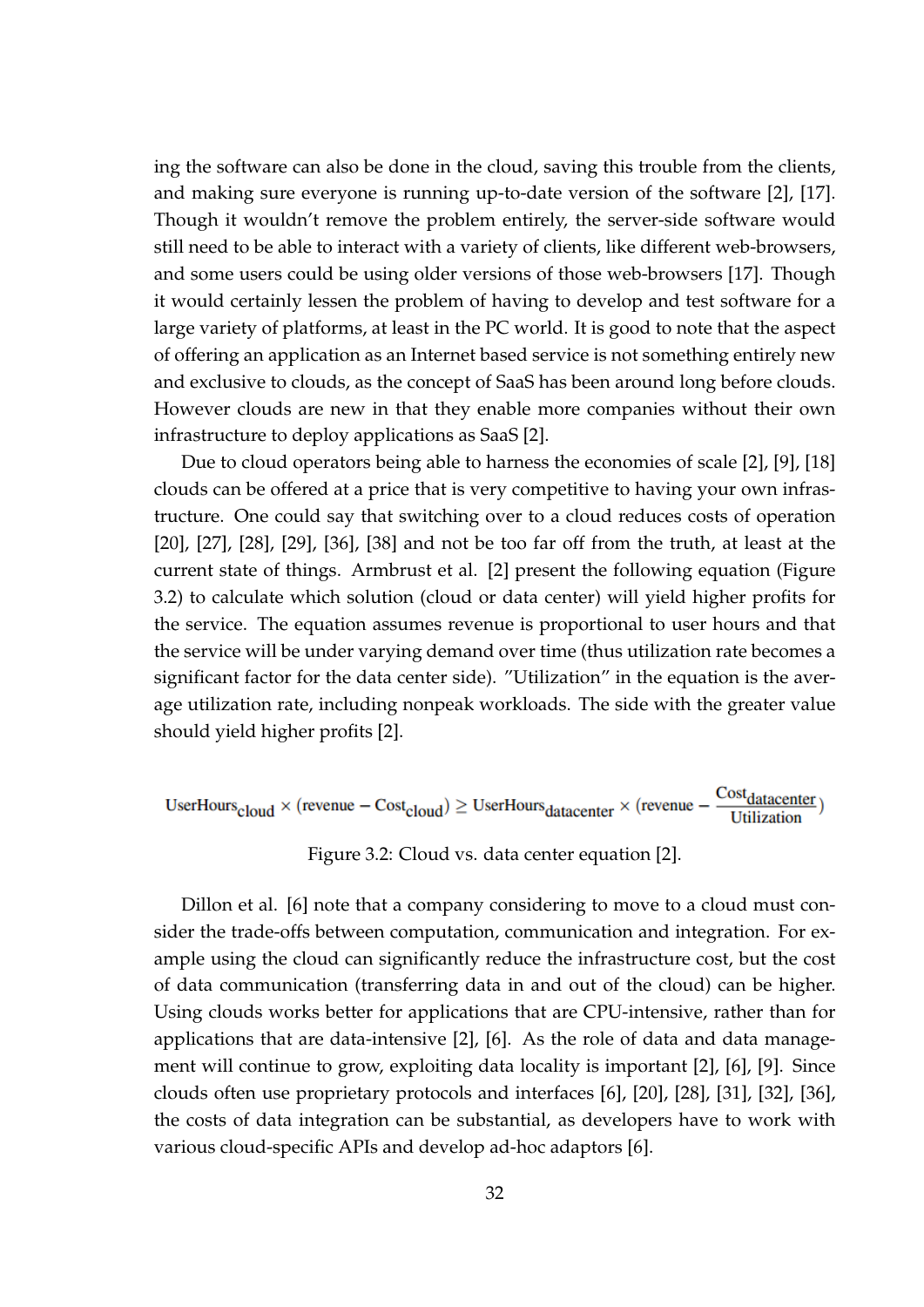For long term use, using clouds enables fluid fine-grained economic models, and the elasticity can transfer the risks involved with provisioning and utilization away from the company. Even if you were able to buy and set up servers cheaper than using the cloud for the same period of time, the transference of these risks can more than make up for it [2]. Using clouds can also track the changes of hardware prices more closely, potentially passing savings from declining hardware prices more effectively to the customer [2]. Though this could also work in reverse, if certain component prices like memory suddenly experienced a high rise in prices? Since the clouds operate on massive scales, surely a stark rise in component prices would be reflected to the customers. New and more efficient hardware and software solutions becoming available for the cloud providers can pass some of the savings gained from them to the cloud customers immediately and without any capital expenses [2]. Overall the cost of operation (for better or for worse) is more likely to follow the current trends.

Cloud computing can make software development faster and easier, and provide a wider selection of lightweight and agile development tools. This can enable new programming and business models [28]. For example the Google App Engine and Salesforce.com offer online development environments and tools to easily and quickly develop and deploy applications in the cloud. As the cloud adopts new technologies, so will new infrastructure services, options, development tools and other features become available for the cloud customers immediately and with no capital expenses [2].

#### **3.2.2 Challenges and concerns**

While the benefits of moving applications and services to the Cloud can be significant, there are technical, security and even legal issues that can come with it.

Guha et al. [16] explore the impact of Cloud Computing on the software engineering process. As most software project failures are caused by the lack of communication and coordination between all involved parties [16], Guha et al. stress the importance of including the cloud provider in all the different phases of software development. Since the cloud provider knows the details of the architecture, they can provide key information for the requirements gathering, planning and design phases of software development. Among many things, they can provide information regarding: 1) developer requirements, 2) component reuse, 3) cost estimation, 4) schedule estimation, 5) risk management, 6) configuration management, 7) change management and 8) quality assurance [16]. Since the infrastructure is in the hands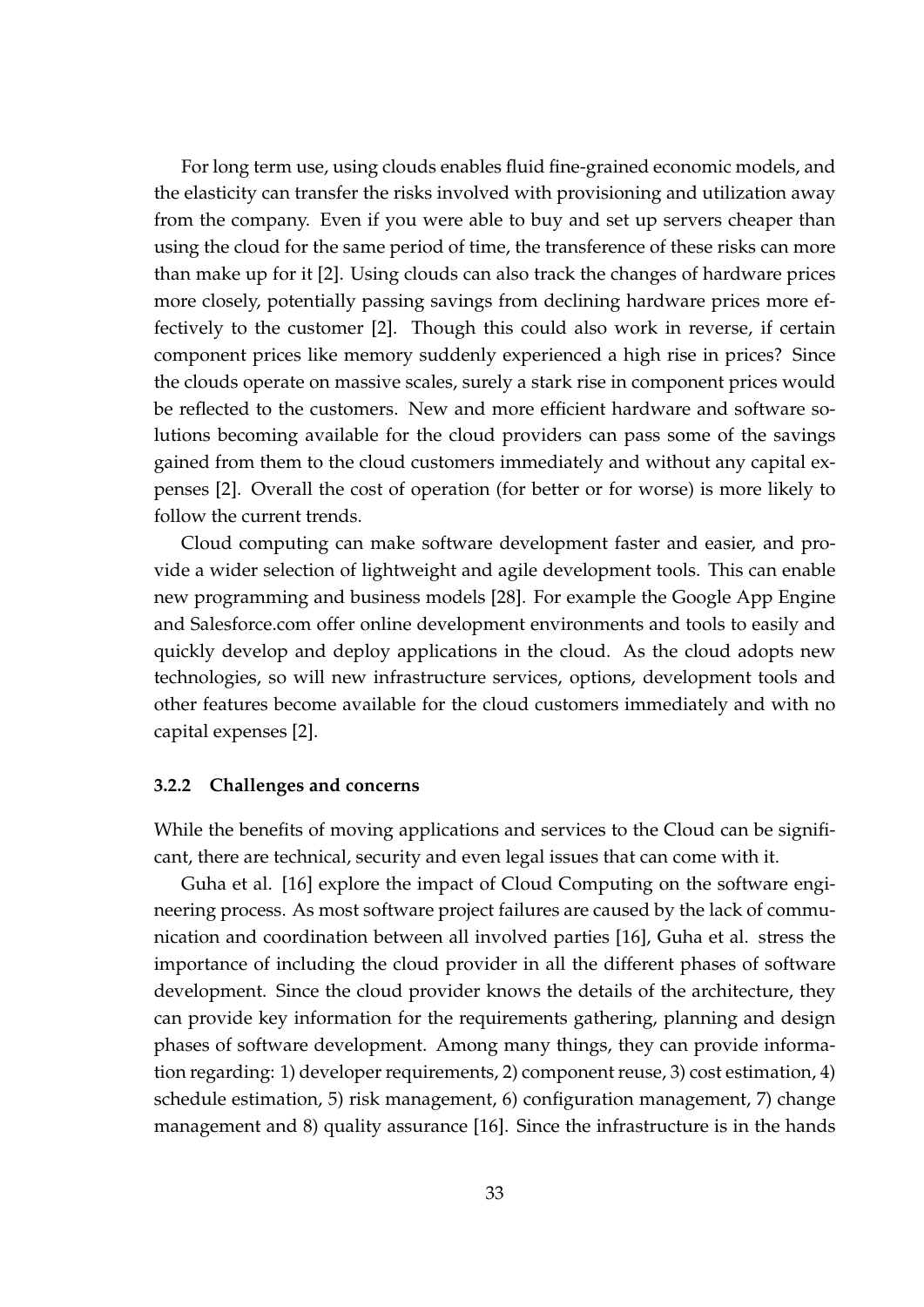of the cloud provider, they should be included in the deployment and maintenance phases. Issues like data protection, security, availability and reliability of the resources need to be managed with the cloud provider. These things are usually covered in the service-level agreements as mentioned earlier.

The amount of interaction between the software engineers and the cloud provider naturally depends on the type of the cloud, with a public cloud requiring the most interaction (resulting in a more complex software development), while a private cloud requires the least interaction [16]. According to Guha et al. [16], the cheaper computing costs offered by a public cloud will always outweigh the extra complexity of the software development process it introduces. On the other hand, the cloud can also have benefits for the software development process. Since the software is easily accessible for everyone, coding, testing and validation can be done more cost and time effectively [16]. It is also likely that as more and more software is developed for clouds, the whole software development process for it will mature and be refined to meet these new challenges.

In their paper [16], Guha et al. delve further into this issue, and propose a model that extends the Extreme Programming (XP) agile model for cloud platform development. Their model includes the cloud provider in all the development phases, and details their roles in them. This role separation can be seen in Table 3.1 [16].

| <b>Activity</b> | <b>Roles</b>               |                         |
|-----------------|----------------------------|-------------------------|
|                 | <b>SW Developer</b>        | <b>Cloud Provider</b>   |
| Requirement     | Elicitation                | Resource                |
| Gathering       |                            | Accounting              |
|                 |                            | <b>Virtual Machine</b>  |
| Analysis        | <b>SW Modules</b>          | <b>SW/HW</b>            |
|                 |                            | Architecture            |
| Design          | <b>Interface Design</b>    | <b>Component Reuse</b>  |
|                 | Data Types                 |                         |
|                 | <b>Cost Estimation</b>     |                         |
|                 | <b>Schedule Estimation</b> |                         |
| Construction    | Coding                     | Implementation          |
|                 | Integration of             | <b>Details</b>          |
|                 | <b>Web Services</b>        |                         |
| <b>Testing</b>  | <b>Unit Test</b>           | <b>Integration Test</b> |
|                 | <b>Integration Test</b>    |                         |
| Deployment      |                            | Operation &             |
|                 |                            | Maintenance             |

Table 3.1: SW Engineering- Role Separation [16].

Guha et al. [16] estimate that the extra effort that results from the interaction with the cloud provider and the lack of documentation of implementation details of the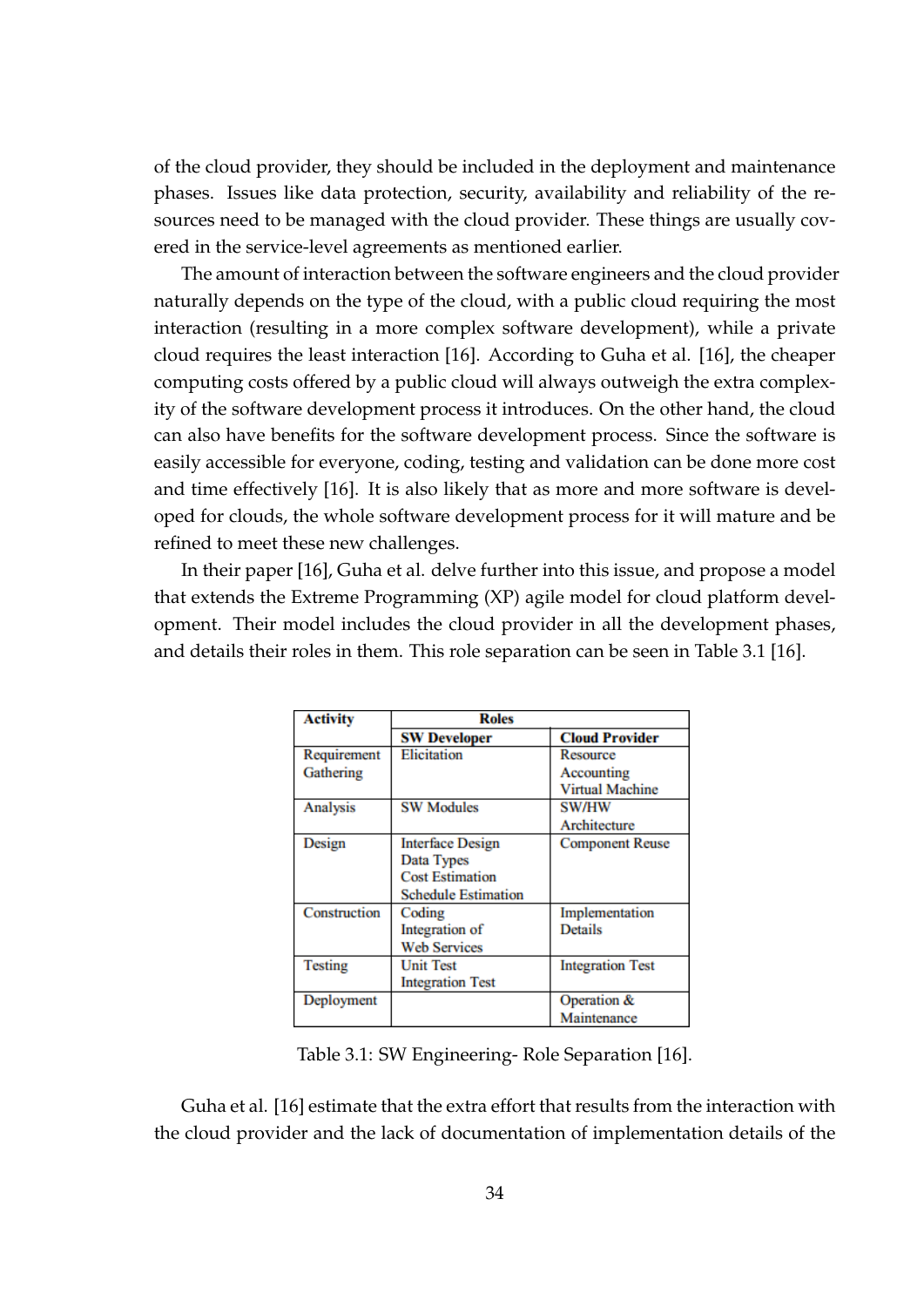web services will increase the complexity of the project. On the other hand, they estimate that component reuse of web services will significantly reduce the amount of code that needs to be written from scratch. Overall the work required to develop the software will reduce, but a new level of communication and coordination with the cloud provider will be introduced [16]. The picture might get even more confusing if more than one cloud provider is involved in the same project: A client subscribes to an IaaS from one provider, couples it with a PaaS from another provider, and mixes in various pieces of SaaS from a third provider [29]. This could raise various security and integration problems for the project, and the required communication and coordination would increase dramatically.

One challenge that many enterprises moving to clouds will face is having to migrate data from their legacy applications into the cloud. The complexity and cost of this effort can be significant and must be taken into consideration in the decision to move into the cloud. Many companies have started to specialize in data integration for clouds to capitalize on this new business opportunity [2]. Moving locally run applications to the cloud could also force companies to master new languages and operating environments [17], though many of these techniques have already been used for developing web applications for years. Also, clouds are often designed to make software development and deploying easier and faster, as opposed to making the process harder [28], [33]. Though this can depend on the abstraction level of the development environment. The integrated, optimized and open-source AMP (Apache, MySQL, PHP/Perl/Python) stack that is the most popular platform for developing web applications and services today might be replaced with new and even more lightweight and agile tools [28].

The one big concern about cloud computing are the security and privacy risks that the unique architectural features of clouds raise [6], [9], [17], [20], [29], [31], [37], [38]. Since all the data, applications and services from various different customers are centralized and run on the same physical hardware, there are of course concerns about privacy and security. Do only the authorized entities have access to our data? Since we aren't in charge of the infrastructure, can we trust that the cloud operator has employed appropriate mechanisms to enforce strict rules on data accesses and security? Are the customers even allowed to know any of the inner workings of the cloud, or do they simply have to trust the cloud provider? Putting very sensitive data out there somewhere in the cloud certainly requires the customer to have a lot of trust in the cloud provider's technical competence and economic stability [29]. Dillon et al. [6] note how a survey conducted in 2008 revealed that organizations still had security and privacy concerns about moving their data to clouds. Marginal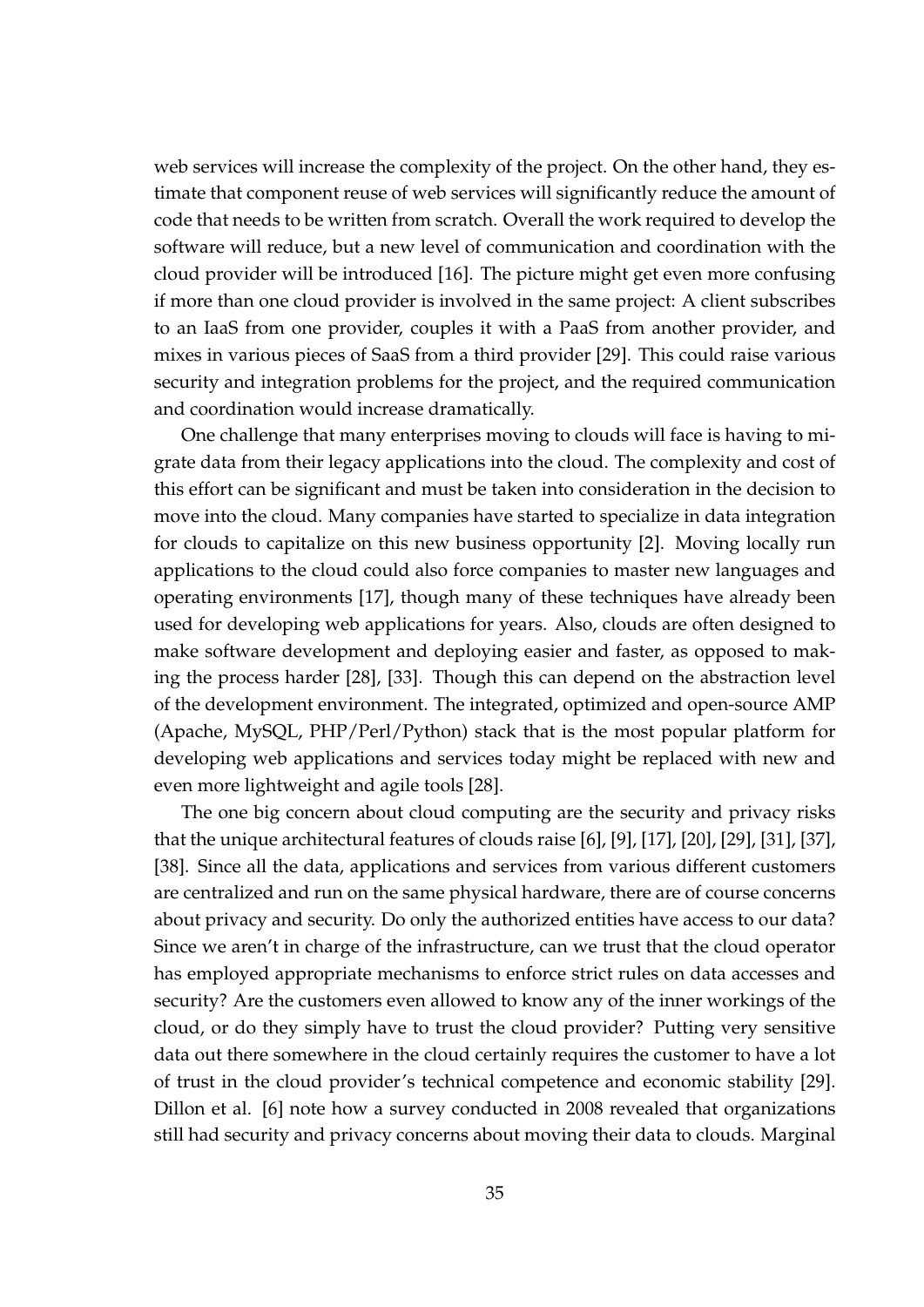functions were being outsourced to the cloud, while core activities were kept inhouse. Though the survey also showed that in a few years time a growing number of organizations (31.5%) planned to move their storage capacity to clouds, but this number was still lower than for peripheral and other less important functions [6]. The service-level agreements can cover some of these security and privacy concerns and help put the customers worries to rest.

Though a service provider has to ask itself whether their own private data center or the cloud is able to provide better security. After all the cloud are massive in scale and built by companies who have specialized in security due it being absolutely essential to their business. A cloud provider could not afford to suffer massive security breaches [31]. Cloud providers are most likely able to provide better physical security by having surveillance cameras and extra security personnel on-site. They also employ more advanced network security measures than simple firewalls. All of these are cost prohibitive for a single organization, but in a cloud the costs are spread across all the customers, making them insignificant [18]. On the other hand, a massive cloud facility might be a lot more likely to be targeted by capable malicious attackers as the "rewards" for a successful attack would be far greater. In the end, which infrastructure would be able to provide better security and data protection might not be completely obvious [20].

Though the security and privacy are not only the responsibilities of the cloud provider. In PaaS and especially in IaaS the customers themselves are responsible for designing and building the applications to be secure. The cloud provider is responsible for isolating each customer's applications and data from each other, and they must provide some basic, low-level data protection capabilities so unauthorized access to the data in the cloud cannot be gained from outside the applications themselves [29]. This doesn't change the fact that if the customer built a poorly designed application with poor security, the responsibility of this is not the cloud providers. Their responsibility is to make sure a poorly designed application running in the cloud does not compromise other applications, services and data in the cloud.

There are some issues that might not come to mind at first. What if the cloud provider goes bankrupt, or you just want to move your applications and data to another cloud provider? Can you get your data, services and applications out from it? How much of them can even be transferred to another cloud? Since some high level PaaS offerings like the Google App Engine put limitations on how the software must be designed [2], would it even be possible to run applications designed for it anywhere else? How much would they need to be reworked to be used elsewhere?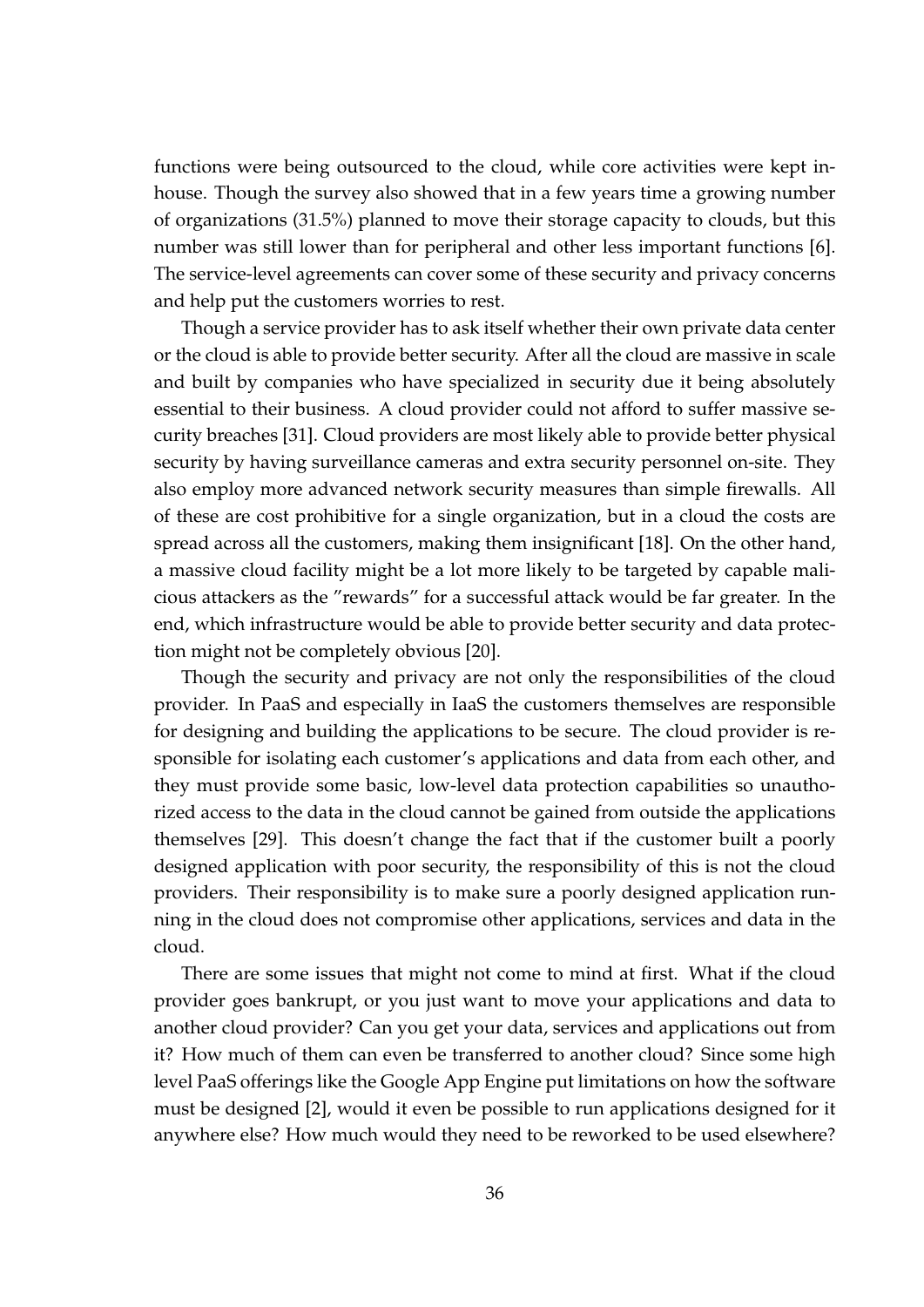Obviously the most low level IaaS offerings like Amazon EC2 would put the least limitation on the applications and services, which would make moving them to another cloud easier.

Ideally a variety of cloud providers would offer standardized open-source interfaces to common services. The user would be able to choose where to put their applications, easily move them from one cloud provider to another if necessary, and combine services from different clouds. Though this might be wishful thinking, as most clouds are proprietary and the underlying services like storage and databases can result in significant lock-in to the selected cloud [6], [20], [28], [31], [32], [36]. The proprietary and differing cloud APIs also create challenges for organizations trying to integrate cloud services with their own local legacy systems or with other cloud services [6].

There has been some work done towards more open-source cloud interaction. Eucalyptus is an open-source software for creating on-premise private and hybrid clouds. It supports the cloud interface of Amazon Web Services (AWS), works with different types of hypervisors and virtualization technologies and allows the onpremise clouds to interact with public clouds through a common programming interface [36]. Perhaps an initiative like this could in future grow to support a wider range of clouds. Other solutions like a virtual infrastructure (OpenNebula), a higher level abstraction layer, the Unified Cloud Interface (UCI) and Sun Open Cloud API have been researched and developed to hide the heterogeneity of the different proprietary clouds and allow the development of cloud-provider independent applications [6]. Dillon et al. [6] note that most standardization efforts have been on the IaaS side, with SaaS receiving less focus. They find that PaaS interoperability in particular might have big problems ahead since the entire software development lifecycle is managed in the cloud, which would require reaching uniformity in all the aspects of software development and deployment.

Cloud computing becoming more prominent could present a future challenge for the open-source community. As the focus is shifting away from things being run locally, open-source applications might need to figure out a way to compete with cloud applications like Google Docs and Microsoft Office 365. It's one thing to create non-profit applications by dedicated volunteers, but it wouldn't be possible to have a non-profit cloud, at least not one large enough to stand against the massive commercial clouds [17]. Maybe donations could cover the costs of hosting the service or application in some commercial cloud, or donating old hardware or money for some sort of non-profit cloud? Possibly some sort of peer-to-peer (P2P) cloud solutions where volunteering computers can share idle resources to form a cloud?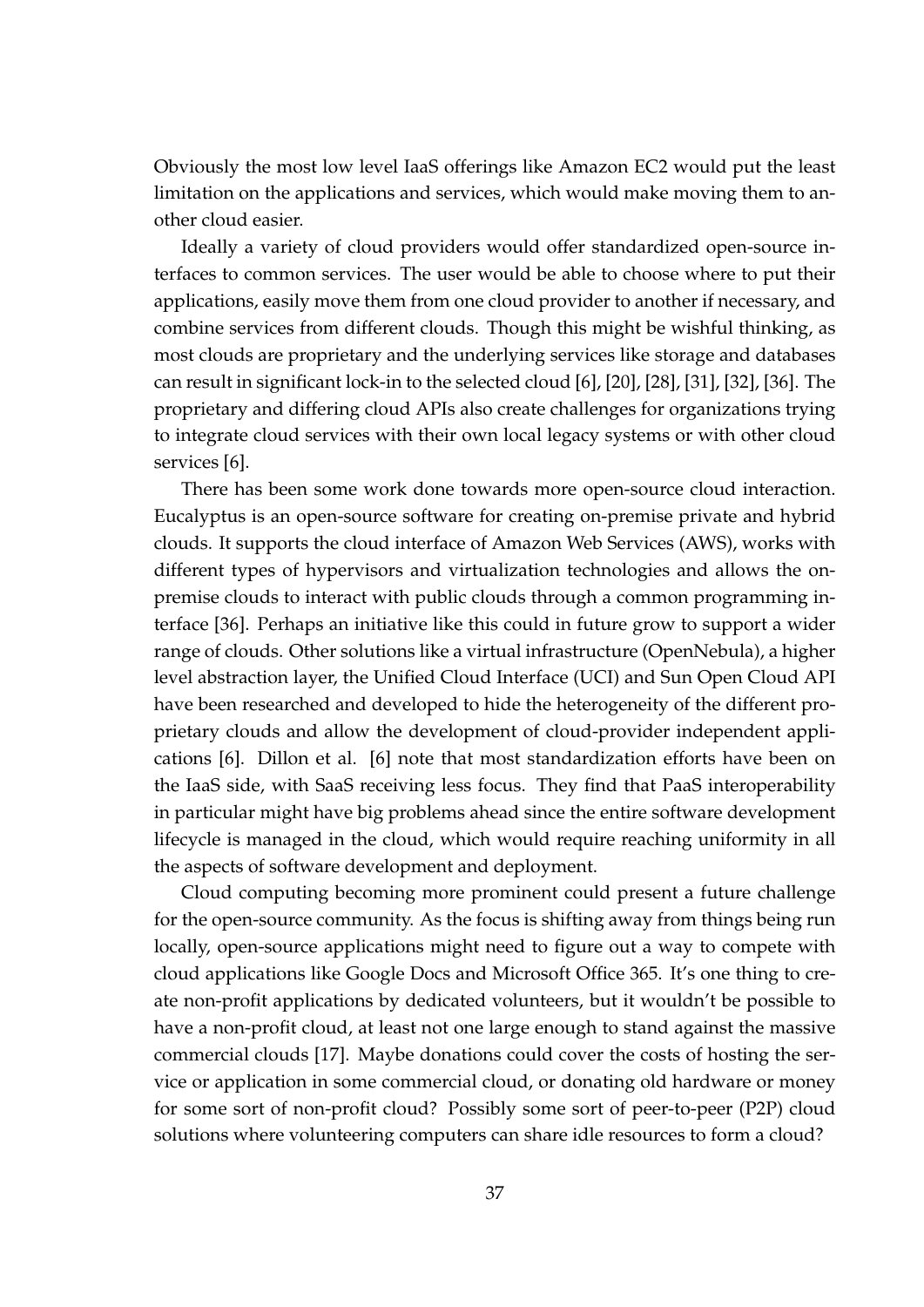Fouquet et al. [10] explore the idea of an open-source video streaming application that integrates cloud-based infrastructure with P2P systems. The system envisions of IaaS being made available directly to end-users, without the involvement of commercial service providers in the middle. As an example they use, a group of users are connected to a video stream. Clients A and B receive the steam from the original sender, who has bandwidth to support two clients. Client C receives the data from client B. As client D connects to the stream, the upstream bandwidth becomes insufficient. The P2P applications notices this and asks the clients if any of them are willing to sponsor a relay server, making the video quality better and smoother for all the viewers. If any of the users decides to pay the required small fee (i.e. 1 dollar per hour), a suitable virtual machine running this relay server is spawned onto any of the clouds supported by the application. This way the enduser is directly purchasing computing resources from a cloud, through the application. Spawning cloud servers to act as super peers in the P2P systems can give the networks urgently needed resources [10].

Users could be motivated to pay the small fee to launch relay servers by giving them highest priority for the service and a good position in the distribution tree, guaranteeing a good video quality. They would also not be dropped out of the stream when resource are running out. The freeriders would be receiving a lower quality video and be the first to cut out if they refuse to pay the fee when resource are running out. This way the application would be using a distributed voluntary payment model, where users can cooperatively deliver services that would otherwise require a large infrastructure [10].

There are some issues that would need to be worked on for this sort of system. For one the cloud interface is not designed for average users, but rather for developers. It would need to be simplified. There would also need to be a way to reliably identify the user and obtain his permission for launching the virtual machine, as malicious parties might be trying to initiate botnet style activities at other users' expense. Some users could also try to insert malicious relay servers into the video distribution tree, or users could try to cheat the application to gain unfair advantages in the system (e.g. higher priority, better video quality) [10].

Though the threat to open-source might seem pretty far fetched today, in the distant future it could become a reality if cloud computing really starts shifting the focus of the hardware and software industry away from personal computers and towards the clouds. Open-source activist Richard Stallman criticises this movement by noting that you lose control over to the provider of the service or server that you use, and that you will become dependent of them and that you are at their mercy [2],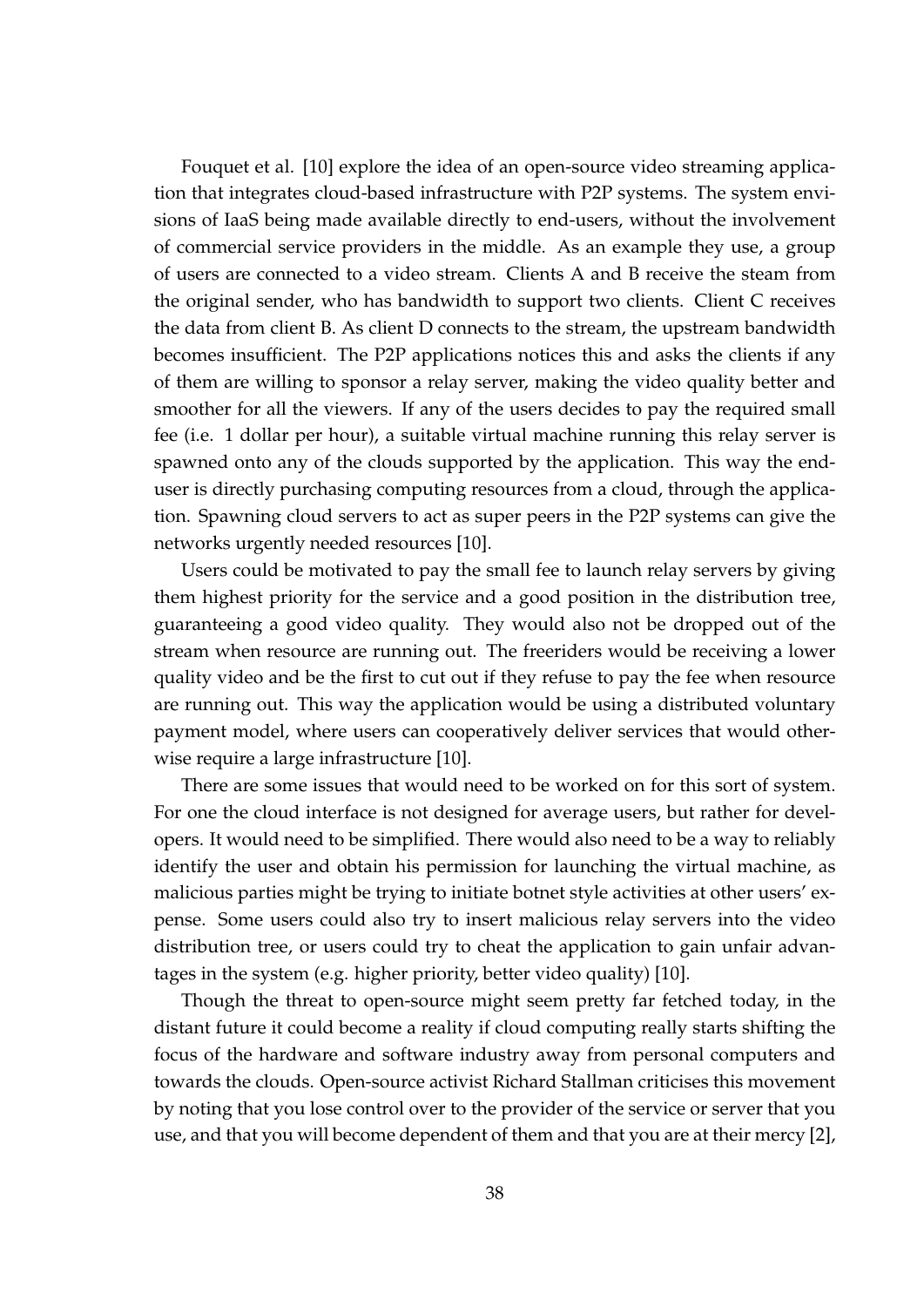[10]. Fouquet et al. [10] note that open-source software and SaaS are fundamentally incompatible, due to the principle of open-source software being free. SaaS cannot be offered free, as building and maintaining the infrastructure to support it has an operating cost. Even if the service was offered for free for end users, in the end **someone** has to pay the expenses to keep it running.

#### **3.3 Service users**

When we are looking at the benefits and concerns that cloud computing brings about to the service users, or the end users, we need to realise that we are mostly talking about the SaaS model [2]. SaaS as such is nothing new, web applications and services have been around long before clouds. From the eyes of the end user the impact of cloud computing might seem pretty insignificant compared to web applications hosted in ordinary data centers. Regardless, SaaS is an integral part of cloud computing. Clouds will likely be a driving force behind making more and more applications be delivered as web services, as they allow companies without an infrastructure of their own to deliver applications as SaaS [2].

One of the biggest advantages of SaaS for the end user are mobility and accessibility – the service can be accessed anywhere on any device with a web-browser (assuming you have Internet connection available there). It can make sharing data and collaboration much easier [2], [17], [20], [34], [38]. Take for example multiple people editing the same document in Google Docs. No longer do each person have different versions of the same document, edited at different times, and trying to keep that file up to date by sending these version to each other through email. All changes to the document are done centrally in one location, and everyone can see the changes as soon as they happen. The files are also available wherever you go, without having to store them on an USB stick and carry it around. Cloud storages can provide large amounts of space (seemingly endless [20]), and provide a dependable and secure place for backups [2], [38].

Though all the positive qualities of mobility and accessibility can turn on their head if the user is in a region with bad Internet connection, or in a situation with no Internet connection available at all. If all the applications and data were in the cloud, a situation like this would completely prevent access to them. Heavy dependence on clouds can turn Internet connection comparable to electricity. Without it you wouldn't be able to access any of your services or data in the cloud. Imagine a critical monitoring application that has to be available and running at all times. In case of electricity going out, there would be a backup generator to keep the system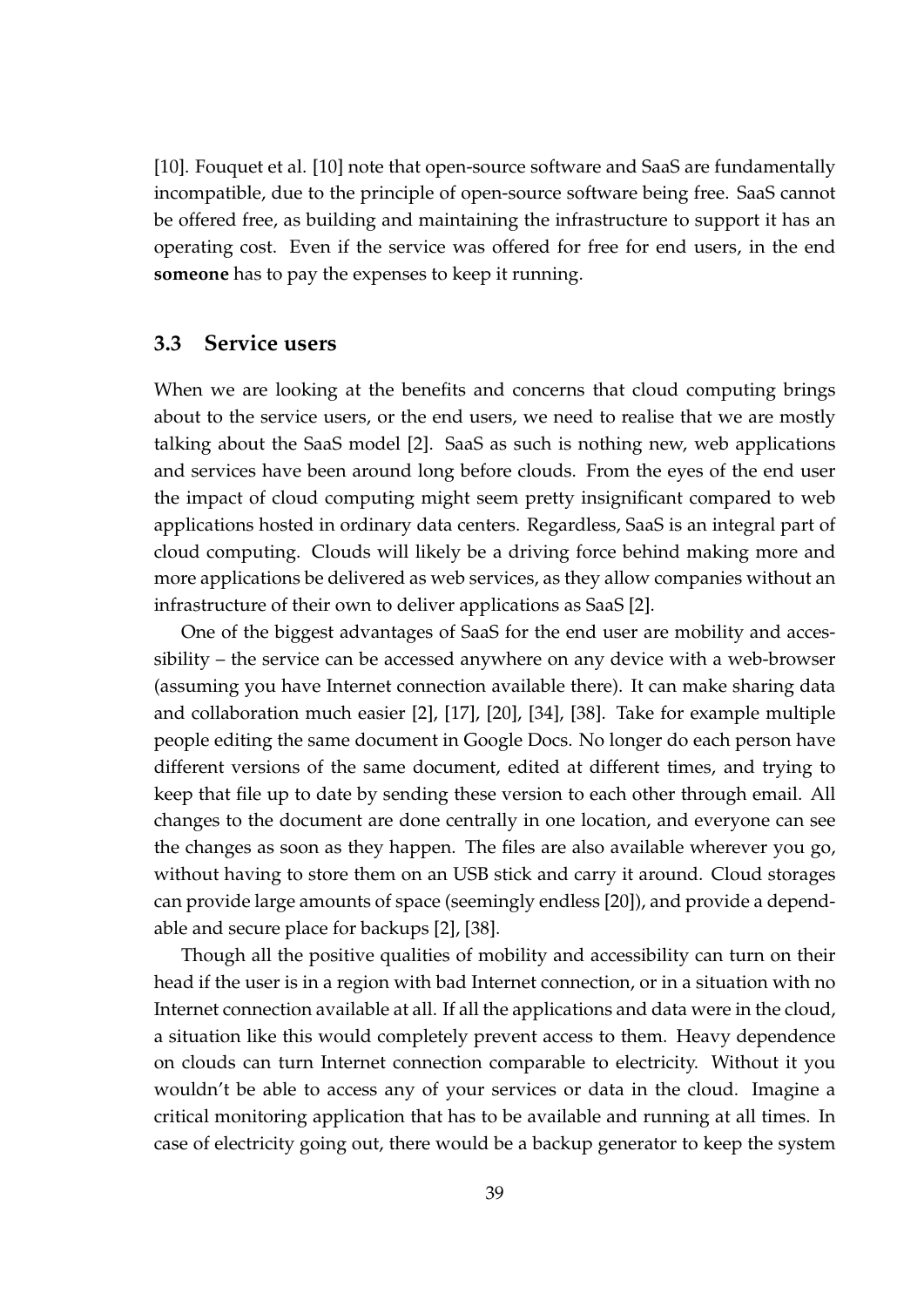functioning. If such an application was running in the cloud, what would be the backup solution if the network connection was lost? This is a simplified example, as such an application would probably not be run in a cloud. But it does raise the question of what applications are safe to be run in clouds, and would they need fail-safe measures if connection to the cloud was lost.

SaaS can also liberate end users from having to manage the software. Updating is done automatically and the software is always kept up to date. If cloud computing was taken to the next level, where most of the computations are done in the cloud and the user just has a "dumb" input output device [34], [37], [38], even more responsibilities would be shifted away from the end users. No longer would you have to worry about purchasing, installing, configuring and updating hardware or software, or deal with issues like viruses and spyware [17], [20]. Though this aspect might be less than exciting for hardcore users and hobbyists who are capable of doing these things themselves, and want to be in control of their own computers. For them cloud computing would mean a real loss of control [20]. A kind of similar thing has happened with modern cars. Car enthusiasts used to be able to fix any problems and tune their cars themselves. Modern cars are full of electronic systems that only the certified people can fix, leaving even an experienced car hobbyist scratching his head when the car stops working.

Cloud computing could be combined with locally run applications as well. The application would be installed and run on a local device, but one or more of its features could draw upon cloud computing resources. Tasks with a high computationsto-bytes ratio like 3D image rendering or massive batch jobs that would take days to finish would be good candidates for features that could be outsourced to clouds [2]. Though creating a payment model for this sort of application would require some thought, since some customers could be using the cloud features a lot while others might never use them. With a subscription based payment model it would be easier to spread the cost across all customers, but if the software is sold for a one time fixed cost it would be harder. Perhaps a separate small cost could be attached to using these cloud based functions. The user could be given the option to do the operation locally (possibly taking days to finish), or pay a small fee to have it done in the cloud. Fouquet et al. [10] explored this sort of idea in their P2P video streaming service that we covered earlier. In this way cloud computing could be used to enhance local applications instead of completely changing them to web services.

Having someone else be in control of all your data can of course raise many questions about privacy and security [6], [9], [17], [20], [29], [31], [37], [38]. Can you be absolutely sure your data is visible only to those who you want to be able to see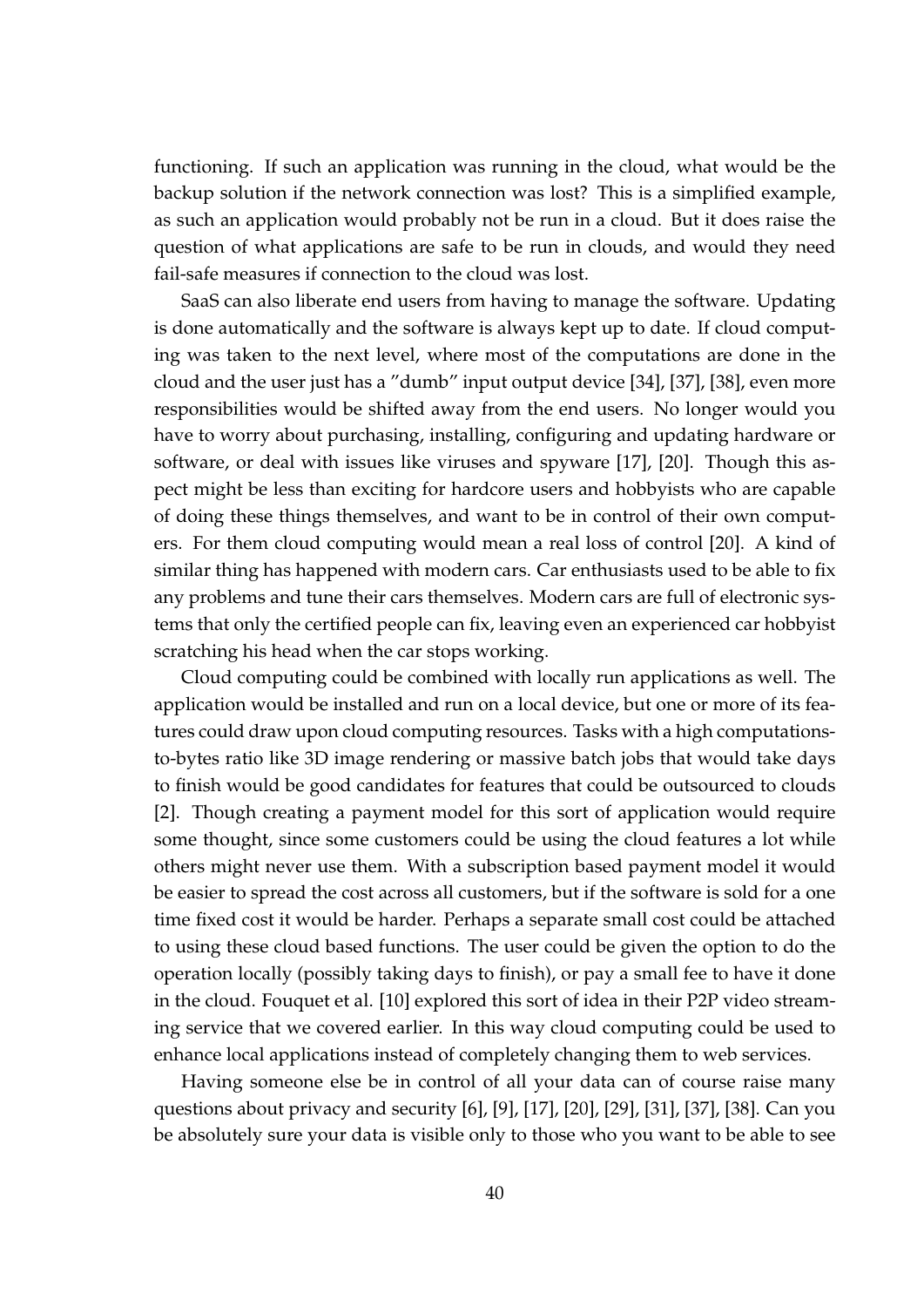it? How can you know sensitive information isn't being misused? Are you even informed if your documents have been given to someone? Even if you hadn't put information in the cloud yourself, someone else might have (e.g. bank storing your personal financial information or hospital storing your medical records) [20]. Can you trust security is properly taken care of in the cloud? With clouds in control of all your hardware and software you would be putting a lot of trust in their technical competence and economic stability [29]. What if the cloud decides to change their terms of service? If you refuse to accept the new terms, can you get your software (or software licence) and data out? Where would you move them? Most clouds are proprietary and the underlying services like storage and databases are designed in a way that can result in significant lock-in to the selected cloud [6], [20], [28], [31], [32], [36]. What if you failed to pay your bill, would you lose access to your documents? Cloud computing can raise these questions about control and ownership [17].

SaaS runs and stores the applications and data remotely on a server, but the question is whether that data would be safer located in a cloud or a private data center? One could argue that a cloud provider specializing in building massive clouds and hosting software from many different customers has to have made security their top priority. A cloud provider could not afford to suffer security breaches that would put their customers data at risk [31]. Cloud providers are most likely able to employ better physical and network security measures than a private data center [18]. On the other hand, a global massive cloud hosting thousands of customer's software and data might be more likely to be targeted by malicious attacks than a smaller, local data center. Which infrastructure would be able to offer better security might not be completely obvious [20]. Availability and reliability might be better in a cloud than a private data center, since a private data center would be much more likely to run out of resources (assuming it wasn't outsourcing the extra work to clouds). Hardware failures in a massive cloud would barely be noticeable since there would be many servers ready to take their place. In a private data center the effects of hardware failures would most likely be felt harder.

One new thing clouds specifically have enabled on the SaaS front are resource intensive applications appearing as services. Cloud-based gaming services like Gaikai and OnLive are probably the most radical examples of this, running modern games in the cloud and streaming the gameplay as video for the clients. Though the potential hasn't been fully realised yet, they do prove the concept is doable. OnLive did suffer quite a setback recently, running out of money and laying off all of their staff. The company ended up being sold to a venture capital group for 4.8 million US dollars, when analysts had previously estimated it's value to be 1.8 billion US dollars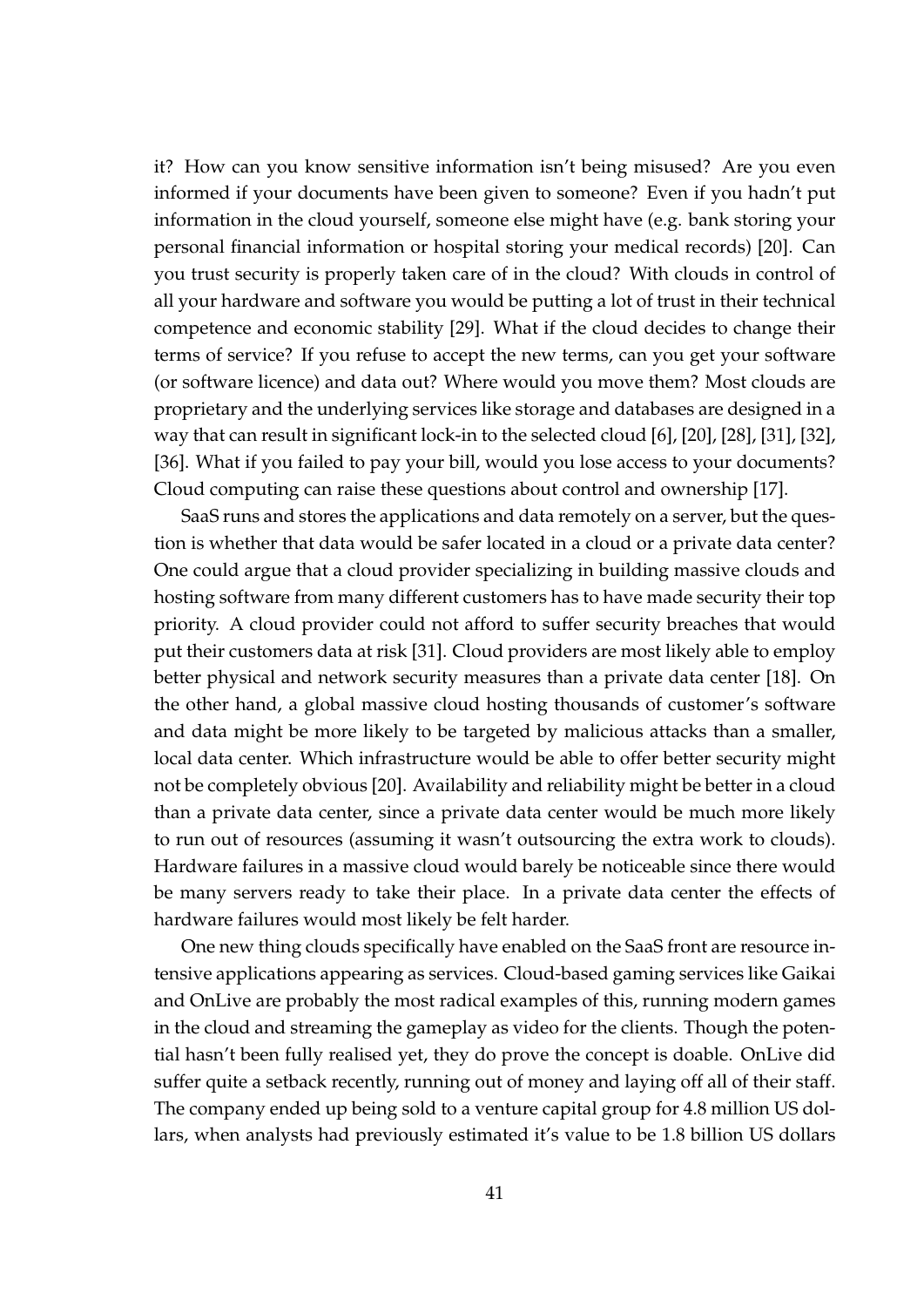[3]. The reasons for OnLive's failure were trying to be available on too many devices (PC, Mac, smart phones, tablets, TV and even their own console), poor offering of current games and technical issues related to the cloud like lag and games being run on lower resolutions and visuals to make the streaming smoother [30]. Gaikai fared better and was sold to Sony for 380 million US dollars a few months earlier [3]. Gaikai will be part of the upcoming PlayStation 4 console, allowing demos to be streamed through it and being used for social gameplay elements [24].

One very significant element that cloud-based gaming (or cloud-based software in general) could bring about is pretty much the elimination of software piracy. Since the entire game is located and run in the cloud, and only the video is streamed for the client, getting such a game to run locally with no connection to the cloud would be quite an undertaking. The games could be designed to run on very specific environments, so even if the game was somehow leaked, it would take large amount of work to get it to run on ordinary PCs. This aspect could make cloudbased gaming very intriguing for game developers and publishers. It might also kill the used games market, another thing that game publishers have been trying to combat. For the gamers it could mean losing the ability to sell or loan games. It could also severely limit modding possibilities of games. Games would require a constant Internet connection to the cloud, something which would simply be a very bad thing for many developing countries. Even areas in developed countries like the US have unreliable and poor Internet connections. Recent launches of games that require constant Internet connection (Diablo 3 and SimCity) have also shown that provisioning for the massive number of clients in the first couple of weeks can be quite problematic [11]. For a cloud-based gaming platform the problem would be even bigger, as the bandwidth required to stream real-time video for millions of users would be very high. Though some of these aspects are already true for the popular Steam platform, and they haven't stopped it from becoming the leading digital distribution channel on the PC.

Everything being run in the cloud could also mean losing access to older games that the publisher no longer deemed worth keeping available in their service. On the other hand, a cloud service could be used to give users access older games and software that their modern computers or consoles would no longer be able to run. Often this sort of thing requires a lot of know-how and work from the user, possibly even older hardware. A cloud service dedicated to running older games and software could take away all of these problems from the user. Since one of the reasons for OnLive's failure was not being able to run modern games with high hardware requirement smoothly [30], wouldn't running older and a lot less resource intensive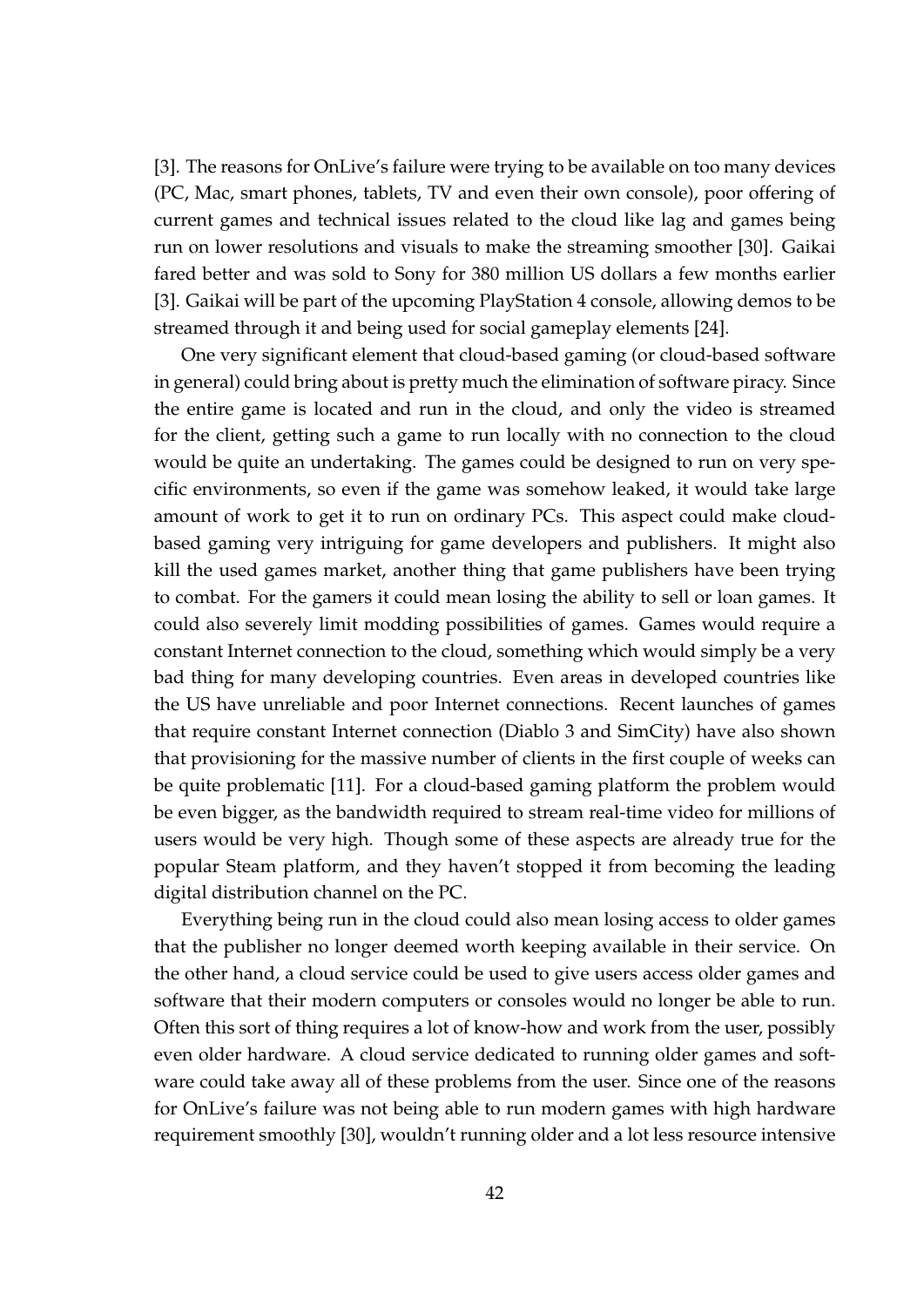games be a perfect fit for a gaming cloud service? In fact Sony is planning to use Gaikai to allow the PlayStation 4 console to run games from the older PlayStation consoles, without having to build hardware compatibility or emulation software into the console itself [12]. Smaller downloadable titles available in the different online services (e.g. Steam, Xbox Live, PlayStation Network) could also be a good fit for a gaming cloud service, removing all the hassle of downloads, allowing a quick and easy access to them.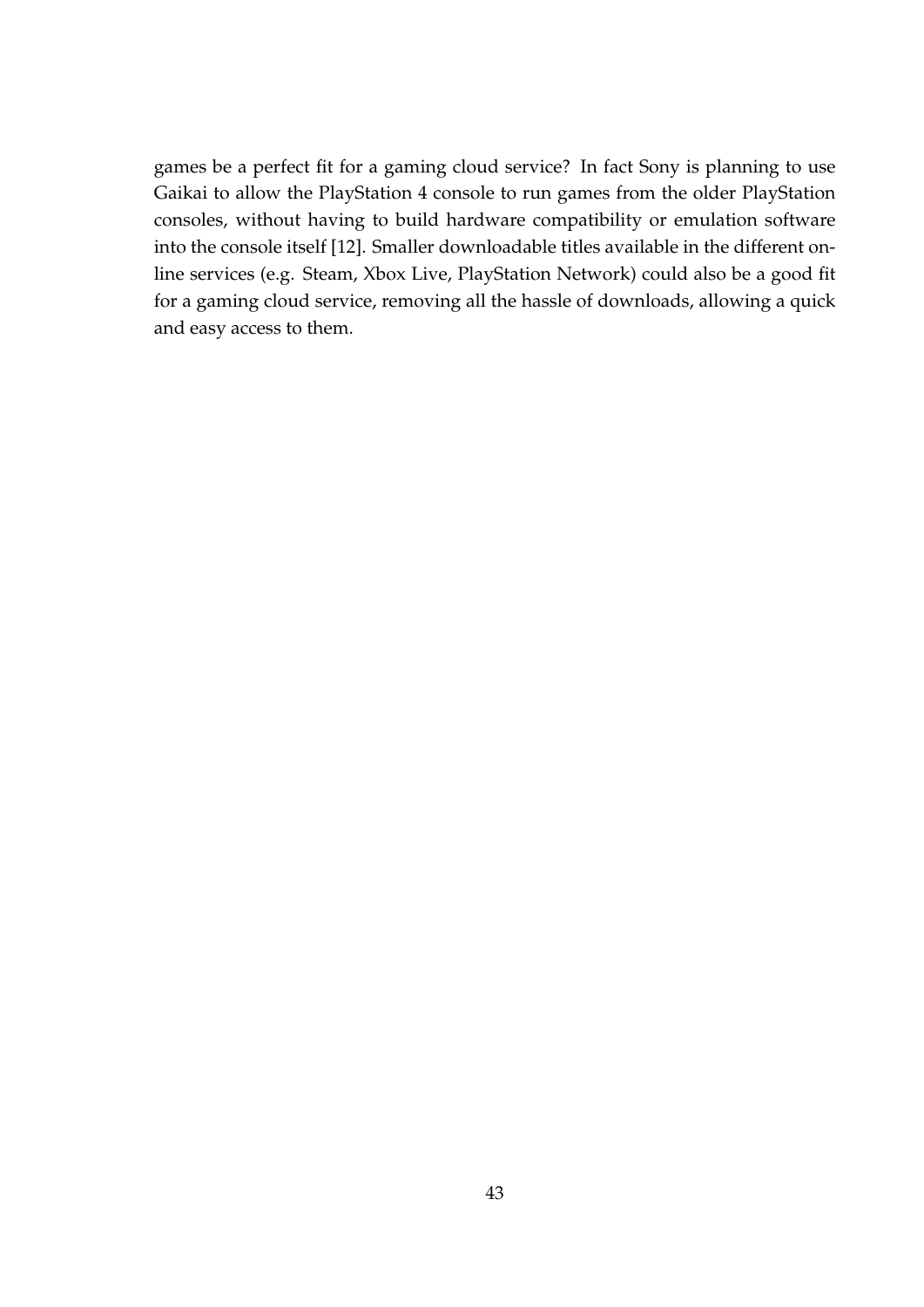## **4 Technologies and paradigms comparison**

In this chapter we take a closer look at the technologies, methodologies, computing models and paradigms that are related in one way or another to cloud computing. We try to figure out how each of them relates to cloud computing: Are they an essential part of cloud computing? Do they share some characteristics with cloud computing? What are the differences between them and cloud computing? How do they present themselves in cloud computing? Since many of these terms appear in discussions about clouds, it is important to understand their fundamentals and how they relate to cloud computing. This chapter will hopefully clarify the relationship between these models and what they mean to each other. Some of the topics from this chapter were already covered to some extent in the previous chapter (Software as a Service (SaaS) and utility computing), but here we will look at each of them specifically. We will also take a look at a few models that have not yet been introduced in this paper: Grid computing, edge computing and Service-Oriented Architecture (SOA). Grid computing in particular is of great interest, as it can in some ways be seen as the precursor and even a rival to cloud computing, and it shares many characteristics with clouds.

### **4.1 Cloud computing and Software as a Service (SaaS)**

The Gartner IT glossary [13] defines Software as a Service as follows:

*"Software as a Service (SaaS) is software that is owned, delivered and managed remotely by one or more providers. The provider delivers software based on one set of common code and data definitions that is consumed in a one-to-many model by all contracted customers at anytime on a pay-for-use basis or as a subscription based on use metrics."*

We already touched the SaaS concept and its role in cloud computing in the previous chapter. Looking at the division by Armbrust et al. [2] (see Figure 2.1), SaaS is the other half of what makes up cloud computing (the other being utility computing). Service providers deliver applications to end users over the Internet as services. Whether that service is hosted in an ordinary data center (not cloud computing) or in a cloud makes no difference, the concept is still SaaS. SaaS is fundamentally tied to cloud computing, since any application or service deployed in a cloud automatically qualifies as SaaS.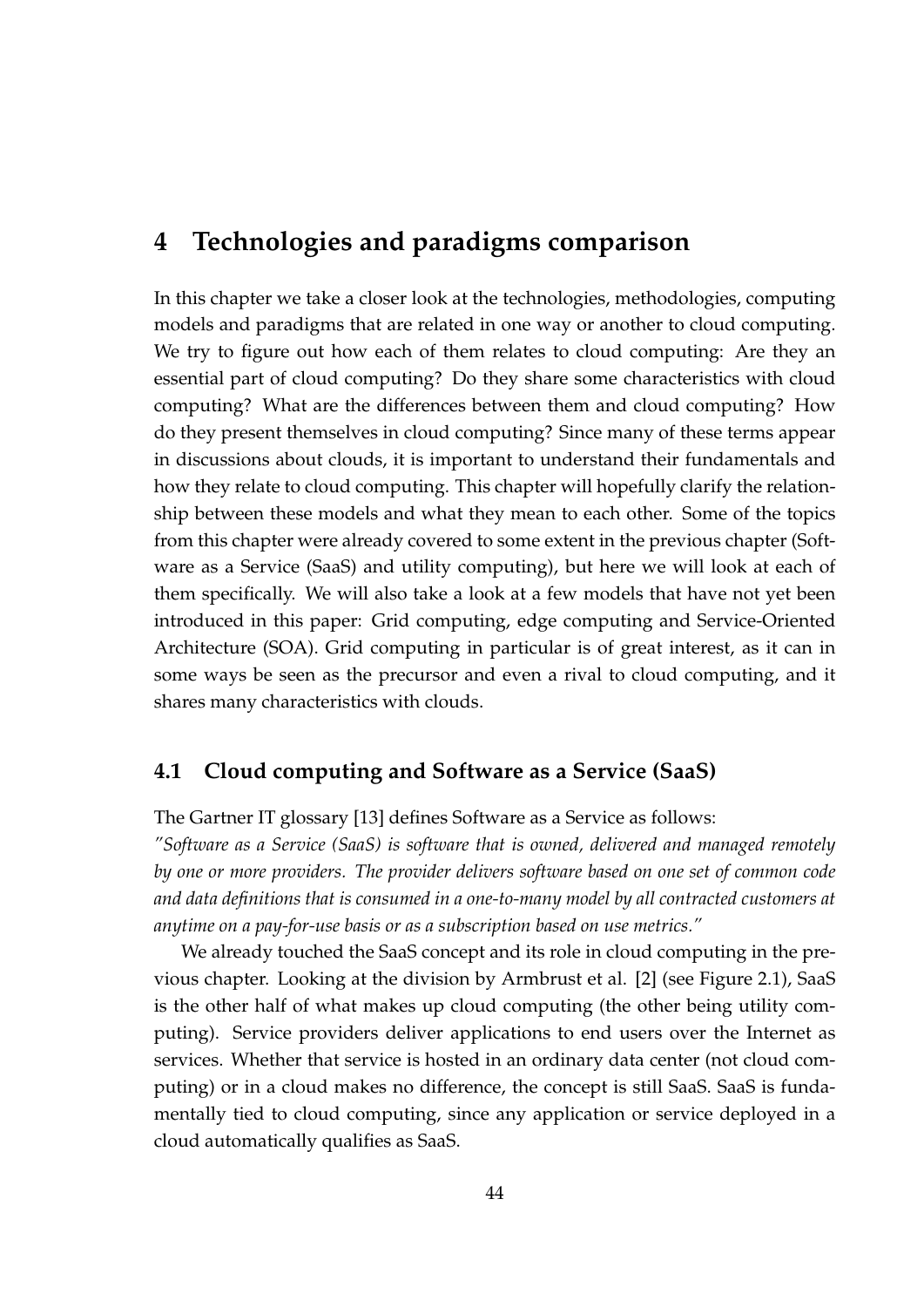SaaS has been around long before clouds were even talked about, in the form of web applications and services. Cloud computing does not change the SaaS concept itself. Generally it makes no difference to the end user if the service is being run in a private data center or if it has been outsourced to a cloud. What clouds do change is making SaaS more prevalent, since companies without their own infrastructure can now deliver their applications as services, through clouds [2]. The benefits of clouds such as cost reductions and the automatic scalability of the infrastructure will surely promote more and more applications to appear as SaaS. Clouds can also allow more resource intensive applications (like games) to be offered as services, something that ordinary data centers would be hard pressed to handle.

In summary, SaaS is an integral part of cloud computing by the cloud's very nature. SaaS has been around before clouds, and cloud computing does not change the concept itself. Clouds broaden the type of applications that can be delivered as services and make SaaS more prevalent and attractive for service providers.

### **4.2 Cloud computing and utility computing**

Utility computing is the other half of cloud computing in the definition by Armbrust et al. [2]. Infrastructure providers sell computing resources (CPU, memory, storage, bandwidth, etc) as a utility to the service providers (or in some cases to the end users, e.g. for batch jobs), and these resources are typically billed in a pay-per-use model. Just like SaaS allows *end users* to offload some of the problems into the hands of the *service providers*, utility computing allows the *service providers* to offload some of their problems into the hands of the *infrastructure providers* (aka *cloud providers* in cloud computing) [2]. This creates the three level service hierarchy as seen in Figure 2.1.

The utility computing concept was talked about all the way back in the early 60s [9], though these talks were mostly speculation and predictions. The 50 year old time-sharing service model where users with terminals communicated with a centralized site where all the computations were done also has connections to the utility computing model [17]. At this time personal computers hadn't arrived yet, so the predictions at the time about public utility computing were most likely based on this time-sharing service model. An evolved version of it, since access to the computations were limited to select group of people and institutions. The first computing model to really bring forward utility computing was grid computing in the mid 1990's. Though even the grid concept started out as a cooperative effort by organizations and institutions (usually academic or government) to help each other out by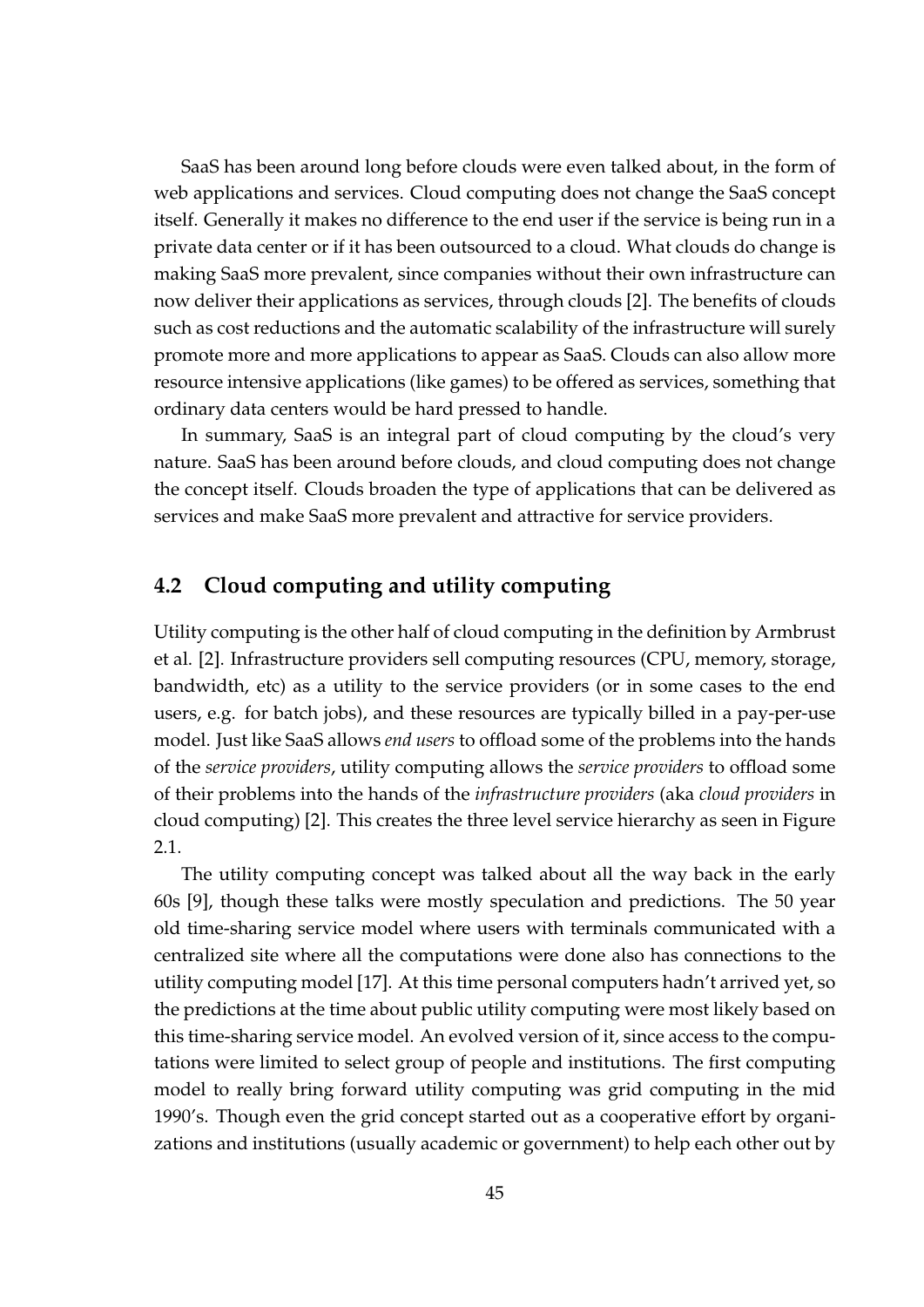sharing idle resources [9], rather than to form a publicly available generic utility for mass consumption (though commercial oriented grids have appeared since then).

Cloud computing on the other hand started right off with the commercial idea to offer computing resources as a utility to any paying customer. The use of virtualization allows the underlying infrastructure to be abstracted into virtual resource pools [9], [15], [16], [25], [28], [29], [33], [37], [38], though just how abstract depends on the type of cloud offering [2], [9]. Cloud computing is dynamic, flexible and adaptive due to the automatic scalability of the infrastructure [9], [21], [33] and offers unlimited (at least the illusion of unlimited) resources on-demand for the customers [2], [9], [26], [29], [38]. Pay-per-use model has been the dominant payment model of cloud computing [2], [14], [21], [26], [33]. Ease of use is often associated with clouds [14], [21], [26], [29], [33]. All of these aspects conform very closely to the utility computing paradigm. One could say that cloud computing comes closest to fulfilling the utility computing model. Armbrust et al. [2] call cloud computing as the longheld dream of computing as a utility. Sun Microsystem's Cloud Computing primer [28] goes even further and calls cloud computing an evolved form of utility computing that takes it to the next level, as virtually any IT capability can be combined, recombined and delivered in real time [28].

If we think about the terminology, isn't utility computing exactly the same as Infrastructure as a Service (IaaS)? Gartner IT glossary [13] defines IaaS as follows:

*"Infrastructure as a service (IaaS) is a standardized, highly automated offering, where compute resources, complemented by storage and networking capabilities are owned and hosted by a service provider and offered to customers on-demand. Customers are able to selfprovision this infrastructure, using a Web-based graphical user interface that serves as an IT operations management console for the overall environment. API access to the infrastructure may also be offered as an option."*

Unfortunately the Gartner IT glossary doesn't have an entry for utility computing so we can't make a direct comparison from the same source. Foster et al. [9] describe utility computing as:

*"a business model in which computing resources, such as computation and storage, are packaged as metered services similar to a physical public utility, such as electricity."* Llorente et al. [19] describe utility computing as:

*"a service provisioning model, which will provide adaptive, flexible and simple access to computing resources, enabling a pay-per-use model for computing similar to traditional utilities such as water or electricity. ... The consumer requires a uniform, secure and reliable functionality to access the utility computing service and the provider requires a scalable, flexible and adaptive infrastructure to provide the service."*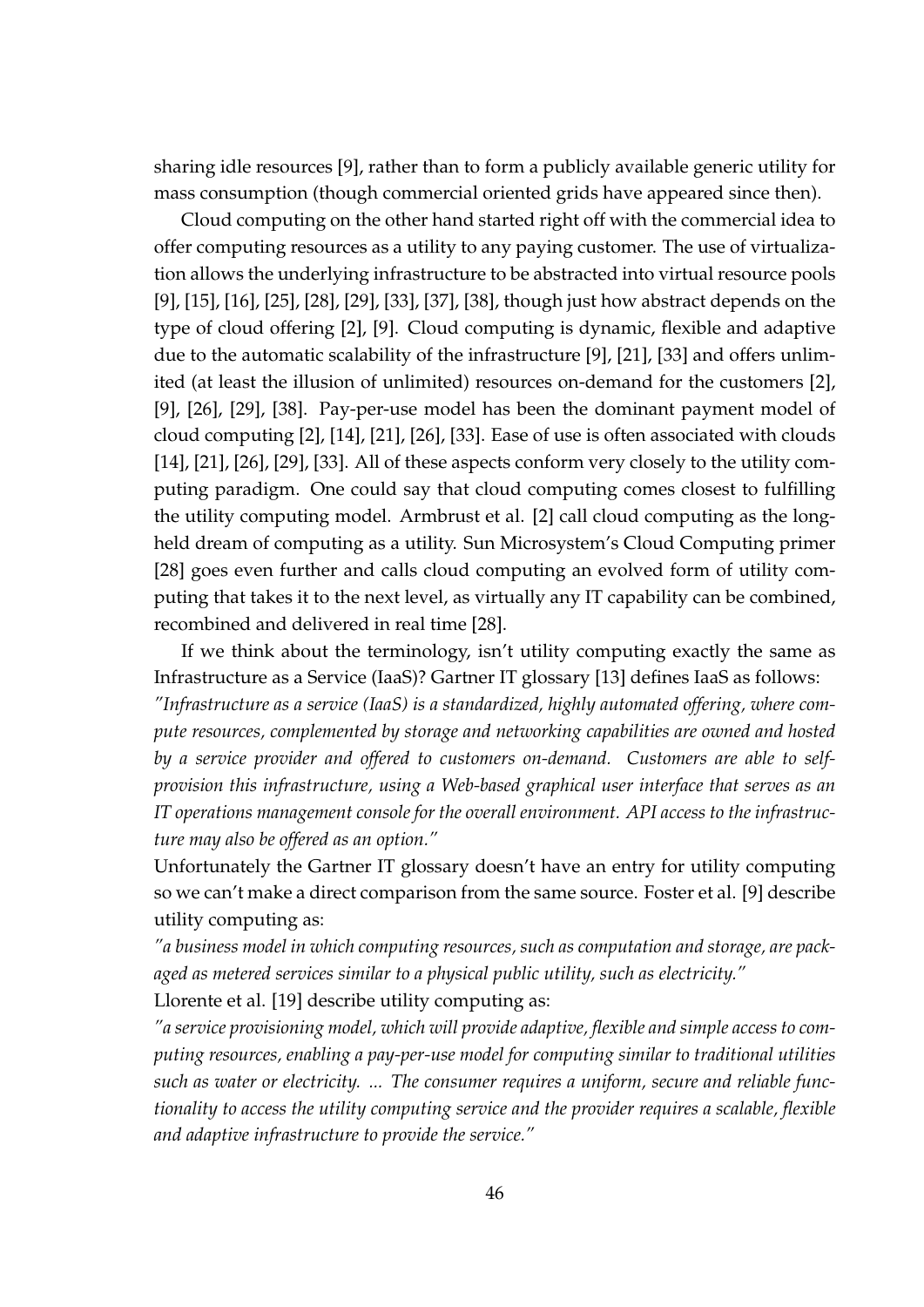Clearly both terms are being used to describe the same thing. Wouldn't it be clearer to define cloud computing as the sum of SaaS and IaaS? With all of these "X as a Service", perhaps even a term like Service Computing could be used to describe the whole concept of what clouds (and grids as we will later see) are. Or alternatively we could see SaaS and IaaS both being part of utility computing. Sun Microsystem's Cloud Computing primer [28] talks about cloud computing being an evolved form of utility computing that can deliver virtually any IT capability as a service, including software. This sort of definition would include SaaS as part of utility computing, rather than a separate being. Perhaps these overlapping terms can show the motivation of this paper to try and figure out the terminologies and their relationships better.

In summary, utility computing is a concept that has been discussed about all the way back in the 60s, but the first true implementation of it saw the light of day in the mid 90s with grid computing. The initial idea and goal behind grids was not of commercial nature though. Cloud computing on the other hand started with the motivation of providing computing as a public utility to any paying customer. The different aspects and characteristics of cloud computing fill the utility computing model very accurately. Out of all the terms and paradigms thrown around in discussions about cloud computing, utility computing is the one that most accurately captures what clouds are about. Cloud computing is a concrete manifestation of utility computing, a way to deliver computing as a utility.

### **4.3 Cloud computing and distributed computing**

Distributed computing is another term that is frequently used in discussions about cloud computing. The Gartner IT glossary [13] defines distributed computing as follows:

*"A form of computing in which data and applications are distributed among disparate computers or systems, but are connected and integrated by means of network services and interoperability standards such that they function as a single environment."*

It's fairly obvious that cloud computing and clouds are a form of distributed computing (Foster et al. [9] call it a "specialized distributed computing paradigm"). At the core of cloud computing are data centers made up of a massive number of commodity hardware connected by a network. On the larger scale, all these massive distributed data centers form the cloud. Going even further would be the federated cloud, which is formed from the distributed clouds. Though using distributed com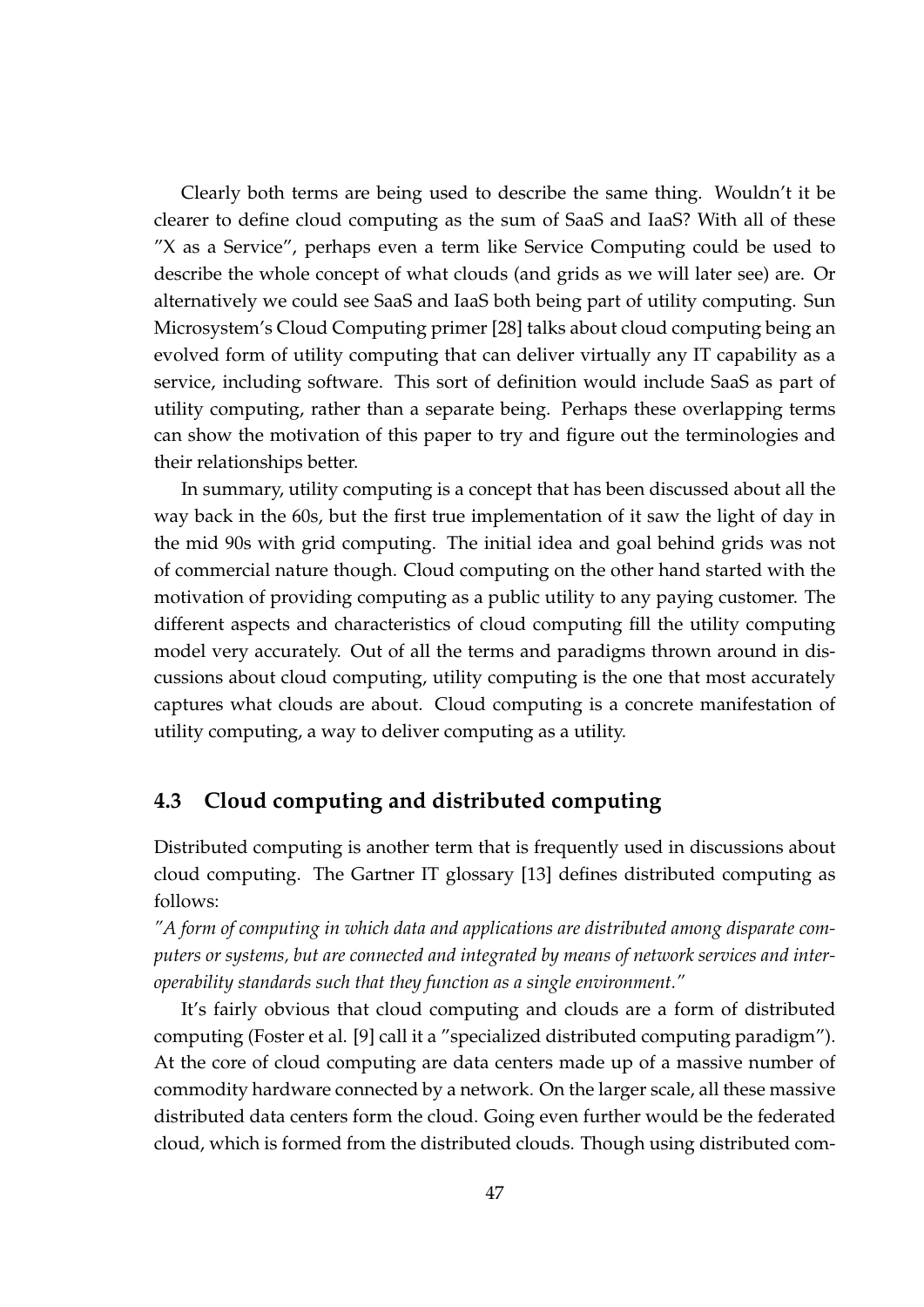puting to describe cloud computing doesn't really add much to it, since pretty much all modern data centers are based on distributed computing. The grid computing and edge computing paradigms covered later in this chapter are forms of distributed computing as well.

Though the scale and composition of clouds are bit different to grids, edge computing and ordinary data centers. Already back in 2007 Aaron Weiss [34] estimated that Google operated over half a million servers situated at dozen or so physical locations. This makes clouds unique distributed infrastructures as their scale is much larger than normal data centers, yet there are not as many of these massive data centers as the other computing paradigms (grid and edge) often have.

### **4.4 Cloud computing and grid computing**

Grid computing started off in the mid 1990's to create an alternative to supercomputers and large dedicated computing clusters (high performance computing, HPC) available at the time, both of which were expensive and hard to get access to. The concept was to share and make use of resources like computing, storage and networking from multiple geographically distributed institutions and their commodity grade machines. The goal was to offer these shared resources, on-demand, to enable coordinated problem solving and address large-scale computational problems in a dynamic, distributed environment [6], [9], [33]. Institutions would join the grid, offering their own resources for its use, and in turn gaining access to the resources provided by others in the grid. Mechanisms are provided for negotiating resourcesharing arrangements among participating parties (providers and consumers) [8]. Since the resources are provided by multiple different organizations, they are generally heterogeneous and dynamic, as each organization might have different hardware and software platforms and configurations, and the availability and capacity of the resources might vary [9], [19]. "Virtual organizations" (made up of physically distributed institutions and individuals or logically related projects or groups) are formed in the grid, within which distributed resources can be discovered, shared and requested between those who are part of them, in a highly controlled way. A set of standard protocols, middleware, toolkits and services are provided to support these actions [8], [9].

Foster et al. [9] use the following picture (Figure 4.1) to show the relationship between clouds, grids and other related domains such as clusters. Web 2.0 covers the whole range of service-oriented applications, and clouds are at the large-scale side of that domain. On the other side of the spectrum are supercomputers and clusters,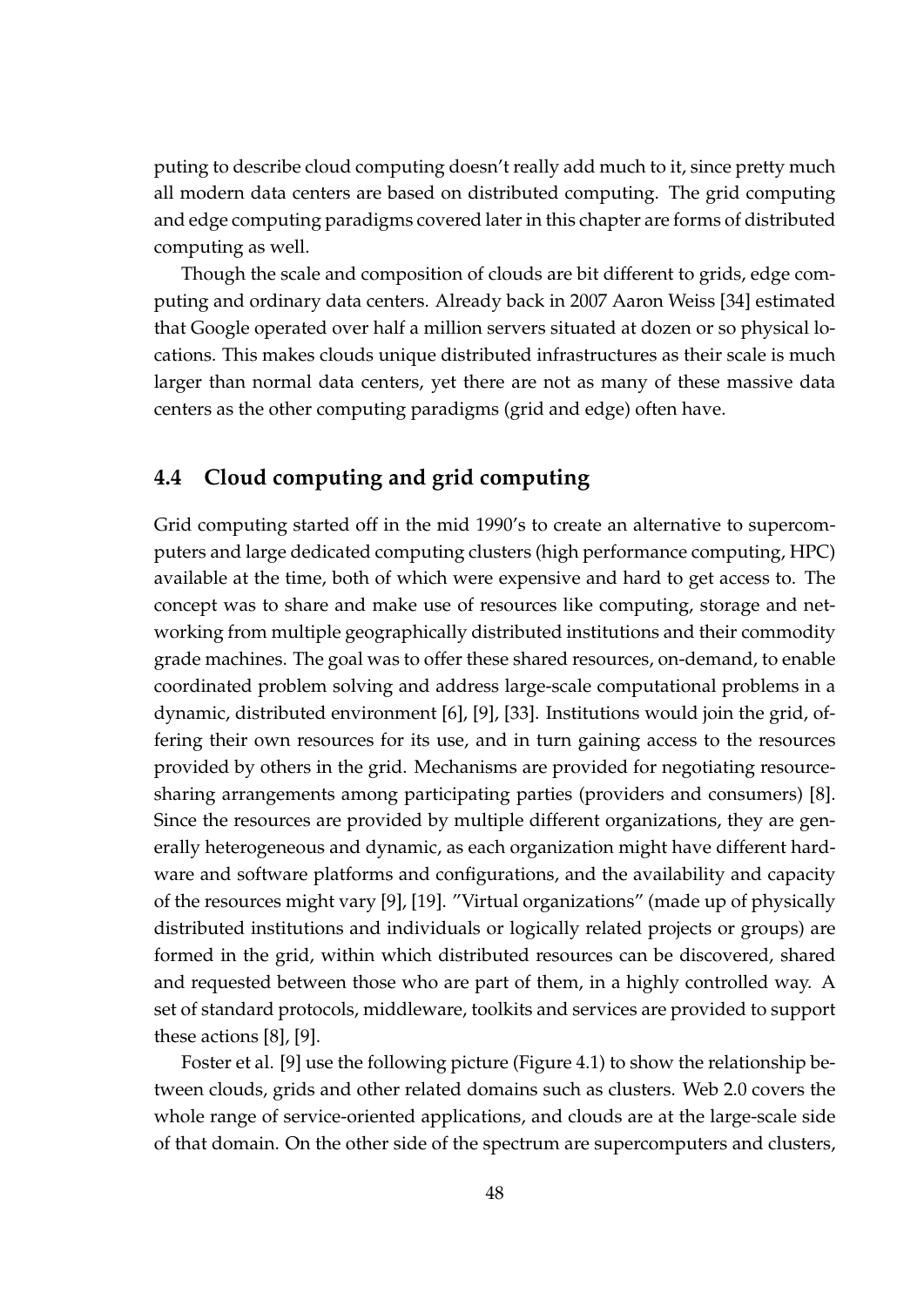which have been more focused on traditional non-service applications. Grid computing is somewhere in the middle, overlapping all the other domains. Grids are also generally considered to be of lesser scale than clouds or supercomputers [9].



Figure 4.1: Grids and Clouds Overview [9].

Back in 2002 Ian Foster [8] offered a three point checklist to capture the essence of grid systems. According to him, a grid is a system that:

- 1. *Coordinates resources that are not subject to centralized control...*
- 2. *... using standard, open, general-purpose protocols and interfaces...*
- 3. *... to deliver nontrivial qualities of service.*

Vaquero et al. [33] note that more recent definitions of grids concentrate on the combination, management and presentation of the resources from all the different organizations in the grid. Foster et al. [9] note that point 3 of the checklist applies to cloud computing as well, but that points 1 and 2 not so much, at least for today's cloud systems. Next up we take a closer look at clouds and grids with these three points in mind, but we also compare other aspects of them.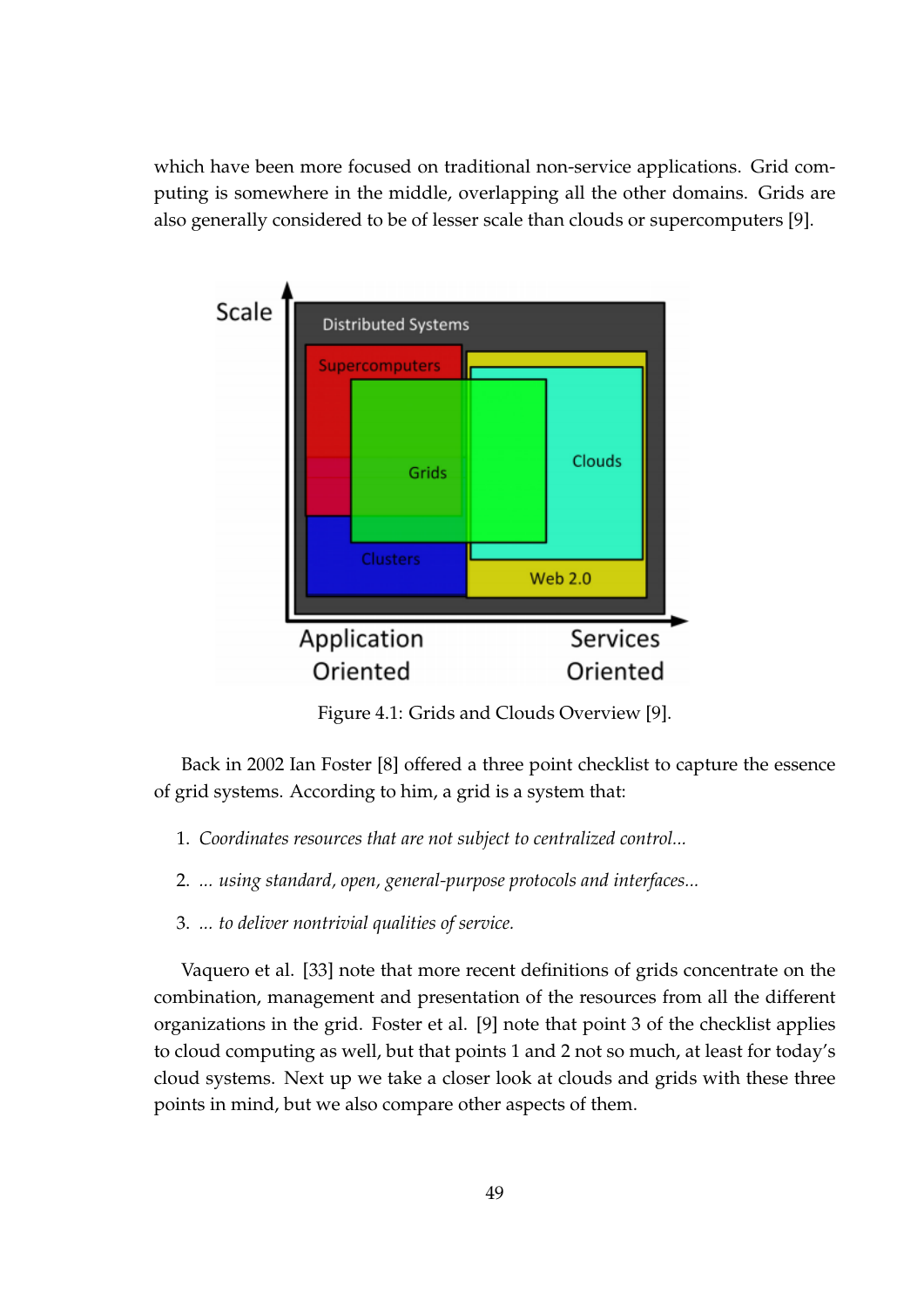Clouds are built, owned and managed by a single massive company. Grid are formed by multiple organizations (or even individuals) joining their resources together to form a bigger entity, the grid. Each organization in the grid are in control of their own infrastructure and resources [6], [8], [9], [36]. Clouds are purely business focused, driven by commercial offers. Grids have traditionally been more academia and government focused, cooperative efforts to share idle resources [9], [14]. Though grid services can be billed as well, typically on a fixed rate per service rather than on the pay-per-use model that clouds use [33]. Perhaps to show the nonprofit origin and nature of the grid, no viable commercial grid computing providers emerged until the latter half of 2000's, some ten years after the concept was brought up [9].

The de facto standard implementation for grids is the Globus Toolkit, which provides standard network protocols, middleware and services for building and maintaining a uniform computing environment from a possibly wide range of heterogeneous and diverse resources. The Globus Toolkit deals with issues like security, resource discovery, provisioning and management, job scheduling, monitoring and data management [9], [19]. The Open Grid Services Architecture (OGSA) developed by the Global Grid Forum (GGF) is another initiative that aims to define a common, standard and open architecture for grids [19]. Since grids are formed from multiple distributed organizations, each with their own hardware and software platforms, there have been huge efforts into standardization (of both user interfaces and inner interfaces) in the grid computing community (of which the Globus Toolkit is a good example of) [9], [33]. Clouds on the other hand are proprietary, owned and managed by large corporations. The internal parts of the clouds are rarely built around any standard protocols, interfaces or software and are generally not interoperable with other clouds [9], [28], [33], [36]. Surely clouds being a relatively young computing model has something to do with the lack of standardization efforts [6], but cloud providers might also currently lack business incentives to invest in defining, developing and implementing new interfaces for interaction with other clouds [9]. This is a clear difference between grids and clouds. Grids are heavily standardized and open (and must be so to enable interoperability and a common infrastructure [8], [19]), while clouds are much less so.

As we have already concluded, clouds make heavy use of virtualization to abstract the underlying infrastructure (computing, storage and network resources) into virtual resource pools [9], [15], [16], [25], [28], [29], [33], [37], [38]. Grids do not rely on virtualization as much as clouds do, perhaps due to policy, since each individual organization maintains full control over their resources. The resources in the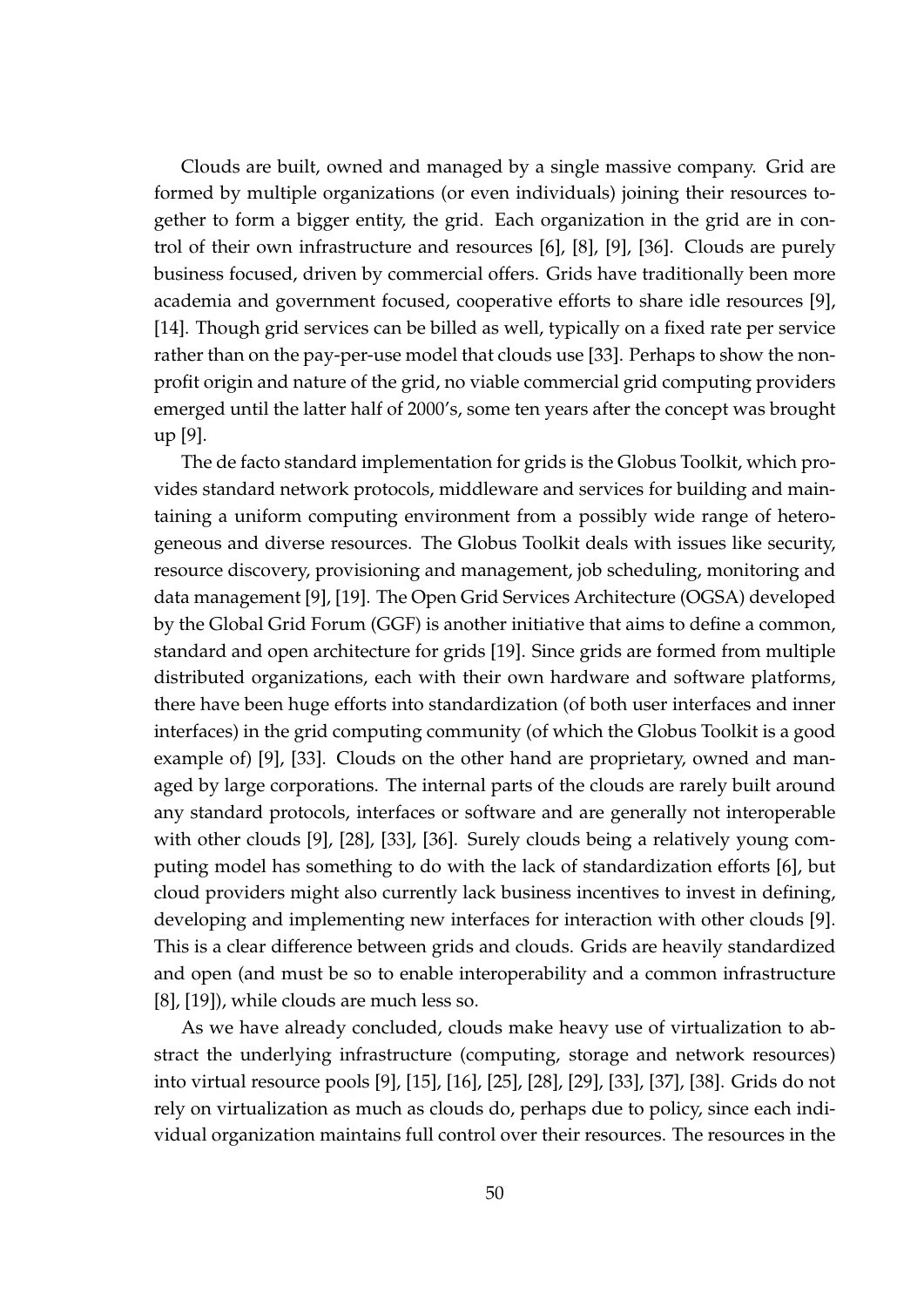grid are not highly abstracted and virtualized as they are in clouds. Though there are efforts to make use of virtualization in grids, trying to achieve many of the benefits that clouds gain from it, especially the dynamic deployment and configuration capabilities [9]. Virtualization could also enhance the scalability and on-demand services of grids [33]. Dillon et al. [6] note that both clouds and grids aim to achieve resource virtualization. It's important to note that this does not necessarily mean using actual virtualization techniques to achieve that goal.

As we have covered already, the business model for clouds is utility computing, a large cloud operator offering computing resources (whether that be hardware or software) and the customer paying for them on a consumption basis. The business model for grids is a bit different, revolving around cooperation of multiple institutions. An organization joins the grid and gains access to all the other resources in the grid, but also gives access to their own resources for other organizations in the grid. Different economy models have been researched for grids that support trading, negotiations, provisioning and allocation of resources based on the levels of services provided, risks, costs and the users' preferences [9]. Services and resources delivered can be customized to meet various qualities of services, such as response time, throughput, availability and security, and multiple resource types can be allocated and combined to meet complex user demands [8]. Some economy models have been proposed and applied in practise, such as resource exchange (e.g. trading storage for compute cycles), auctions, game theory based resource coordination, virtual currencies, resource brokers and intermediaries [9]. The difference between clouds and grids in terms of business model seems to be a single owner making profit with their infrastructure vs. multiple organizations joining together to form an infrastructure (the grid) that can benefit them all (in terms of gaining access to the grid resources and services, and being able to make profit from offering their own resources and services to others).

Grids are typically geared for a batch-schedule compute model, or "job oriented" model [9], [28], [33]. Users submit batch jobs that request certain resources (e.g. 100 processors) for certain time (e.g. 60 minutes). The job would be put in a wait queue until 100 processors would available for 60 minutes, after which the resources would be allocated and dedicated for the job for its duration. This can make the grid a bit stiff, due to expensive scheduling decisions, data staging in and out and potentially long queue times. These qualities make the grid ill-suited for interactive applications with many short-running tasks, although there is research into multi-level scheduling to lessen these problems [9]. Clouds on the other hand use virtualization to share the same physical resources among all the users at the same time, removing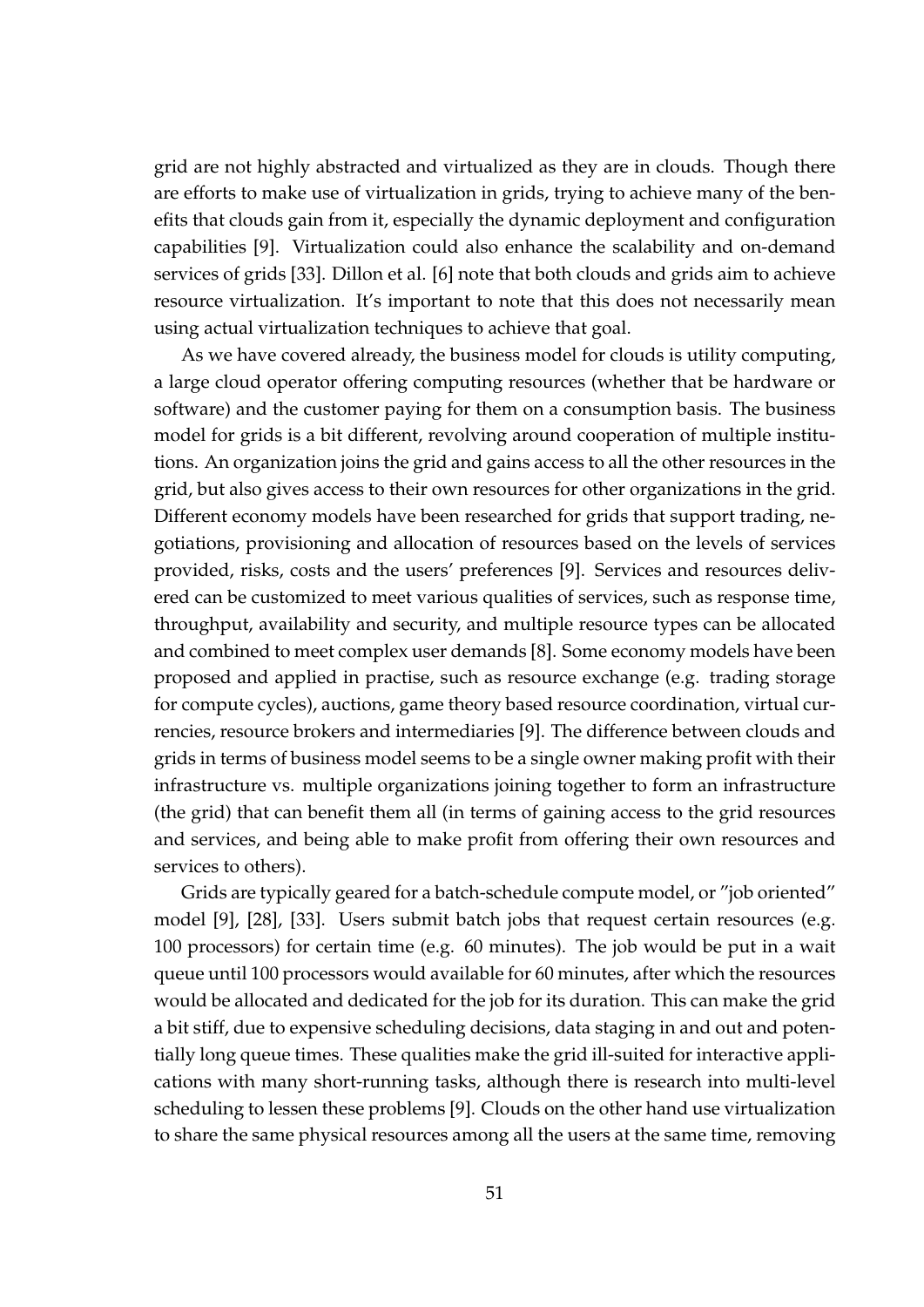the problems of dedicated resources, the queuing system and the coordination of the services workflow and location. This makes clouds well suited for interactive services and latency sensitive applications [9], [33].

Though these roles are not set in stone, both grids and clouds can support different types of applications and services (loosely coupled or tightly coupled, services or batch-jobs, compute intensive or data intensive, etc) [9]. Virtualization does allow clouds to be more architecture independent and run a variety of applications, while applications for grids need to be "gridified", thus imposing harder requirements on the developers [33]. Though this depends heavily on the abstraction level of the cloud offering, e.g. the Google App Engine does heavily limit the type of applications that can be designed for it [2], [9].

Grids are more oriented towards high performance computing. They aim to provide maximum computing capacity for larger tasks. Clouds on the other hand are driven by user needs and business requirements, and are oriented towards dynamic on-demand computing. Clouds are multi-tenant and have many small-to-medium tasks running at the same time [6].

Merging clouds and grids could actually be done either way. A cloud be implemented over existing grid infrastructure and technologies, benefiting from a decade of community efforts in standardization, security, resource management, virtualization [9], monitoring, storage, QoS and federation of different organizations [33]. Or a cloud could join and become a part of a grid. Though this might be bit disproportionate, like an elephant joining to work with ants. The federated cloud, where multiple clouds join together to cooperate and help each other out, would seem more fitting than a cloud joining a grid. The federated cloud could kind of be seen as a grid in itself, just at a much bigger scale. But only kind of, since the concepts have many business and technical differences anyway. In a similar fashion, maybe a very large and business oriented grid aimed at providing utility computing could be seen as a cloud. Instead of being owned by a single company, the grid infrastructure would be provided and governed by multiple smaller organizations. This would of course make things a little more complicated, both in terms of designing the actual grid, the management of it and the decision making, since multiple parties would be in charge of it. In their paper (back in 2006, before cloud computing was even talked about), Llorente et al. [19] talked about "outsourced grids" that are "managed by dedicated service providers". They predicted that as network capacity grows, these outsourced grids will be able to supply resources to businesses and consumers ondemand over the Internet. Sounds a lot like cloud computing? So even if there are clear differences between clouds and grids, maybe these examples show why it can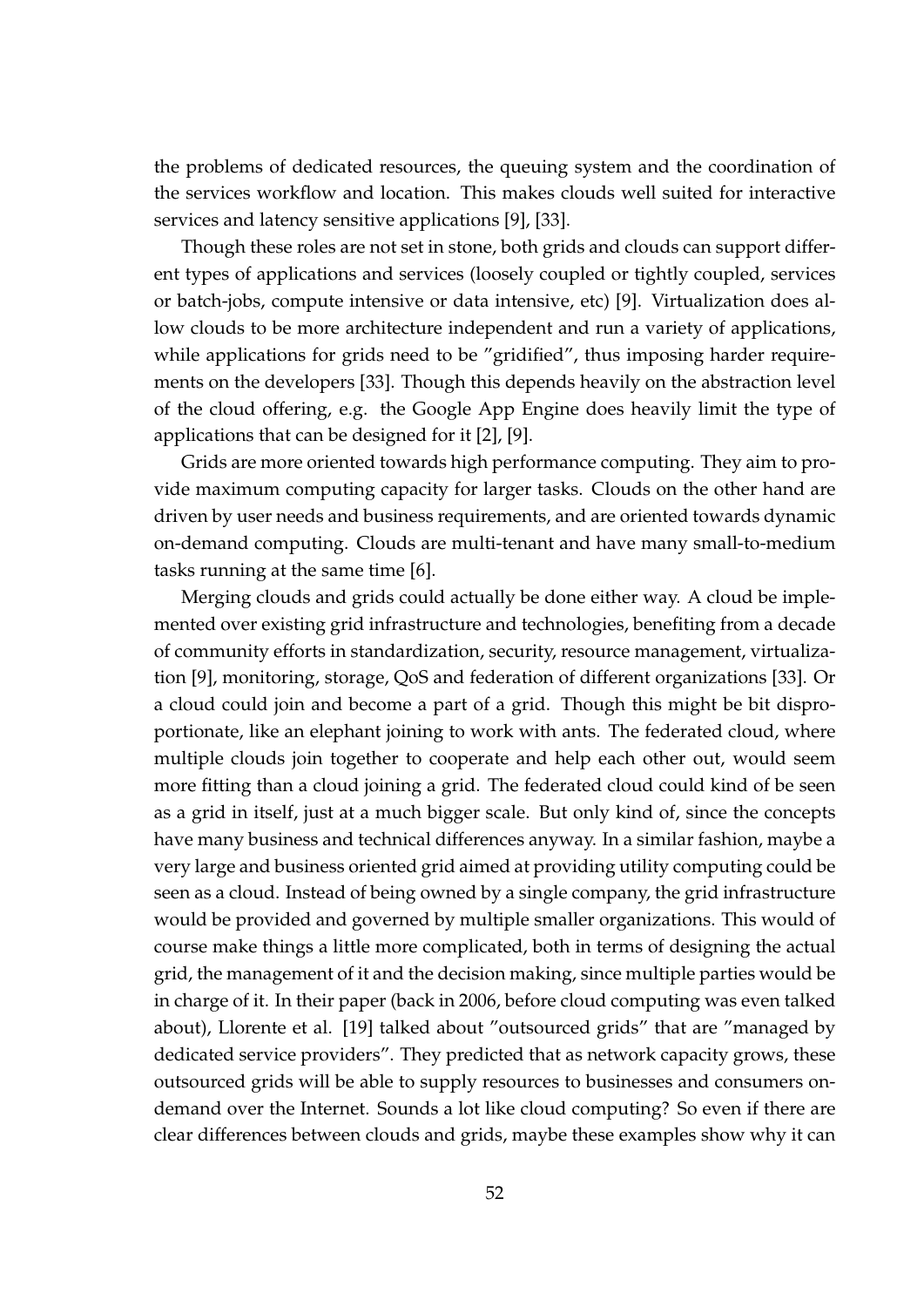be easy to confuse the two at the conceptual and higher level.

The programming models for grids and clouds can differ a bit. Programming for grids is complicated by the very thing that is its foundation, the reliance on multiple distributed administrative domains. Each domain has their own hardware and software platforms, resulting in large variations in resource heterogeneity, stability and performance. These resources can also join and leave at any time, creating some challenges to make programs reliable and fault tolerant [9]. Grids commonly use the MPI (Message Passing Interface) parallel programming model and a variety of coordination languages to allow the heterogeneous components to communicate and interact. Distributed and concurrent components are specified and dynamically composed from the variety of resources found in the grid. Most of these languages and systems are integrated into the Globus Toolkit (the de facto, open-source software for building grids) [9].

Clouds tend to use mesh-up's and scripting languages (Java Script, PHP, Python, etc) to control the workflow, since integrating services and applications from various providers would be hard. They take outputs from one service/application, transform them and feed them into another. Clouds generally allow users to access, configure and program services using predefined APIs exposed as web services. Common communication protocols like HTTP and SOAP are used for these services. The underlying systems and services are often proprietary (like the Google App Engine BigTable storage system / GQL query language), making interoperability, integration and movement to other clouds challenging [6], [9], [20], [28], [31], [36].

Both grids and clouds offer automatic scalability, though in a bit different ways. Grid scalability is achieved by increasing the number of working nodes, while clouds resize the virtualized hardware resources. Scalability and self-management is simpler in clouds due to them being owned and managed by a single company, whereas grids face problems for not having a single owner of the whole system. Though in the future federated clouds (multiple clouds working together) could face similar problems [33].

Interoperability and security are the primary concerns of the grid infrastructure, since the resources in the grid can come from different organization with different hardware, software and resource usage policies [9]. Grids deal with these security, privacy, integrity and segregation issues with things like the public-key based GSI (Grid Security Infrastructure) protocols that are used for authentication, communication protection and authorization, and with CAS (Community Authorization Service) designed for advanced resource authorization within and across communi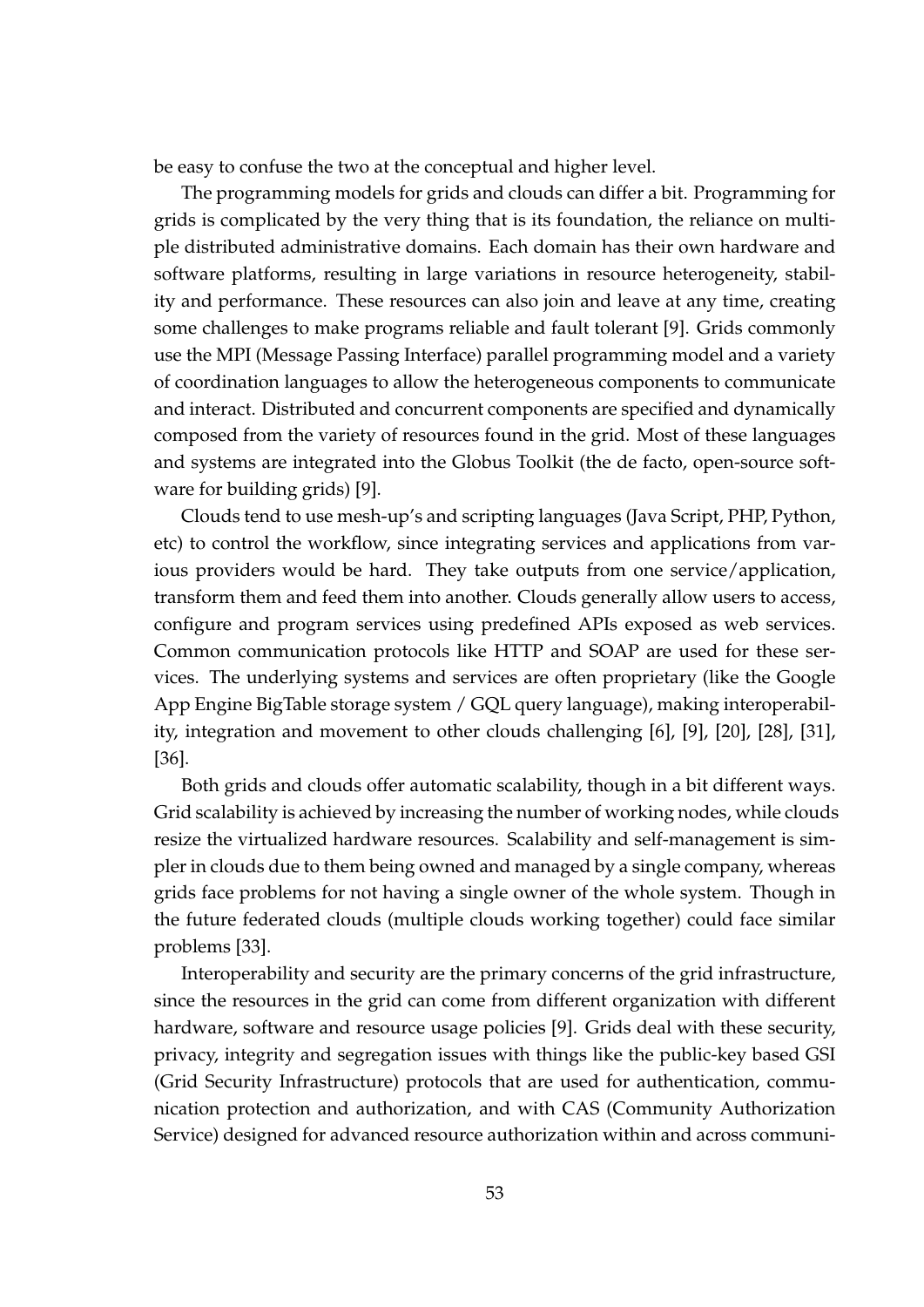ties. Gruber (A Grid Resource Usage SLA Broker) enforces local usage policies and global SLAs, which allows resources at individual sites to be efficiently shared in multi-site, multi-virtual organization environments [9]. As we have already covered in the previous chapter, security and privacy are big concerns in cloud computing as well [6], [9], [17], [20], [29], [31], [37], [38]. For clouds some of these issues are the same (like authentication and authorization), but some are different (like dealing with virtual machine vulnerabilities). Overall security and privacy are concerns for both grids and clouds, and both deal with these issues in their own ways and technologies.

Let's summarize our findings about the similarities and differences of clouds and grids. Note that the things listed here are not absolute, not all of these points are true for every cloud and grid system. Rather the list offers some general guidelines to the differences between the two.

#### **Similarities:**

• Both clouds and grids are forms of utility computing. They offer computing resources (CPU, memory, storage, bandwidth, etc) for customers / users. Both can also provide services and applications (SaaS) for customers / users. Both share the same vision of reducing computing costs and increasing reliability and flexibility by moving hardware and software away to be operated by a third party [8], [9], [33].

#### **Differences:**

- *•* **Ownership:** Clouds are proprietary, massive dedicated data centers, with one company in charge of all the infrastructure and resources. Grids are owned and operated by a collection of organizations and institutions, each in charge of their own infrastructure and resources [6], [8], [9], [19], [36].
- *•* **Scale and composition:** Clouds are made up of a smaller number of massive data centers. Grids are made up of larger number of geographically distributed and a lot smaller data centers, even individual computers. Overall clouds operate on a much larger scale [9].
- *•* **Infrastructure:** Cloud resources (hardware, software and supporting platforms) are generally more homogeneous. Grid resources are generally more heterogeneous [9], [19]. Clouds deliver more abstract resources and services (through virtualization), while grids deliver more concrete storage and compute resources [9].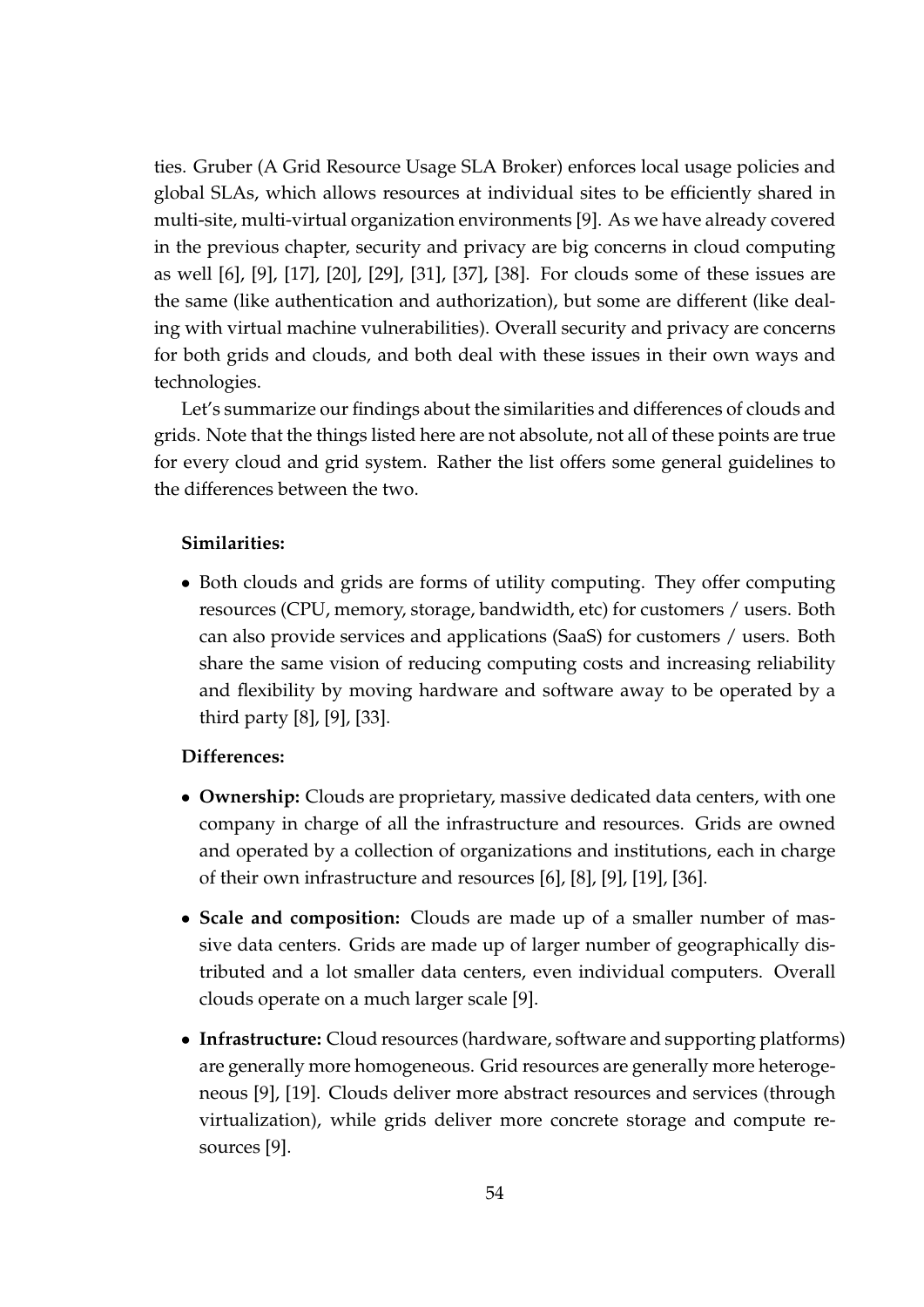- *•* **Business model:** Cloud providers have commercial motivation, they make profit by selling their infrastructure in a pay-per-use model. Grid are formed by cooperation between institutions and organizations (typically academic or government) to provide that infrastructure (the grid) [9], [14]. The motivation is to help each other out by sharing idle resources, though grid resources and services can also be sold, and they are typically billed using a fixed rate per service [33].
- *•* **Applications:** Clouds are geared for loosely coupled, transaction oriented and interactive services / applications (SaaS). Grids are oriented towards tightly coupled batch-schedule work, high performance computing and traditional applications [6], [9].
- *•* **Technology:** Clouds make heavy use of virtualization to create virtual resource pools. Grids use standard protocols, middleware, toolkits and services (e.g. the Globus Toolkit) to control and aggregate the distributed resources in the grid. The differences in the technologies and infrastructures of clouds and grids lead to different solutions for things like security and scalability.
- *•* **Programming models:** Clouds typically use scripting languages and proprietary systems and services. Grids typically use open-source parallel programming models (MPI), coordination languages, software tools (e.g. the Globus Toolkit) and standards [9], [19].

### **4.5 Cloud computing and edge computing**

Edge computing is another interesting computing paradigm that appears to have some connections to cloud computing. It predates cloud computing as it started out and evolved from the Content Delivery Networks (CDNs) founded in the late 1990's [4]. The idea behind the CDNs was to save static web content (such as images and static web pages) to cache servers "at the edge of the Internet" (which leads to the name, edge computing). Desertot et al. [5] write:

*"Edge computing is a new computing paradigm designed to allocate on-demand computing and storage resources. Those resources are web cache servers scattered over the ISP (Internet Service Provider) backbones"*.

So the edge network consists of a large number of distributed cache servers spread across ISP backbones, to be close to the end user. The goal behind these CDNs was to improve response and content delivery times by having the content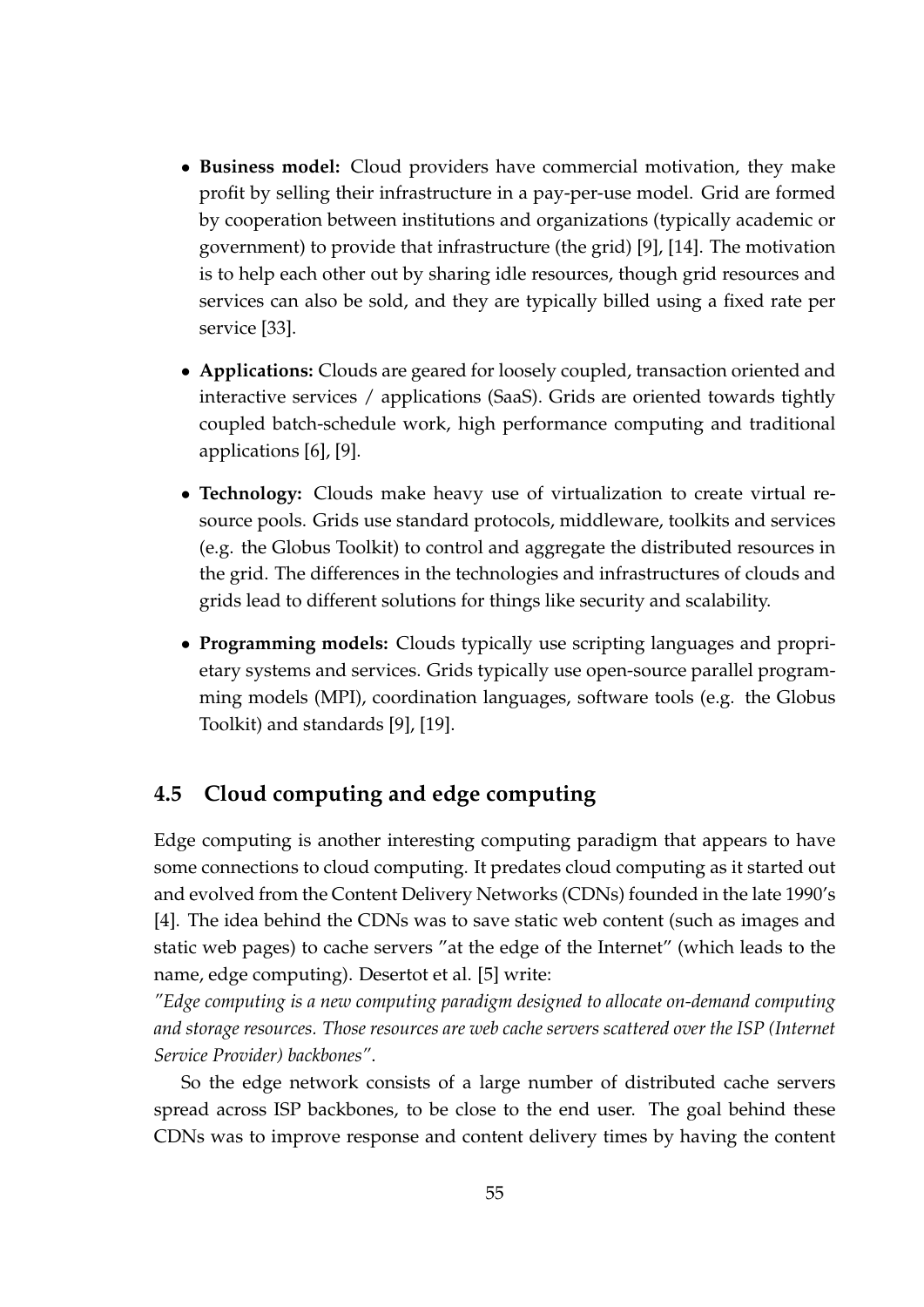cached closer to the end users (the system would use network conditions and other factors to choose the most suitable edge server for the delivery). Other goals were better reliability (due to the large scale and distributed nature of the edge), scalability (due to the dynamic and automatic resource allocation), to reduce network traffic and to put less stress on the service provider's own infrastructure (as the content can be fetched from the closest CDN cache server) [4], [5].

As websites started to become more interactive, the CDNs needed to evolve from the simple act of caching static content [4]. Desertot et al. [5] suggested expanding the edge computing model to allow full outsourcing of applications, including the presentation layer (which was already being done by the CDNs), but also the business logic and data layers. They went on to present their solution to achieve this expanded outsourcing in their paper. Due to the complexities in the management of their proposed architecture, they highlight the importance of an autonomic manager capable of deploying and moving the services dynamically (either creating new instances or replicating existing ones) back and forth between the service provider's own infrastructure and the edge servers, depending on the usage rate. If there is a usage peak on the service, resources should be rented from the edge servers and let them handle some of the workload (Desertot et al. call this the "edge period"). As the number of users decreases, the services should be moved back to the service provider's own infrastructure. The services need to be able to keep their state when moving from one location to another [5].

The system presented by Desertot et al. [5] focuses on dealing with usage peaks rather than fully outsourcing applications and services to be run on the edge servers. The system as such sounds a lot like hybrid clouds – the organization remains in control of their own infrastructure and draw upon public clouds when usage peaks occur. Even the difficulties and challenges of their proposed system are similar to those of hybrid clouds. Both can create difficulty in designing what parts of the applications and services to migrate, what are the dependencies, how to manage the synchronizations and how to distribute the services across the different domains in an effective, secure and problem-free way [5], [27], [28].

The Akamai EdgeComputing distributed application service (I will abbreviate it as AEC to avoid confusion with terms) launched in early 2003 aims to provide the same benefits for interactive applications that CDNs provide for static web content. It aims to provide a globally distributed computing platform where companies can deploy and run their web applications [4]. In their paper Davis et al. [4] from Akamai Technologies call the AEC a form of utility computing or grid computing. The business idea and the act of selling infrastructure resources is indeed utility com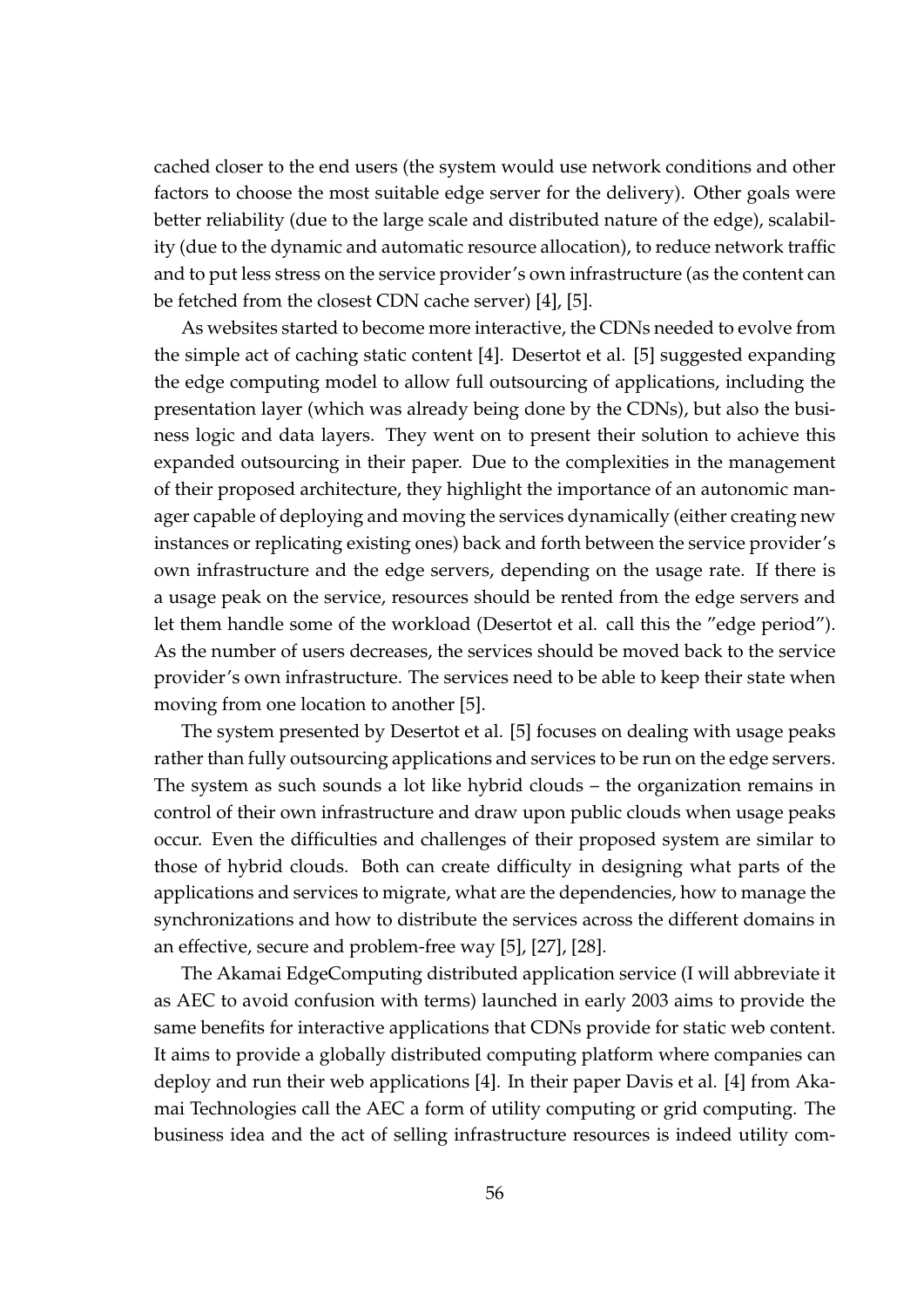puting, and the highly distributed infrastructure architecture is a grid in itself. The AEC tries to allow as many parts of applications and services as possible to be outsourced to the edge servers, but does not fully reach this goal as it relies heavily on caching the application data. Some applications simply do not lend themselves to this model, and can require leaving core business logic and transactional databases to the service provider's own data center, while the presentation layer and some parts of these other layers can be moved to the edge [4]. The AEC provides a customer application console that allows users to deploy and monitor their application instances on the edge servers, and it supports multiple programming environments (e.g. J2EE and .NET) and server software (e.g. Apache Tomcat and IBM WebSphere). The AEC does not change the programming model or introduce any proprietary APIs, it only changes the deployment model [4].

The AEC requires splitting the application into an *edge component* and an *origin component*, and each of these are deployed in their corresponding platforms (edge onto the edge, origin onto the service provider's own data center). This division might require redesigning the application. The AEC has a replication subsystem that allows the application's edge components to maintain it's per-user state. Applications with relatively static databases (e.g. product catalogs, site search) are better suited for the edge as they can be easier to cache on the edge servers, while more complex applications (e.g. customer relationship management, online banking) that rely on transactional databases are not well suited for the edge. Deploying these types of applications on the edge requires splitting the application (with the presentation layer going onto the edge) as discussed earlier. Excessive communication between the edge and origin components should be avoided, and if it is necessary, multiple requests should be bundled to reduce the number of communications, and the edge caching should be exploited as much as possible in these requests [4].

As Desertot et al. [5] noted, an edge system requires an autonomic manager due to the complexities of the system. The AEC automatically starts additional application instances when the load on the application increases, and these instances are started on servers close to the users making requests. As the usage peak drops, the additional instances may be automatically stopped [4]. The AEC billing is handled in a pay-per-use model (just like clouds typically are). The exact measurement unit used is requests per month. Applications are given a standard amount of resources for use (e.g. CPU, memory, bandwidth) and additional application resources can be purchased [4].

The AEC also faces some technical challenges, some of which are similar to those found in cloud computing. For one, the AEC is multi-tenant (multiple applications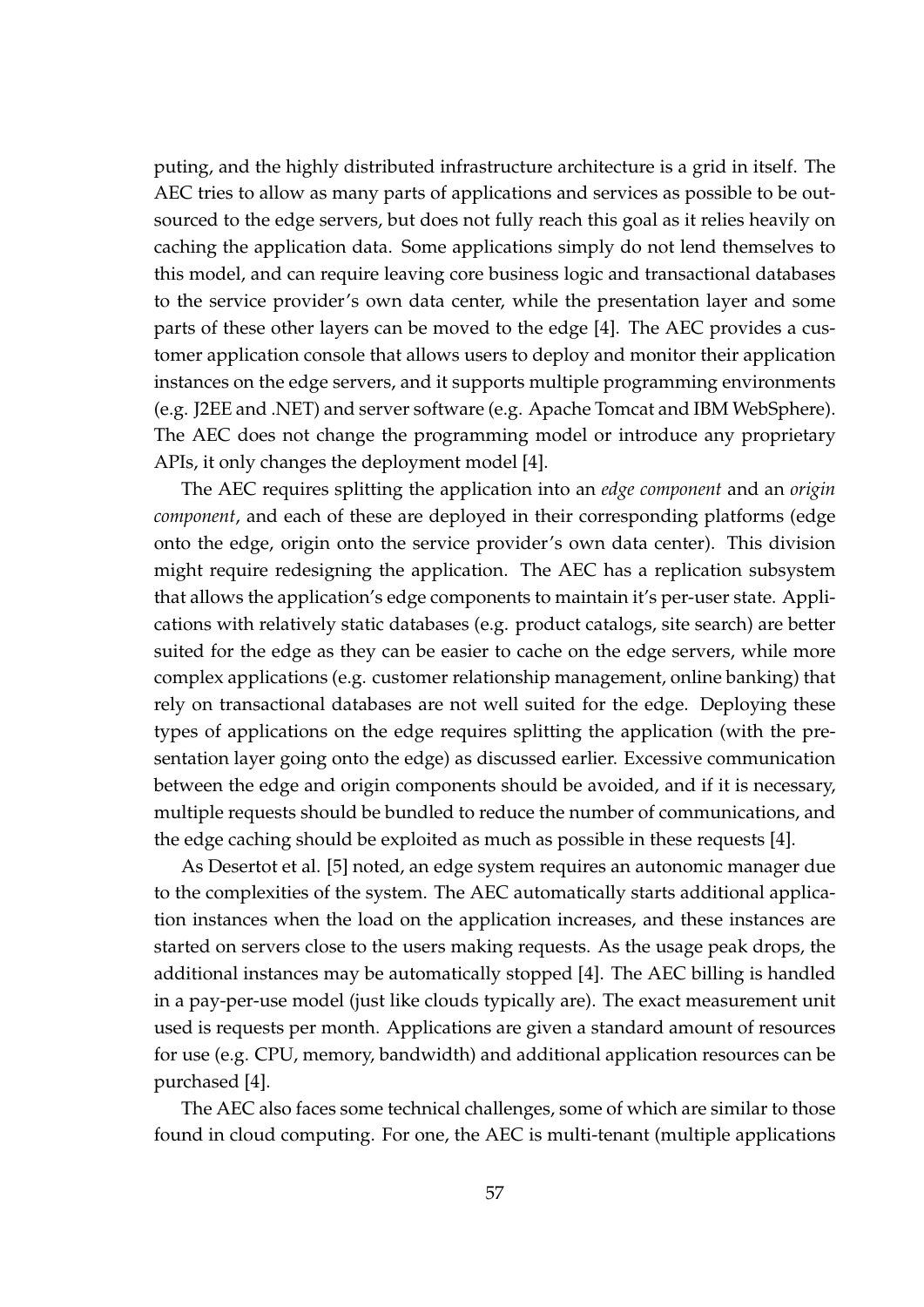from many different customers run simultaneously on the same machine), which raises questions about security and privacy. The AEC uses security sandboxes to prevent applications from accessing unauthorized resources and data (and also to prevent over-utilization of the granted resources). Each customer's applications are run in a separate process on each machine [4]. Davis et al. [4] note that their primary concern for security is buggy code, not malicious users. They base this on having a solid business relationship with their customers. This suggests that to be able to deploy software on the AEC the customer needs to go over some contractual arrangement and identification, which according to Armbrust et al. [2] used to be one of the main hindrances for cloud computing.

Other technical challenges edge computing has relate to load balancing, resource management and monitoring, debugging edge applications and application session state. Load-balancing in particular can be challenging in a globally distributed system [4]. The AEC monitors client traffic, network conditions and the applications running on the edge servers, and attempts to balance the work first among the edge server groups, then within them. More instances of edge applications can be started, stopped or moved to other servers within or among the edge server groups. Loadbalancing algorithms and agents are used to make this process automatic [4]. The AEC uses a session replication system that allows client session objects to be replicated across the edge servers. The session objects are stored in local caches and compared to the system replicated session object to validate that the session object is "current". The goal is to avoid one centralized database for sessions since it would introduce unnecessary latency [4]. Application sessions are remapped when hardware or software failures occur in the system, network between the user and the server become congested or when load-balancing occurs [4].

The advantages provided by the AEC and other edge computing platforms include on-demand capacity and automatic scalability (extra work is automatically outsourced to the edge servers), better quality of service (better response time due to the service scaling up and the edge resources being closer to the end user, and better fault-tolerance and availability due to the large and distributed nature of the system) and lower costs, effort and risks for the service provider (better utilization rate of the infrastructure since it doesn't need to be over-provisioned to match usage peaks) [4], [5].

Now that we've covered edge computing in more detail, let's take a summarized look at the similarities and differences between cloud computing and edge computing: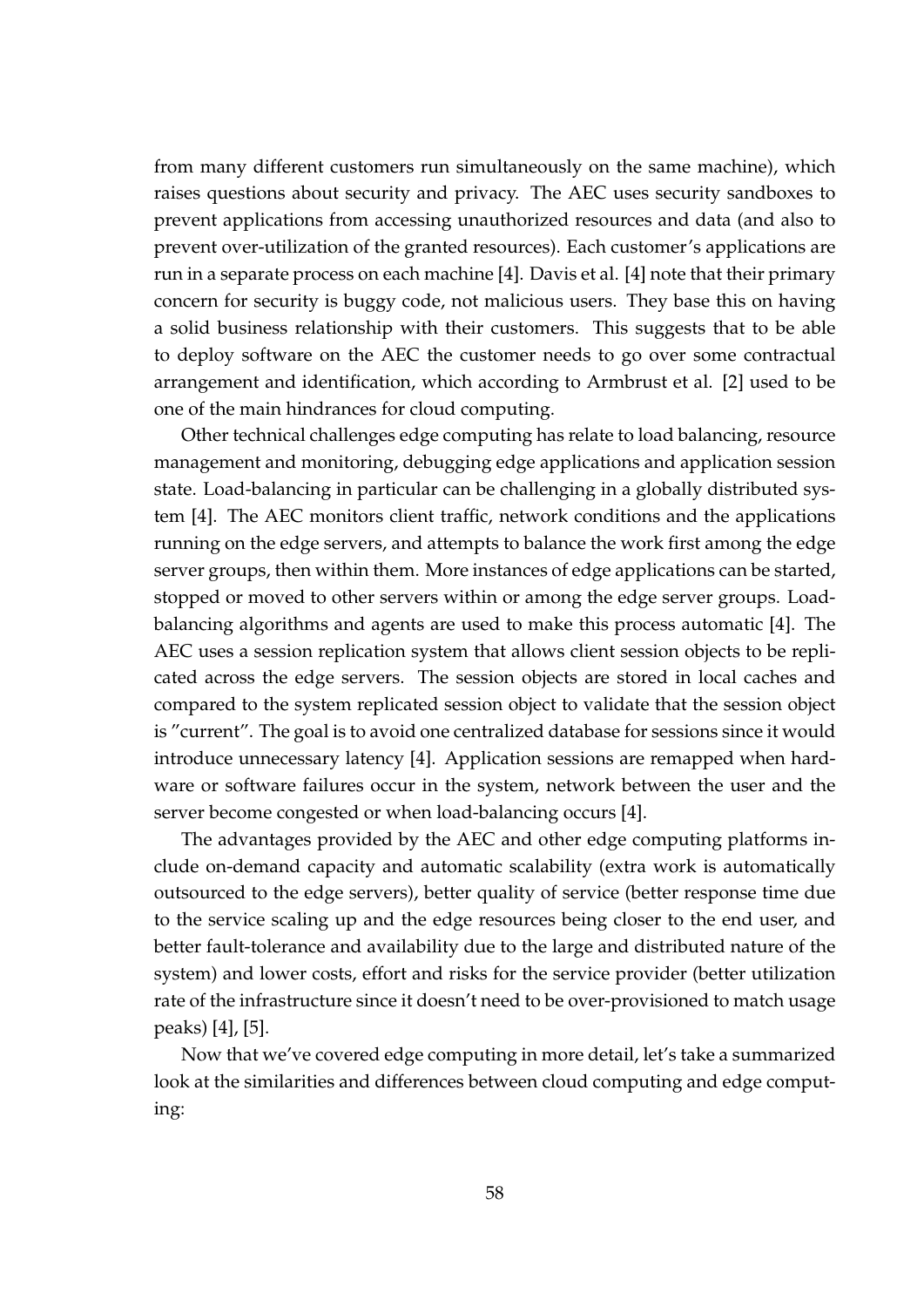#### **Similarities:**

• Both cloud computing and edge computing are a form of utility computing, though edge in a more limited form (see differences below). Both offer ondemand resources, automatic scalability and lowered costs, effort and risks in building the infrastructure (can reach higher utilization rate, provisioning is simpler). Both clouds and "edges" are typically owned and operated by a single company (e.g. Akamai, Adero, Mirror Image and Cisco for edge computing). Both are driven by commercial interests and focus on hosting interactive business applications [4], [5], [9].

#### **Differences:**

- *•* **Applications:** The utility computing offered by edge computing is more limited since it relies on caching data as much as possible. Applications and services put on the edge servers need to be "cachified", and parts that cannot be cached need to remain on the service provider's own infrastructure [4].
- *•* **Infrastructure:** The edge is made up of smaller edge server groups that are distributed across ISP backbones. Often there are no dedicated "edge centers", just edge servers located inside data centers [5]. Clouds are dedicated, massive data centers. Overall clouds operate on a larger scale.

### **4.6 Cloud computing and Service-Oriented Architecture (SOA)**

Service-Oriented Architecture (SOA) is often mentioned in discussions about cloud computing. Another term, Service-Oriented Computing (SOC), is also sometimes used [6], [23]. Mike Papazoglou [23] describes these two as follows:

*"Service-Oriented Computing (SOC) is the computing paradigm that utilizes services as fundamental elements for developing applications/solutions. To build the service model, SOC relies on the Service Oriented Architecture (SOA), which is a way of reorganizing software applications and infrastructure into a set of interacting services."*

We will use the term SOA interchangeably with SOC from here on to avoid confusion with these terms. The term SOA seems to be more popular and better known out of these two.

The idea in SOA is that service providers develop services (that can be any functions from simple requests to complicated business processes) and publish them to be used either for clients outside the company over the Internet, or for in-house use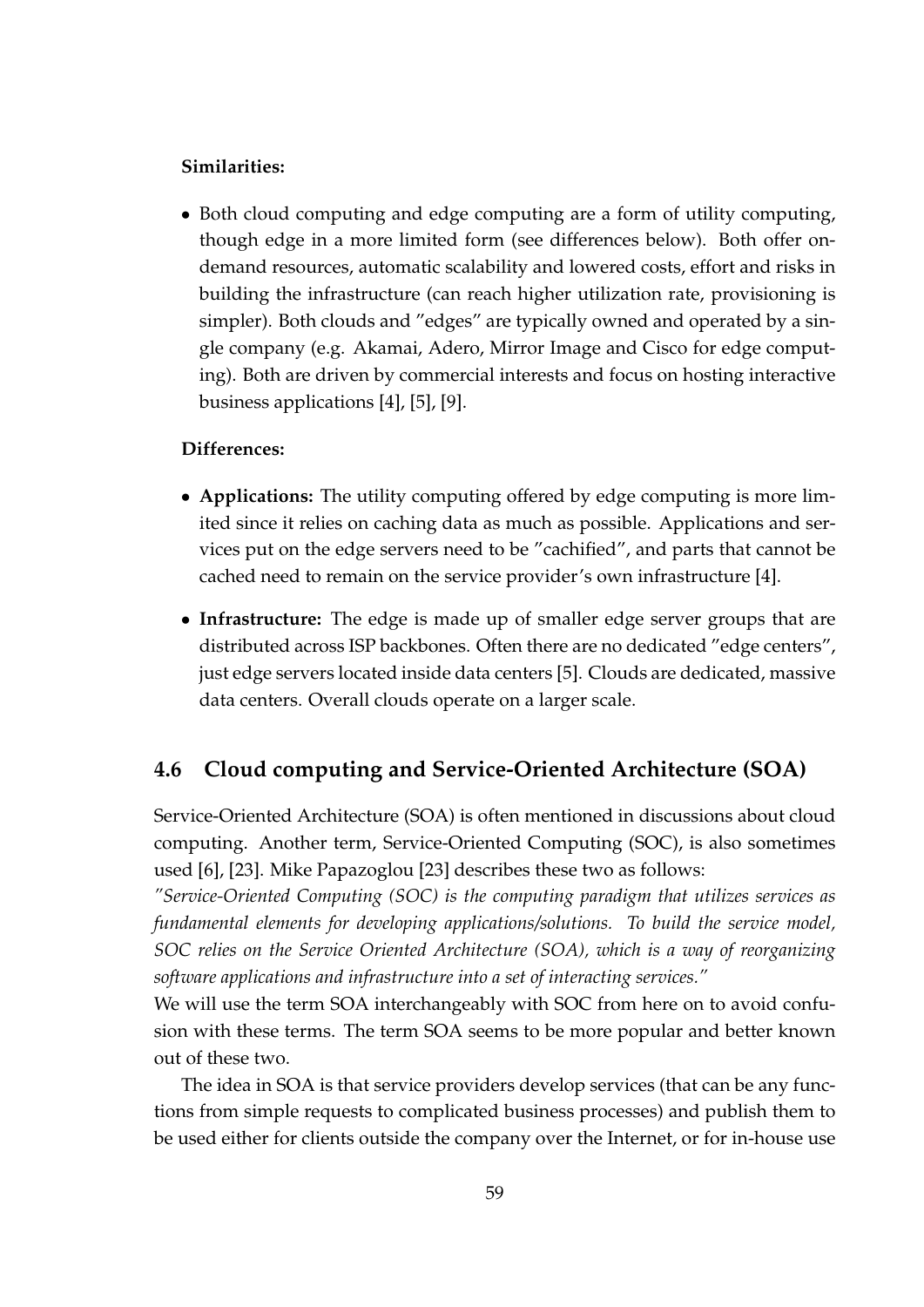only. These clients can be other solutions, applications, processes or users. Since these services are supposed to be available for a large variety of clients, they must be based on standard (XML-based) languages and protocols to achieve technology neutrality. They need to be loosely coupled (not tied to any client or service side internal structures or conventions), available regardless of the client location and they must provide their service descriptions so that service discovery mechanism are able to find them [23]. Papazoglou [23] further notes:

*"Since services may be offered by different enterprises and communicate over the Internet, they provide a distributed computing infrastructure for both intra- and cross-enterprise application integration and collaboration."*

So the idea is to have distributed, independent services that can be discovered and invoked as needed. These service are then used as part of developing applications. The SOA model requires some form of inter-service infrastructure to facilitate discovery, interactions and communication between the services [23]. Tsai et al. [32] explore the concept of using clouds as this inter-service infrastructure in their paper. They call the concept Service-Oriented Cloud Computing Architecture (SOCCA). They describe the relationship between SOA and cloud computing as follows:

*"SOA and cloud computing are related, specifically, SOA is an architectural pattern that guides business solutions to create, organize and reuse its computing components, while cloud computing is a set of enabling technology that services a bigger, more flexible platform for enterprise to build their SOA solutions. In other words, SOA and cloud computing will coexist, complement, and support each other."*

The proprietary, closed in nature of clouds is in stark contrast with the standard, open and technology neutral SOA. The currently available clouds are simply not compatible to serve this sort of purpose. The SOCCA model requires that cloud resources are componentized into different types of independent services (such as storage service, compute service and communication service). These services must have uniform standards and open interfaces so they can be combined with services from other cloud providers [32]. Tsai et al. [32] propose a *Cloud Ontology Mapping Layer* to mask the differences between the different cloud providers and to help migrate applications from one cloud to another. Another layer, the *Cloud Broker Layer*, collects information from the participating cloud providers and publishes it for clients to use. This information includes information about the cloud provider, the resource type and specification and pricing details. It has other features as well, such as ranking the published cloud resources in different categories (e.g. price, availability and security) and it also provides dynamic SLA negotiation. The final and highest layer, the *SOA layer*, allows integration of existing SOA frameworks on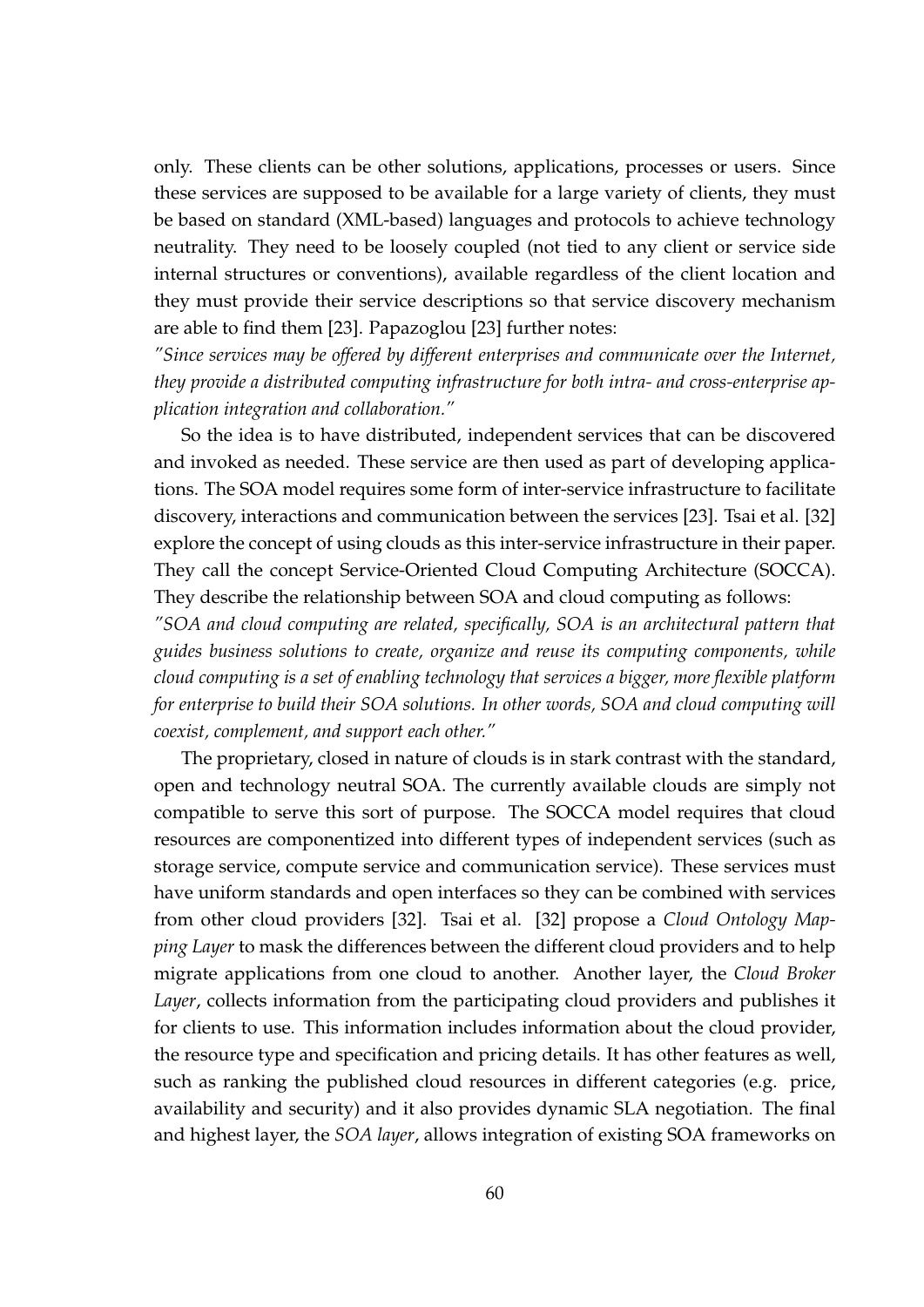top of the SOCCA model [32].

If we look at both the cloud computing paradigm and SOA, they really don't have much in common with each other. Saying that cloud computing originated or evolved from SOA seems wrong. In fact they almost seem like complete polar opposites: Clouds are proprietary and closed, and do not support interoperability with other clouds. SOA promotes open standards and interfaces and is all about interoperability. That is not to say that cloud computing could become extremely powerful infrastructure for SOA as the SOCCA model shows. But this would require full support for the idea from the cloud providers, and much work in the standardization and interoperability of different clouds. Or perhaps the SOA model or something similar could be implemented inside a single cloud? This sort of solution would bypass all the interoperability problems, and since the clouds are massive in scale, it would still provide a large infrastructure to work with.

Though this is already beside the focus of this chapter. We set out to find the similarities and differences between these paradigms, and I can't see how SOA would be closely related to cloud computing, or how it would have had something to do with the emergence of clouds. The concepts seem incompatible (at least for now), but they could work well together in the future if the cloud providers got on board with a concept like SOCCA.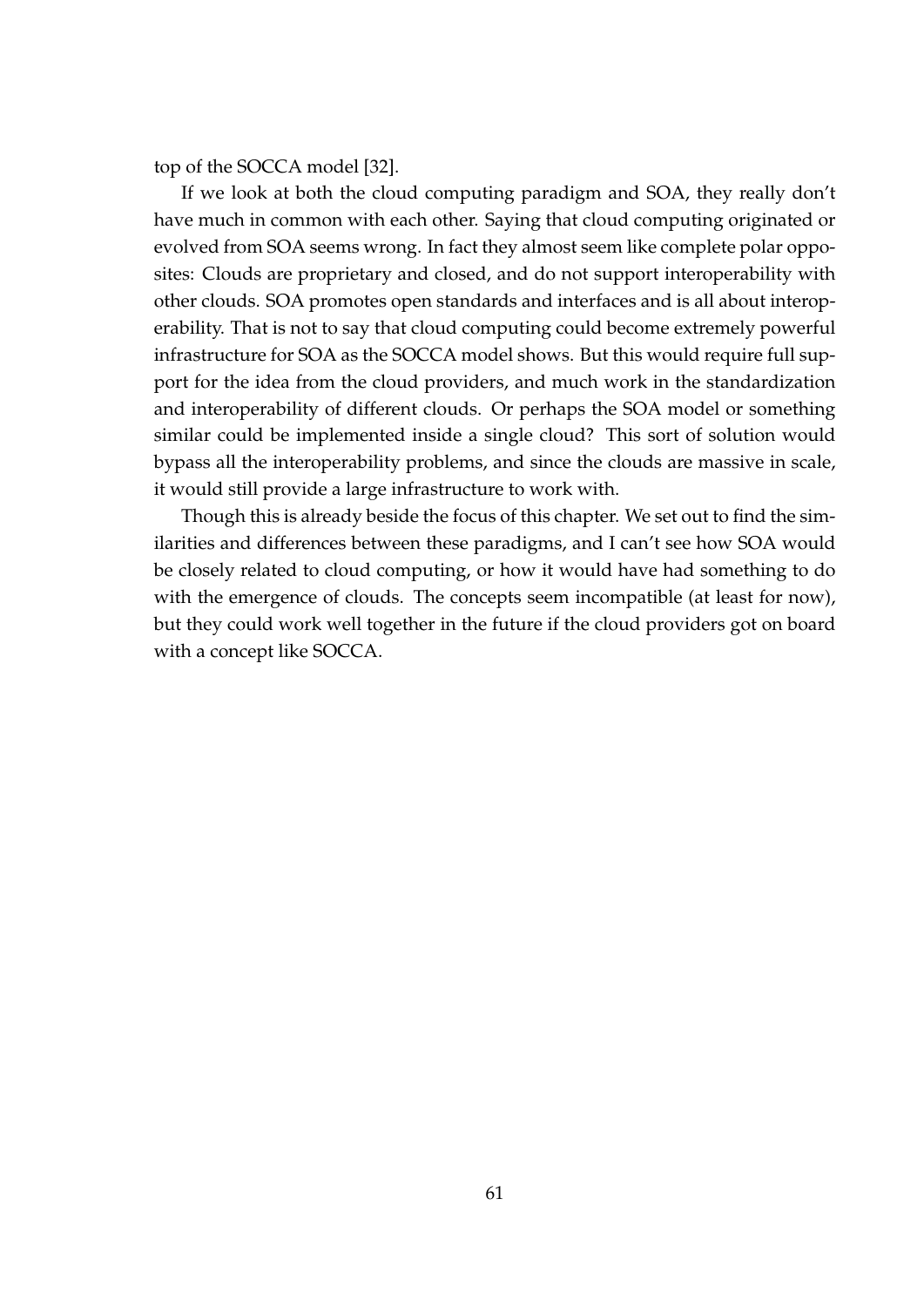## **5 Conclusions**

In this paper we went out to find what cloud computing and clouds really are about. To do this we went over a number of definitions given by the industry and researchers. We also looked cloud computing from the perspective of all the actors involved in this computing paradigm, trying to find the motivations, benefits, challenges and even worries that they might have of cloud computing. Finally, we made a side-by-side comparison between cloud computing and other computing paradigms and technologies that are often associated with or mentioned in discussions about cloud computing. We created five research questions that deal with all of these matters, and we will now try to answer them one by one.

### *1. What is cloud computing? What are clouds? What are the essential characteristics of them?*

The definition given by Armbrust et al. [2] of cloud computing (see Figure 2.1) breaks the concept into the bare essentials and makes it easy to understand. Cloud computing at its core is a combination of Software as a Service (SaaS) and utility computing. *Cloud Providers* sell the computing resources of their infrastructure to the *Service Providers* (utility computing), and the *Service Providers* sell their applications and services to the *Service Users* (SaaS). Clouds are the massive data centers (tens or hundreds of thousands of computers each) that form the infrastructure that enables cloud computing. I would try to capture the essential characteristics of cloud computing into the following:

- *•* Availability of infinite amount of abstracted and virtualized resources, ondemand.
- Instant and automatic scalability of the service, resulting in optimal utilization rate.
- *•* Pay only for what you use, reducing or completely eliminating many acquisition, maintenance and operating costs.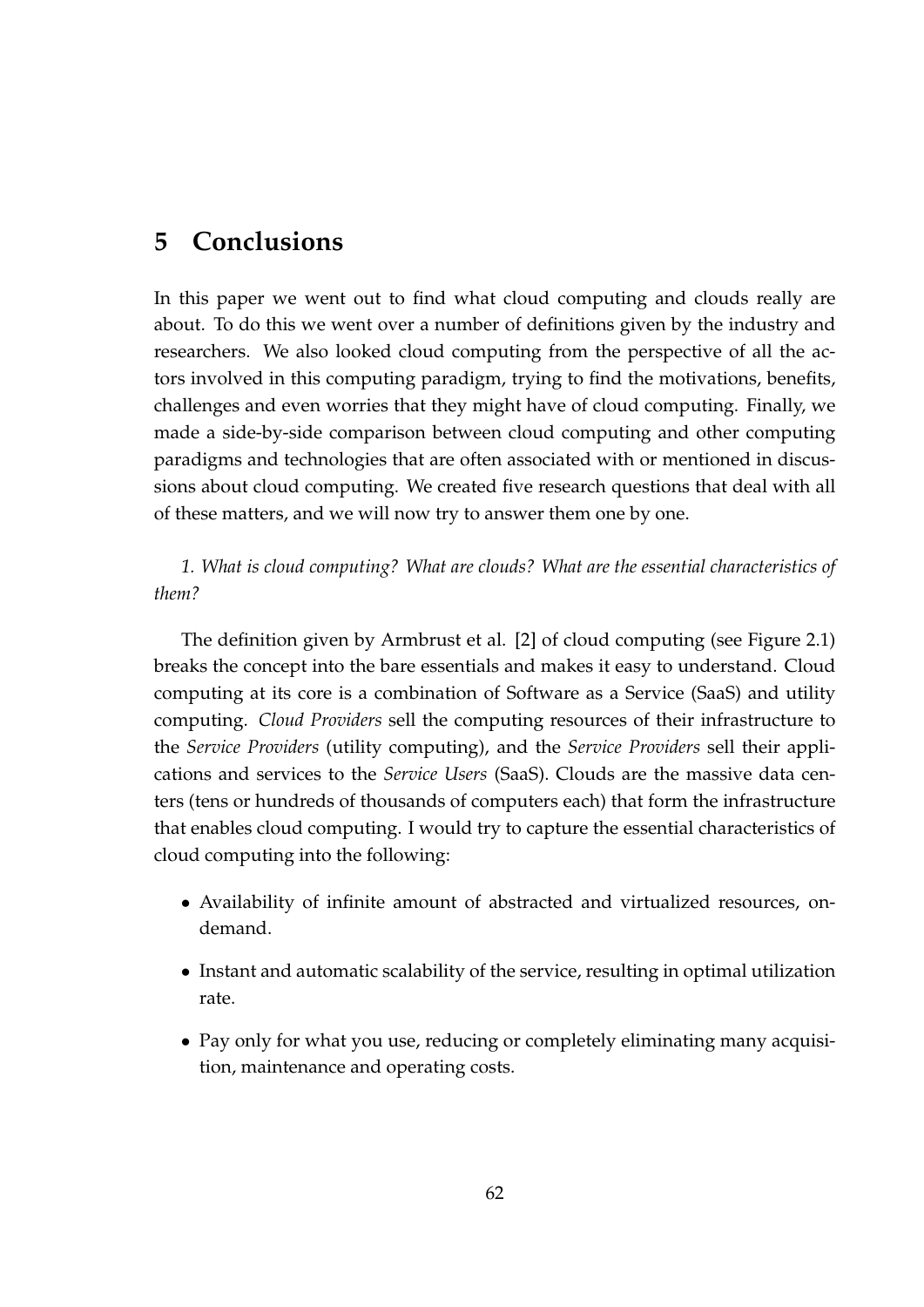*2. Why is there confusion about the definition of cloud computing? Is the concept too confusing or broad that this is warranted? Should the definition be redefined or adjusted to make it clearer?*

Confusion about cloud computing can come from it being built around many existing technologies and concepts, and from it being a relatively young and hyped computing paradigm. Another possible reason for confusion is the focus on the service provider / service user level of interaction, when the "new things" that cloud computing enables happen mostly at the cloud provider / service provider level. Concepts like private clouds are also bit sketchy since they miss out on the core features of cloud computing (utility computing, pay-per-use, high utilization and scalability). There's also no official definition of just what exactly is a cloud. Does a data center with 10 000 computers qualify as a cloud? What about 1000? A lot of things are being called clouds these days (possibly for marketing reasons), which further muddies the cloud computing concept. It might be useful to try to create a more specific definition for clouds, at least for academic use. A definition that concentrates on things like the actual scale of the data center, resource utilization efficiency, scalability, cost effectiveness and perhaps even some Quality of Service (QoS) aspects.

### *3. What are the motives, benefits, concerns and challenges for all the actors in the cloud computing scenario?*

Cloud computing allows Infrastructure Providers (the cloud owners) to make money with the massive infrastructure and resources they have built, by offering computing resources as a service to paying customers. This business model is enabled by the economies of scale (large bulk purchases) that few other data centers could leverage. Security is a top priority and challenge for cloud operators due to the multi-tenant nature of clouds. The cloud computing model introduces new security vulnerabilities that need novel ways to deal with. Another important thing for cloud providers are the Service-Level Agreements (SLAs). Since the cloud system is a complex and unpredictable environment, customers require a guaranteed Quality of Service (QoS) to gain confidence to move their applications into the cloud. The SLAs deal with things like availability and performance of the service, and these goals are monitored and enforced by autonomic systems.

Service Providers (the companies who deploy software into the cloud) can gain numerous advantages from using clouds. These include reduced (or completely removed) costs on hardware acquisition, maintenance, software licenses, upgrades,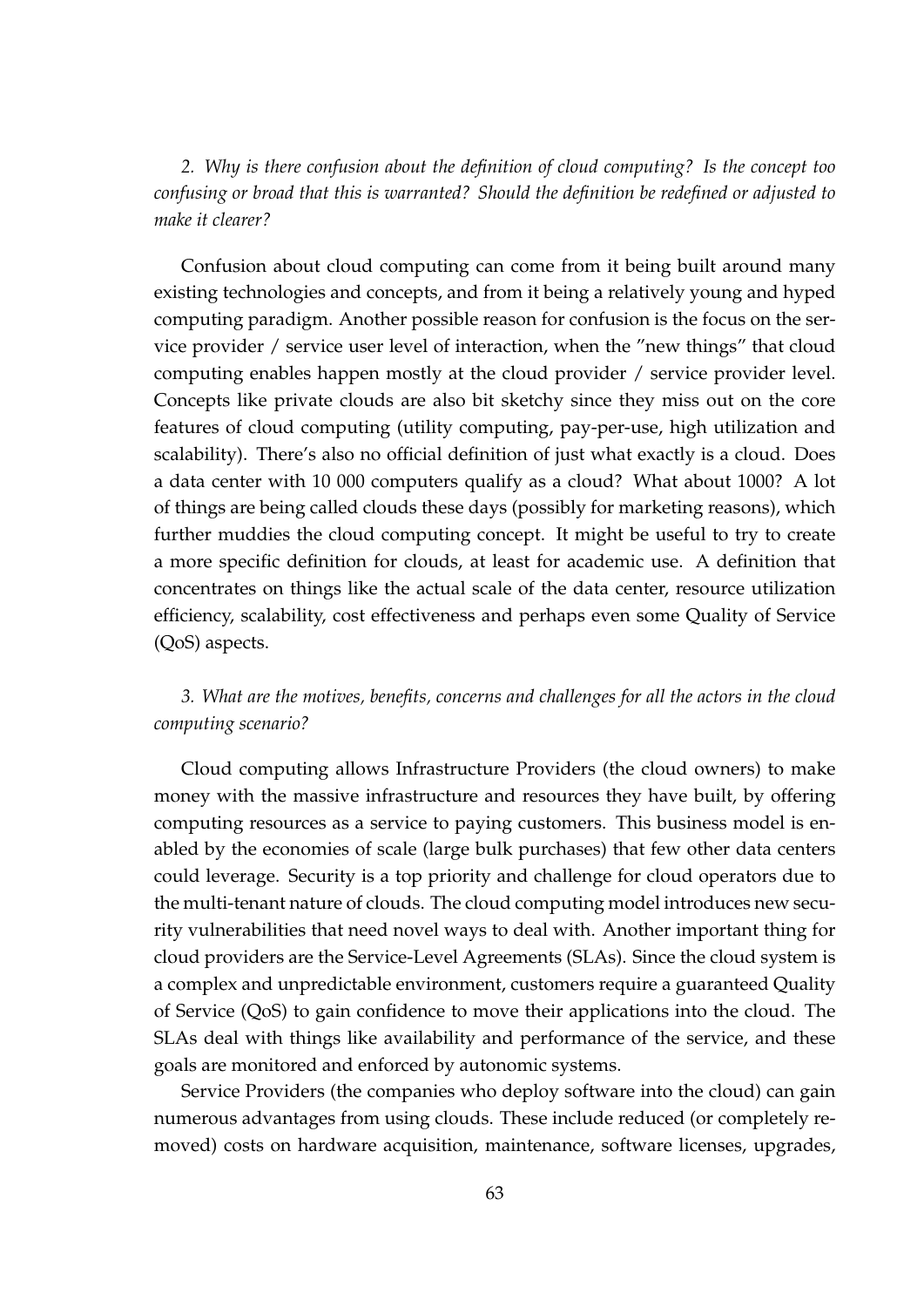employees, facilities and power. It allows paying only for the resources that are used, and in general reduces costs, effort and risks since the company's own infrastructure doesn't need to be over-provisioned and thus reaches higher utilization rate. A service deployed in a cloud can instantly scale up (and down) to meet peaks in demand, ensuring better quality of the service. Using clouds can also speed up application development, deployment, and shorten the time to market. Small companies without their own infrastructure can deploy a service in clouds in a quick, cheap and risk-free way.

The main concern for service providers are the security and privacy risks cloud computing raises since many applications and services from multiple customers run on the same physical hardware. Other problems include migrating legacy applications to the cloud and the inability to move applications from one cloud provider to another (which can put the service provider "at the mercy" of the cloud provider). Cloud computing also presents some challenges for the software engineering process (making it more complex) and can seem threatening to the open-source community.

The advantages of cloud computing for Service Users (the end users) are more mobile and accessible applications and reduced effort in software and hardware management. The fears of security and privacy issues are the same for service users as they are for service providers. Loss of control and being at the mercy of the cloud / service provider can raise concerns for advanced users.

*4. What are the differences and similarities between the variety of technologies, computing models and paradigms that are often associated with cloud computing? How exactly are they related to clouds?*

Software as a Service (SaaS) is an integral part of cloud computing, as any applications or services deployed in a cloud qualify as SaaS. It is the other main half of what makes up cloud computing. Utility computing is the other half. Utility computing is the essence of cloud computing – delivering computing resources as a utility. Cloud computing is the first computing model to fully embrace and deliver quick and easy utility computing to any paying customer. Cloud computing is based on distributed computing, but so are most of the other related computing paradigms and ordinary data centers. Using distributed computing specifically to describe cloud computing can thus be a wasted effort. Grid computing is another computing model that delivers utility computing. It predates cloud computing and isn't as business oriented as clouds. Grids and clouds have many differ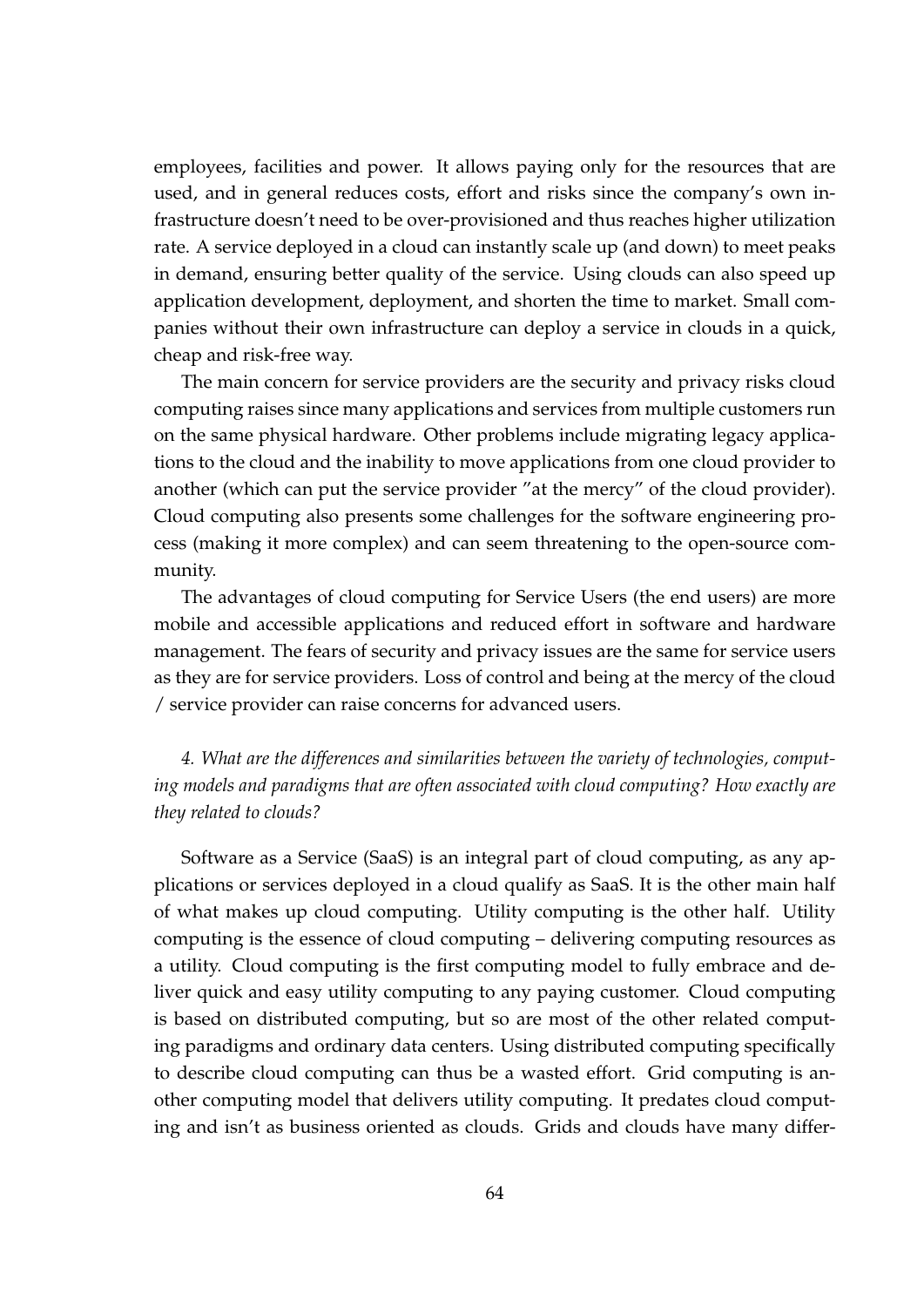ences, such as ownership: Clouds are owned and operated by a single company, grids are formed from infrastructures owned and operated by multiple different organizations and institutions. There are other differences in the scale and composition of the cloud and grid infrastructures, types of applications they are geared for, in the underlying technologies, standardization efforts and programming models.

Edge computing is yet another form of utility computing. It evolved from the simple Content Delivery Networks (CDNs) to a platform where companies can deploy and run web applications. Though the utility computing the edge offers is bit more limited, as it relies heavily on caching data. More complex and dynamic applications and services might not lend themselves to this model, and only parts of them can be outsourced to the edge. The edge infrastructure is made up of edge server groups distributed across ISP backbones, and there often aren't dedicated "edge centers", which contrasts the small number of massive dedicated data centers that make up the clouds. SOA is a computing paradigm that involves creating and publishing services, and applications and solutions are then built using these distributed services. The paradigm promotes open standards and interfaces to make interoperability between different service providers possible. SOA and Cloud computing are not really related to each other, in fact the closed in and proprietary nature of clouds is in stark contrast with the SOA principles. SOA deals with software development using services, cloud computing is about providing computing resources as a utility.

### *5. Can cloud computing be considered an independent new paradigm, or is it just a combination of existing approaches, concepts and technologies? Which of the features make it stand out from the other computing models?*

Based on the previous answers and overall on this paper, I would say cloud computing does stand out as a completely new computing paradigm. It deserves to be its own paradigm, at least as much as grid computing and edge computing do. Cloud computing combines the SaaS and utility computing concepts to offer a fully service oriented platform. The main features that are unique to cloud computing are the *quick* and *easy* access for *any paying customer* to unlimited abstracted resources (which could be pretty much any IT capability), the instant and automatic scalability (a grid, an edge or an ordinary data center simply cannot match the scale and power of the cloud) and the pay-per-use model of the resources (the grid and edge can offer pay-per-use model as well, so perhaps this aspect is not totally unique). Also the underlying infrastructure and technologies used in these paradigms are very different. Though in the future these paradigms might "learn" and adopt features from each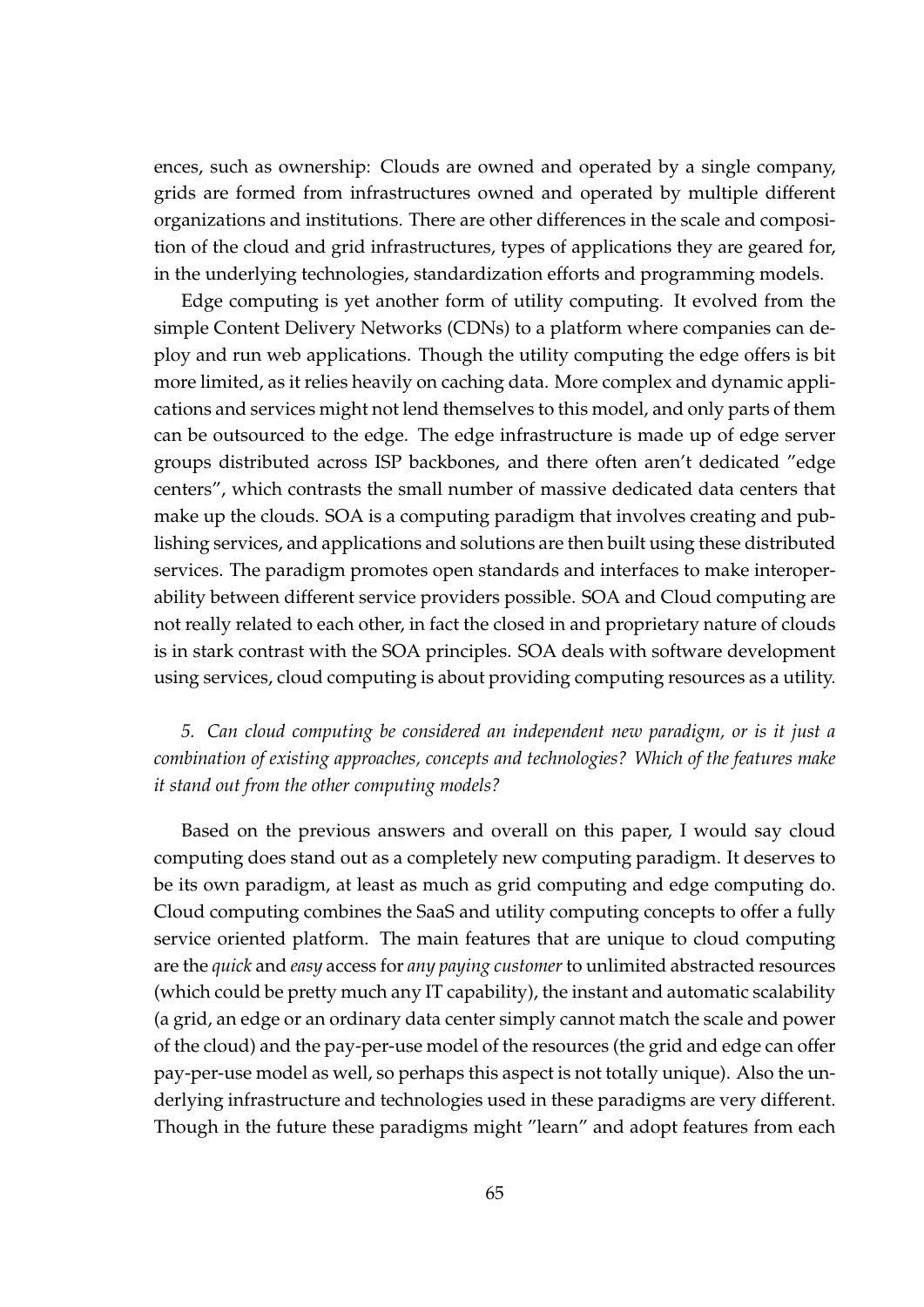other and evolve to become closer to each other. For example purely business oriented grids have started to emerge in recent years, and clouds could learn a thing or two about standardization efforts from the grid community (which is likely to happen when cloud interoperability becomes more important in the future, e.g. in the form of federated clouds or with SOA gaining popularity among cloud providers).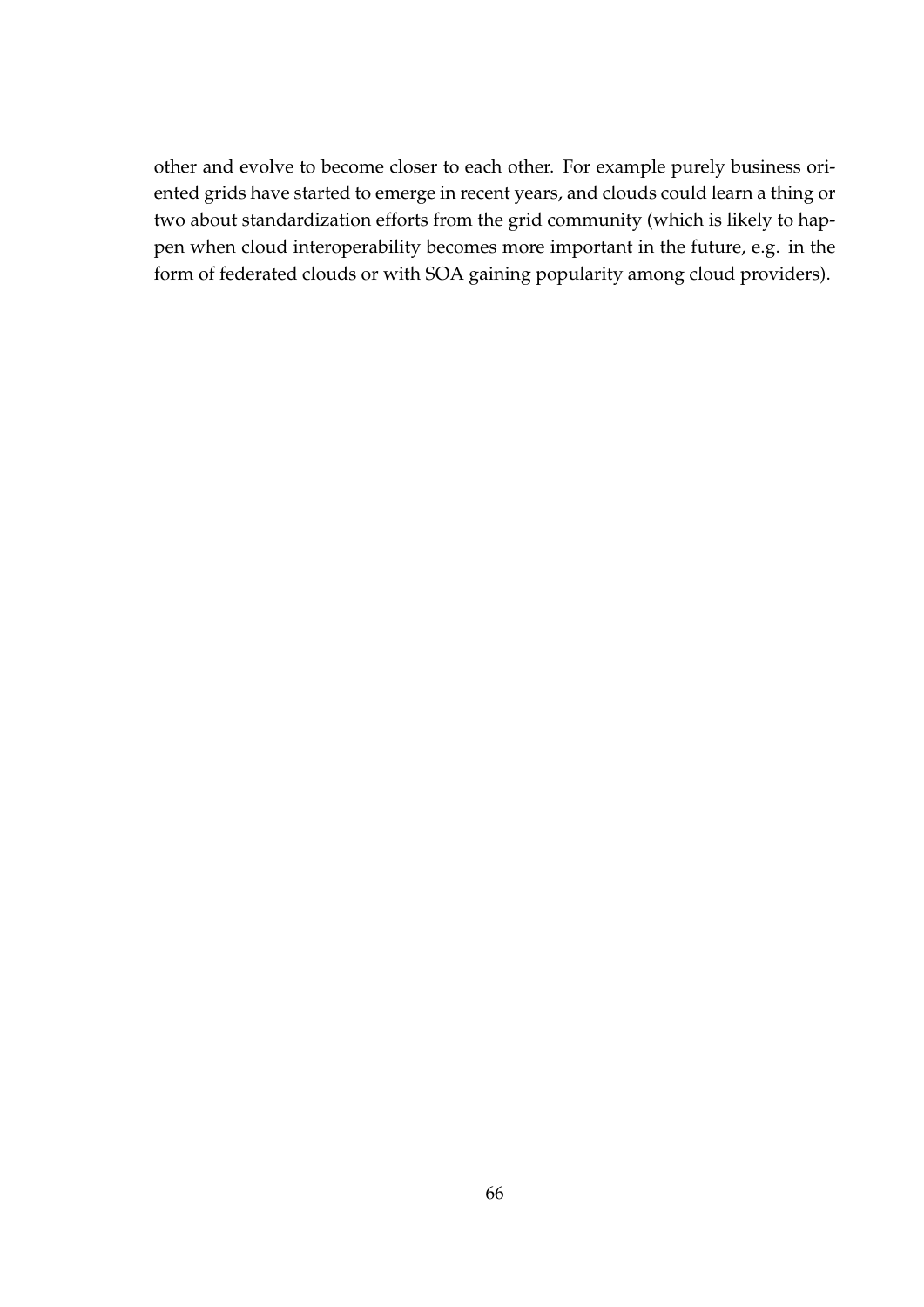# **References**

- [1] Amazon Web Services, Amazon EC2 Pricing, <URL: http://aws.amazon.com/ec2/pricing/>. Referenced in 1.4.2013.
- [2] Michael Armbrust, Armando Fox, Rean Griffith, Anthony D. Joseph, Randy H. Katz, Andrew Konwinski, Gunho Lee, David A. Patterson, Ariel Rabkin, Ion Stoica, Matei Zaharia, *Above the Clouds: A Berkeley View of Cloud Computing*. Electrical Engineering and Computer Sciences University of California at Berkeley, Technical Report No. UCB/EECS-2009-28. A published version available at <URL: http://dl.acm.org/ft\_gateway.cfm?id=1721672&ftid=757661& dwn=1&CFID=217788895&CFTOKEN=71288283>.
- [3] BBC Technology News, *OnLive's video gaming tech was sold for less than \$5m*, 10 October 2012. Available at <URL: http://www.bbc.co.uk/news/technology-19896362>. Referenced in 11.4.2013.
- [4] Andy Davis, Jay Parikh, William E. Weihl, *EdgeComputing: Extending Enterprise Applications to the Edge of the Internet*. Proceedings of the 2004 13th international World Wide Web conference on Alternate track papers posters (WWW Alt. 2004), p. 180-187. Available in PDF at <URL: http://dl.acm.org/ft\_gateway.cfm?id=1013397&ftid=277916& dwn=1&CFID=331436560&CFTOKEN=41154957>.
- [5] Mikael Desertot, Clement Escoffier, Didier Donsez, *Autonomic Management of J2EE Edge Servers*. Proceedings of the 2005 3rd international workshop on Middleware for grid computing (MGC 2005), p. 1-6. Available in PDF at <URL: http://dl.acm.org/ft\_gateway.cfm?id=1101503&ftid=337851& dwn=1&CFID=331436560&CFTOKEN=41154957>.
- [6] Tharam Dillon, Chen Wu, Elizabeth Chang, *Cloud Computing: Issues and Challenges*. Published in 2010 24th IEEE International Conference on Advanced Information Networking and Applications (AINA 2010), p. 27-33. Available in PDF at <URL: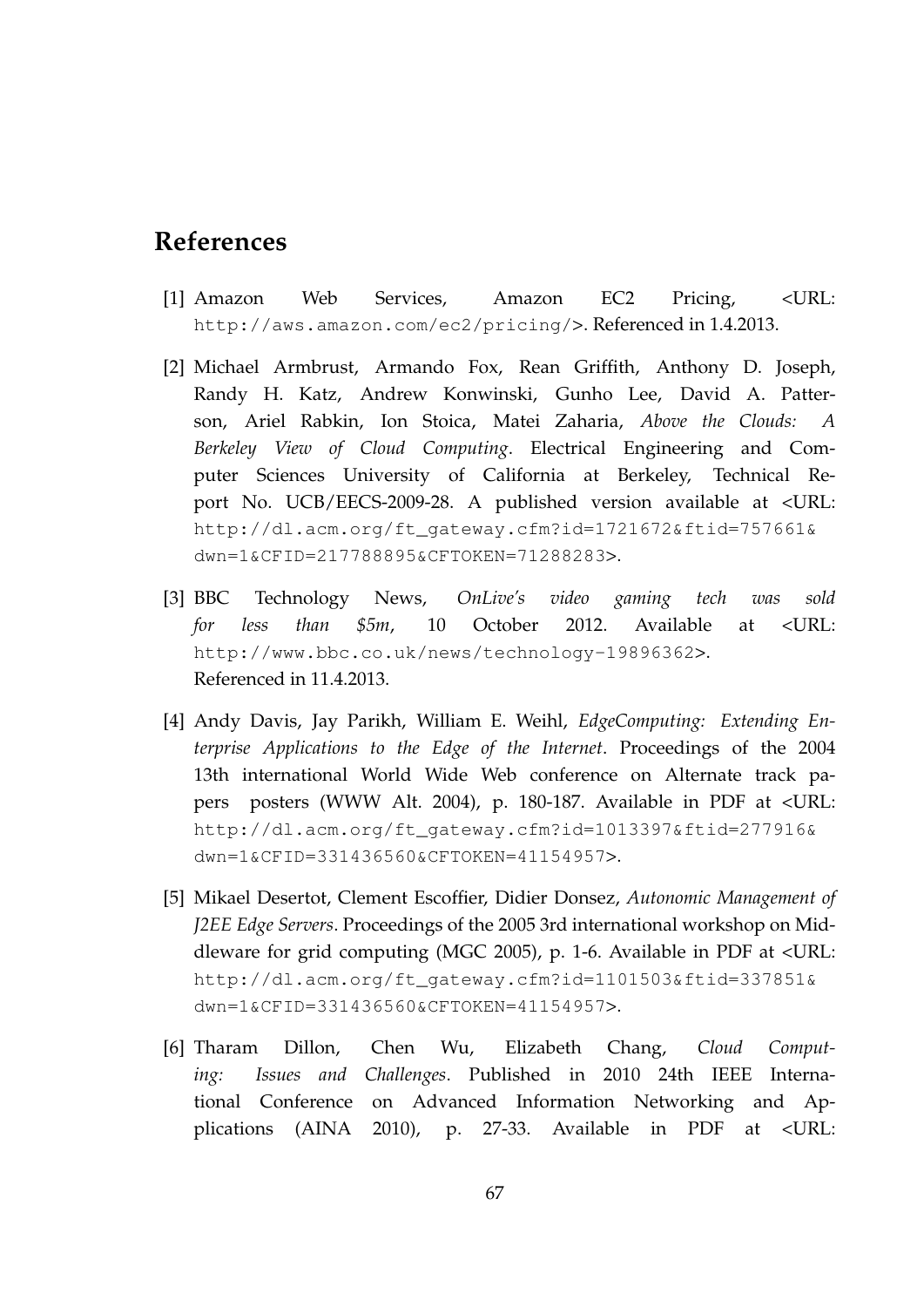http://ieeexplore.ieee.org/stamp/stamp.jsp?tp=&arnumber= 5474674>.

- [7] Vincent C. Emeakaroha, Marco A.S. Netto, Rodrigo N. Calheiros, Ivona Brandic, Rajkumar Buyya, César A.F. De Rose, *Towards autonomic detection of SLA violations in Cloud infrastructures*. Future Generation Computer Systems, Volume 28, Issue 7, July 2012, p. 1017-1029, Special section: Quality of Service in Grid and Cloud Computing. Available in PDF at <URL: http://www.sciencedirect.com/science?\_ob=MiamiImageURL&\_ cid=271521&\_user=1234512&\_pii=S0167739X11002184&\_check=y &\_origin=article&\_zone=toolbar&\_coverDate=2012-Jul-31&view =c&originContentFamily=serial&wchp=dGLzVBA-zSkzV&md5= 8ffb1777976add27505000065b5aae9d&pid=1-s2.0 -S0167739X11002184-main.pdf>.
- [8] Ian Foster, *What is the Grid? A Three Point Checklist*. GRIDtoday, Volume 1, Number 6, July 2002. Available in PDF at <URL: http://www-fp.mcs.anl.gov/~foster/Articles/ WhatIsTheGrid.pdf>.
- [9] Ian Foster, Yong Zhao, Ioan Raicu, Shiyong Lu, *Cloud Computing and Grid Computing 360-Degree Compared*. Published in 2008 Grid Computing Environments Workshop (GCE 2008), p. 1-10. Available in PDF at <URL: http://ieeexplore.ieee.org/stamp/stamp.jsp?tp=&arnumber= 4738445>.
- [10] Marc Fouquet, Heiko Niedermayer, Georg Carle, *Cloud Computing for the Masses*. Proceedings of the 2009 1st ACM workshop on User-provided networking (U-NET 2009): Challenges and opportunities, p. 31-36. Available in PDF at <URL: http://dl.acm.org/ft\_gateway.cfm?id=1659038&ftid=711155& dwn=1&CFID=217788895&CFTOKEN=71288283>.
- [11] Gamers Bliss, Kasey Milinkovich, *Has SimCity and Diablo III Ruined Always-Online DRM?*, 10 March 2013. Available at <URL: http://www.gamersbliss.com/2013/03/10/have-simcity-and -diablo-iii-ruined-always-online-drm-forever/>. Referenced in 18.4.2013.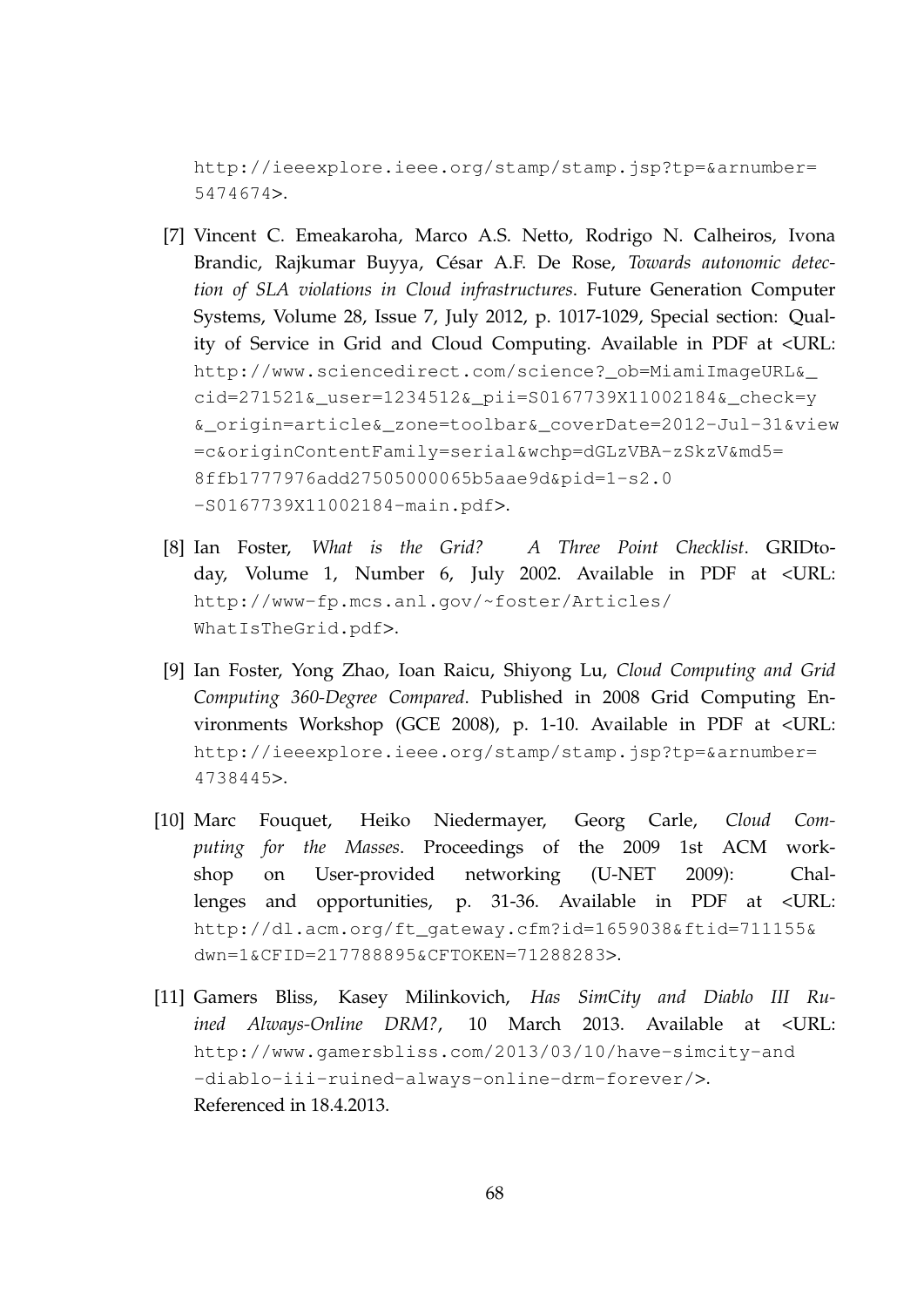- [12] Games Industry, Mike Williams, *PlayStation 4 to use Gaikai for backwards compatibility*, 16 February 2013. Available at <URL: http://www.gamesindustry.biz/articles/2013-02-16 -playstation-4-to-use-gaikai-for-backwards-compatibility>. Referenced in 12.4.2013.
- [13] Gartner IT Glossary, <URL: http://www.gartner.com/it-glossary/>. Referenced in 8.5.2013.
- [14] Chunye Gong, Jie Liu, Qiang Zhang, Haitao Chen and Zhenghu Gong, *The Characteristics of Cloud Computing*. Published in 2010 39th International Conference on Parallel Processing Workshops (ICPPW 2010), p. 275-279. Available in PDF at <URL: http://ieeexplore.ieee.org/stamp/stamp.jsp?tp=&arnumber= 5599083>.
- [15] Bernd Grobauer, Tobias Walloschek, Elmar Stöcker, *Understanding Cloud Computing Vulnerabilities*. Published in Security Privacy, IEEE, Volume 9, Issue 2, p. 50-57, 2011. Available in PDF at <URL: http://ieeexplore.ieee.org/stamp/stamp.jsp?tp=&arnumber= 5487489>.
- [16] Radha Guha, David Al-Dabass, *Impact of Web 2.0 and Cloud Computing Platform on Software Engineering*. Published in 2010 International Symposium on Electronic System Design (ISED 2010), p. 213-218. Available in PDF at <URL: http://ieeexplore.ieee.org/stamp/stamp.jsp?tp=&arnumber= 5715178>.
- [17] Brian Hayes, *Cloud Computing*, Communications of the ACM, Volume 51, Issue 7, July 2008. Web science, Column: News, p. 9-11, 2008. Available in PDF at <URL: http://dl.acm.org/ft\_gateway.cfm?id=1364786&ftid=544378& dwn=1&CFID=217788895&CFTOKEN=71288283>.
- [18] Eric Keller, Jakub Szefer, Jennifer Rexford, Ruby B. Lee, *NoHype: Virtualized Cloud Infrastructure without the Virtualization*. Proceedings of the 2010 37th annual international symposium on Computer architecture (ISCA 2010), p. 350-361. Available in PDF at <URL: http://dl.acm.org/ft\_gateway.cfm?id=1816010&ftid=812584& dwn=1&CFID=217788895&CFTOKEN=71288283>.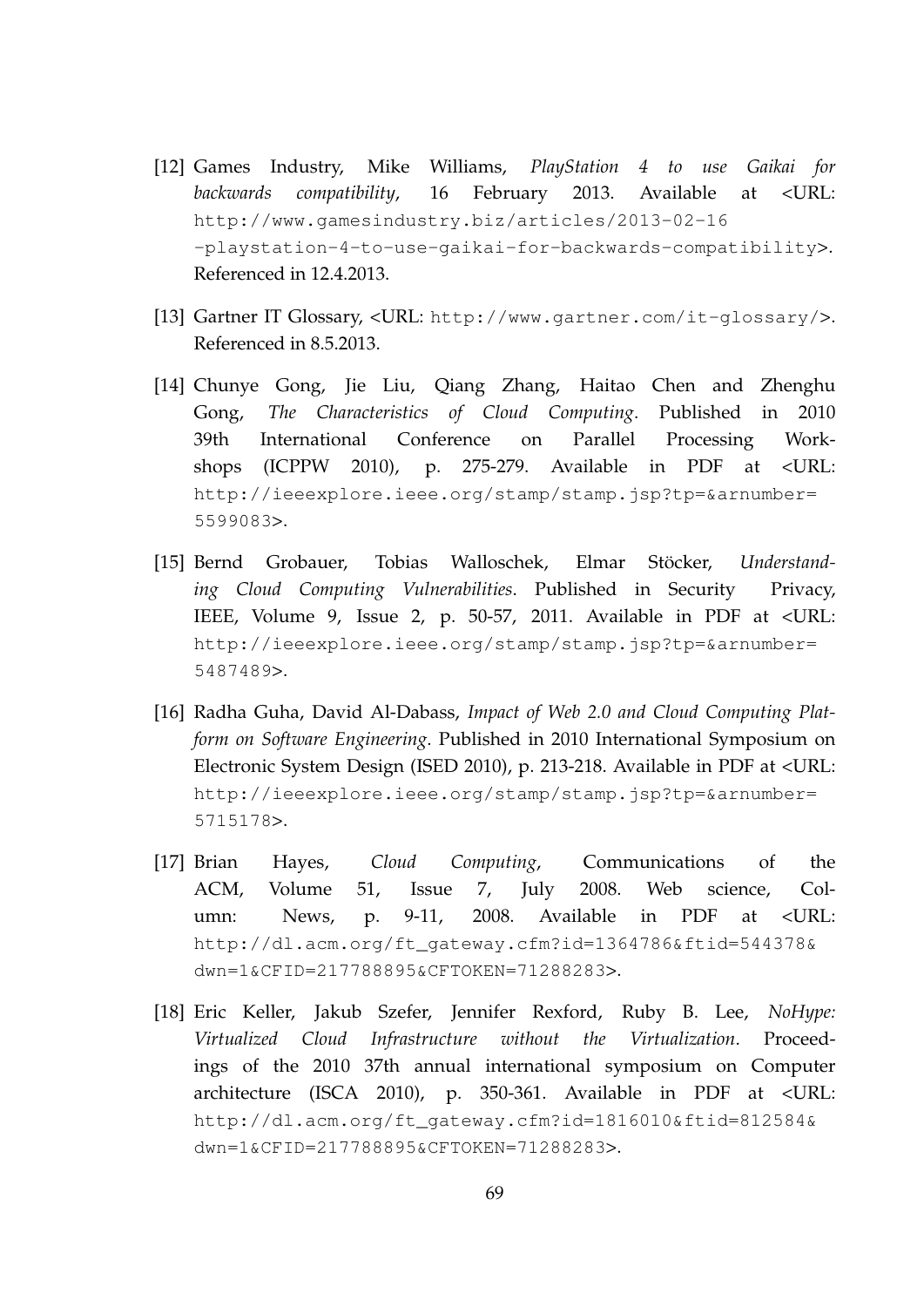- [19] Ignacio Llorente, Rubén Montero, Eduardo Huedo, Katia Leal, *A Grid Infrastructure for Utility Computing*. Published in 2006 15th IEEE International Workshops on Enabling Technologies: Infrastructure for Collaborative Enterprises (WETICE 2006), p. 163-168. Available in PDF at <URL: http://ieeexplore.ieee.org/stamp/stamp.jsp?tp=&arnumber= 4092200>.
- [20] Rich Maggiani, *Cloud Computing Is Changing How We Communicate*. Published in 2009 IEEE International Professional Communication Conference (IPCC 2009), p. 1-4. Available in PDF at <URL: http://ieeexplore.ieee.org/stamp/stamp.jsp?tp=&arnumber= 5208703>.
- [21] Dave Malcolm, *The five defining characteristics of cloud computing*, 2009. Available at <URL: http://www.zdnet.com/news/the-five-defining-characteristics -of-cloud-computing/287001>. Referenced in 4.11.2012.
- [22] Michael Maurer, Ivona Brandic, Rizos Sakellariou, *Adaptive resource configuration for Cloud infrastructure management. Future Generation Computer Systems*, Volume 29, Issue 2, February 2013, p. 472â487, Special section: Recent advances in e-Science. Available in PDF at <URL: http://www.sciencedirect.com/science? ob=MiamiImageURL& cid=271521&\_user=1234512&\_pii=S0167739X12001525&\_check=y &\_origin=article&\_zone=toolbar&\_coverDate=2013-Feb-28&view =c&originContentFamily=serial&wchp=dGLzVBA-zSkzV&md5= 8d8f4c95aaa59f73358499562228c38c&pid=1-s2.0 -S0167739X12001525-main.pdf>.
- [23] Mike P. Papazoglou, *Service -Oriented Computing: Concepts, Characteristics and Directions*. Proceedings of the 2003 Fourth International Conference on Web Information Systems Engineering (WISE 2003), p. 3-12. Available in PDF at <URL: http://ieeexplore.ieee.org/stamp/stamp.jsp?tp=&arnumber= 1254461>.
- [24] Polygon News, Michael McWhertor, *PS4 to use Gaikai for instant demos, Ustream multicasting, social gameplay*, 20 February 2013. Available at <URL: http://www.polygon.com/2013/2/20/4006146/playstation-4 -streaming-ps3-games-playstation-cloud-gaikai>. Referenced in 11.4.2013.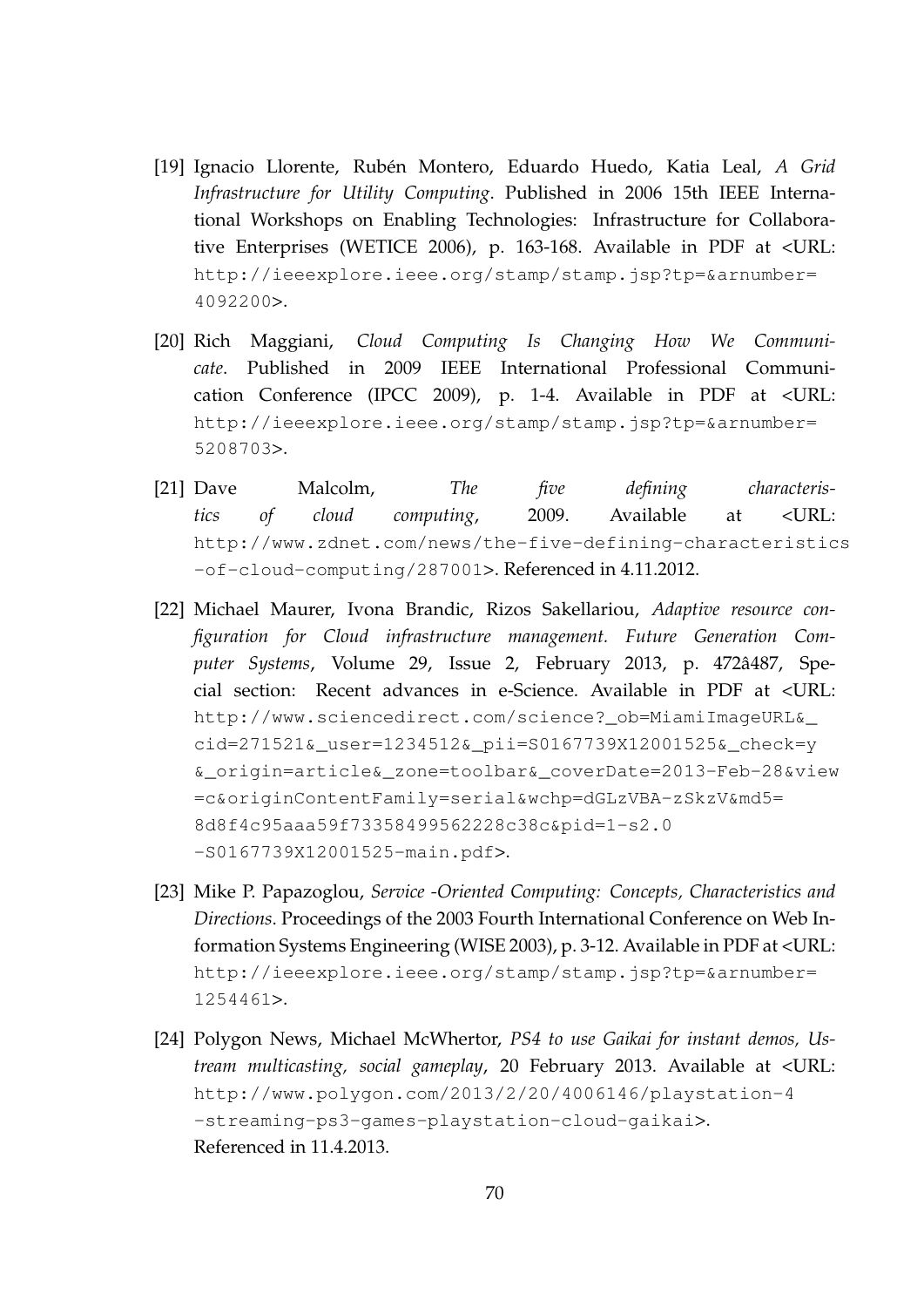- [25] Sameer Rajan, Apurva Jairath, *Cloud Computing: The Fifth generation of Computing*. Published in 2011 International Conference on Communication Systems and Network Technologies (CSNT 2011), p. 665-667. Available in PDF at <URL: http://ieeexplore.ieee.org/stamp/stamp.jsp?tp=&arnumber= 5966533>.
- [26] Rajiv Ranjan, Rajkumar Buyya, Manish Parashar, *Special section on autonomic cloud computing: technologies, services, and applications*. Concurrency and Computation: Practice and Experience, Volume 24, Issue 9, p. 935â937, 25 June 2012. Available in PDF at <URL: http://onlinelibrary.wiley.com/doi/10.1002/cpe.1865/pdf>.
- [27] Prashant Sharma, *Characteristics Of Cloud Computing*, 2009. Available at <URL: http://www.techpluto.com/cloud-computing-characteristics/>. Referenced in 4.11.2012.
- [28] Sun Microsystems, *Taking Your Business to a Higher Level*, 2009.
- [29] Hassan Takabi, James B.D. Joshi, Gail-Joon Ahn, *Security and Privacy Challenges in Cloud Computing Environments*. Published in Security Privacy, IEEE, Volume 8, Issue 6, p. 24-31, December 2010. Available in PDF at <URL: http://ieeexplore.ieee.org/stamp/stamp.jsp?tp=&arnumber= 5655240>.
- [30] The Guardian, Games Blog, Keith Stuart, *Why OnLive's brave venture failed*, 21 August 2012. Available at <URL: http://www.guardian.co.uk/technology/gamesblog/2012/aug/21 /what-happened-to-onlive>. Referenced in 11.4.2013.
- [31] Alok Tripathi, Abhinav Mishra, *Cloud Computing Security Considerations*. Published in 2011 IEEE International Conference on Signal Processing, Communications and Computing (ICSPCC), p. 1-5, 2011. Available in PDF at <URL: http://ieeexplore.ieee.org/stamp/stamp.jsp?tp=&arnumber= 6061557>.
- [32] Wei-Tek Tsai, Xin Sun, Janaka Balasooriya, *Service-Oriented Cloud Computing Architecture*. Published in 2010 Seventh International Conference on Information Technology: New Generations (ITNG 2010), p. 684-689. Available in PDF at <URL: http://ieeexplore.ieee.org/stamp/stamp.jsp?tp=&arnumber= 5501650>.